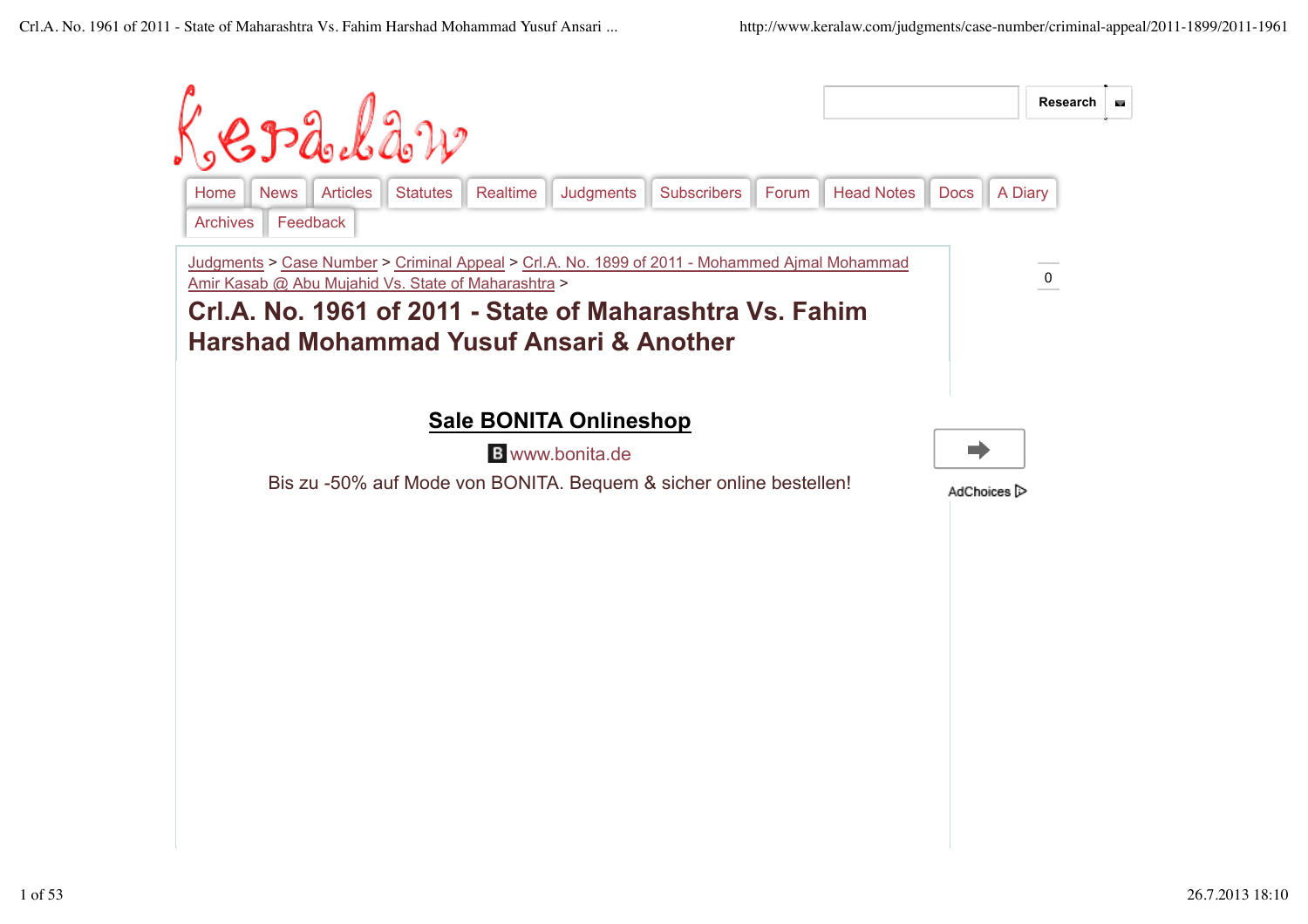D



Aftab Alam and Chandramauli Kr. Prasad, JJ.

August 29, 2012

**CRIMINAL APPEAL NO.1961 OF 2011** 

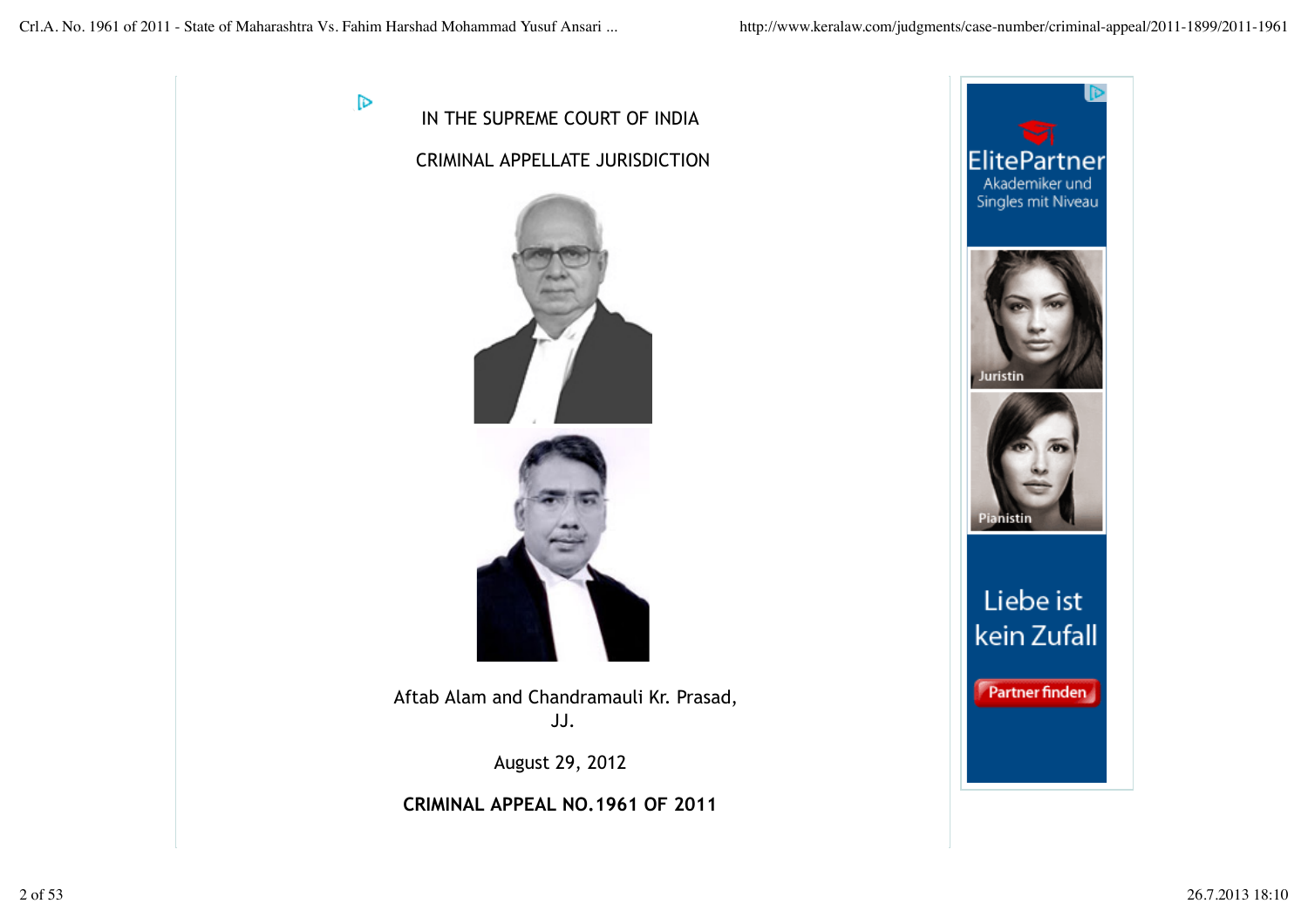#### STATE OF MAHARASHTRA … APPELLANT

### VERSUS

# FAHIM HARSHAD MOHAMMAD YUSUF ANSARI & ANOTHER … RESPONDENTS

#### **AND**

# **TRANSFER PETITION (CRIMINAL) NO.30 OF 2012**

RADHAKANT YADAV … PETITIONER

### VERSUS

### UNION OF INDIA & OTHERS … RESPONDENTS

### *Head Note:-*

**Indian Evidence Act, 1872 - Sections 25 and 26 - Criminal Procedure Code, 1973 - Sections 164 and 366 - Explosive Substance Act, 1908 - Unlawful Activities (Prevention) Act, 1967 - Section 16 - Indian Penal Code, 1860 - Death Penalty - Conspiracy to wage war - Collecting arms - Criminal conspiracy to commit murder - Fairness of Trial - Right to an attorney - Right to remain silent**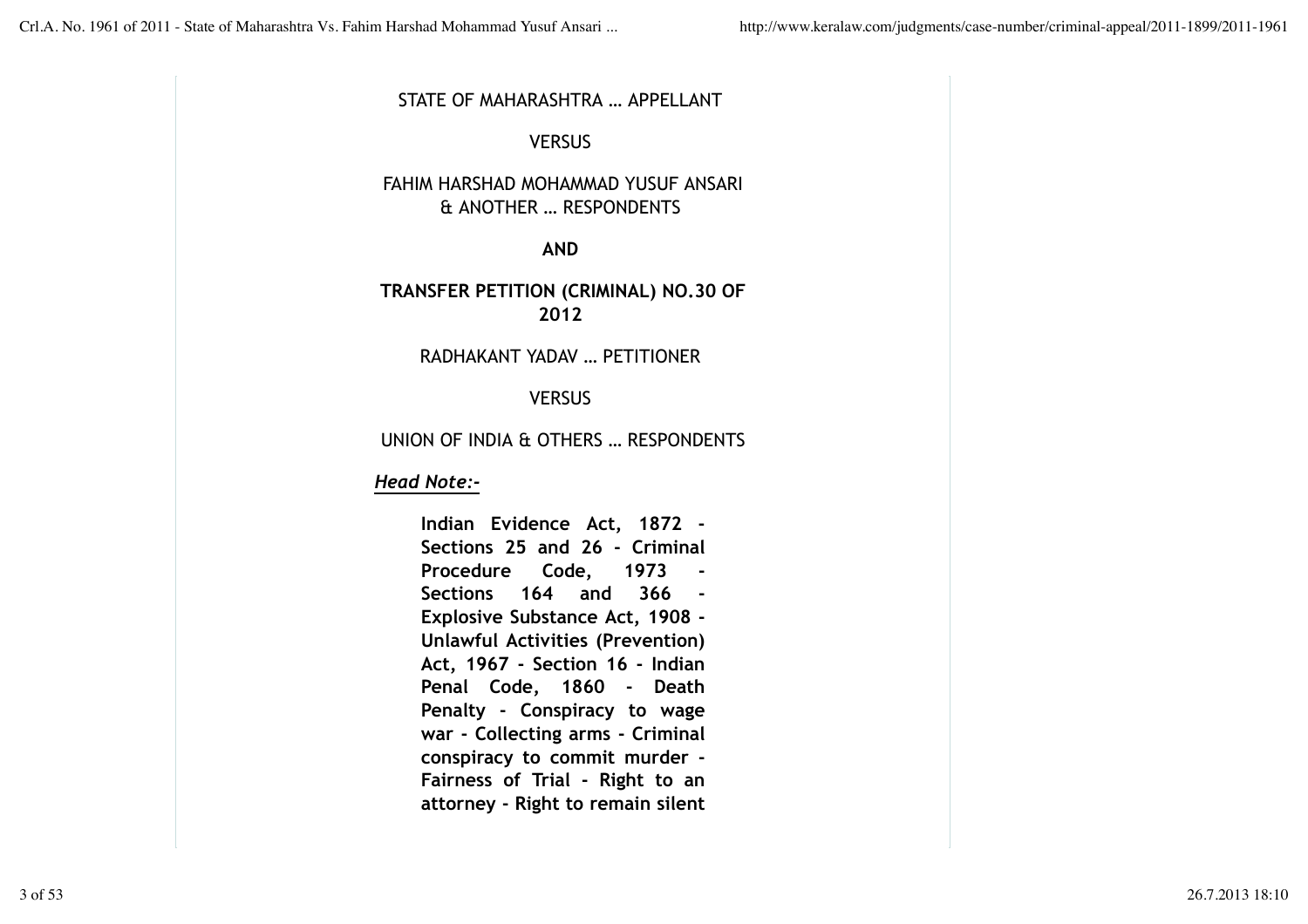**-** Failure to provide a lawyer to the accused at the pre-trial stage may not have the same consequence of vitiating the trial unless it is shown that failure to provide legal assistance at the pre-trial stage had resulted in some material prejudice to the accused in the course of the trial the same would have to be judged on the facts of each case.

# **J U D G M E N T**

**Aftab Alam , J** .

# **CRIMINAL APPEAL NO.1961 OF 2011**

588. This appeal is filed at the instance of the State of Maharashtra against the acquittal of *Fahim Ansari* and *Sabauddin Ahamed* (accused Nos. 2 and 3 respectively) recorded by the trial court and affirmed by the High Court. As noted, in the judgment in Criminal Appeal Nos.1899-1900 of 2011, these two accused faced the trial along with and on the same charges as *Kasab*.

589. Their connection with the other accused in the case, according to the prosecution, was through conspiracy. *Fahim Ansari* is said to have prepared, by hand, maps of various places of Mumbai to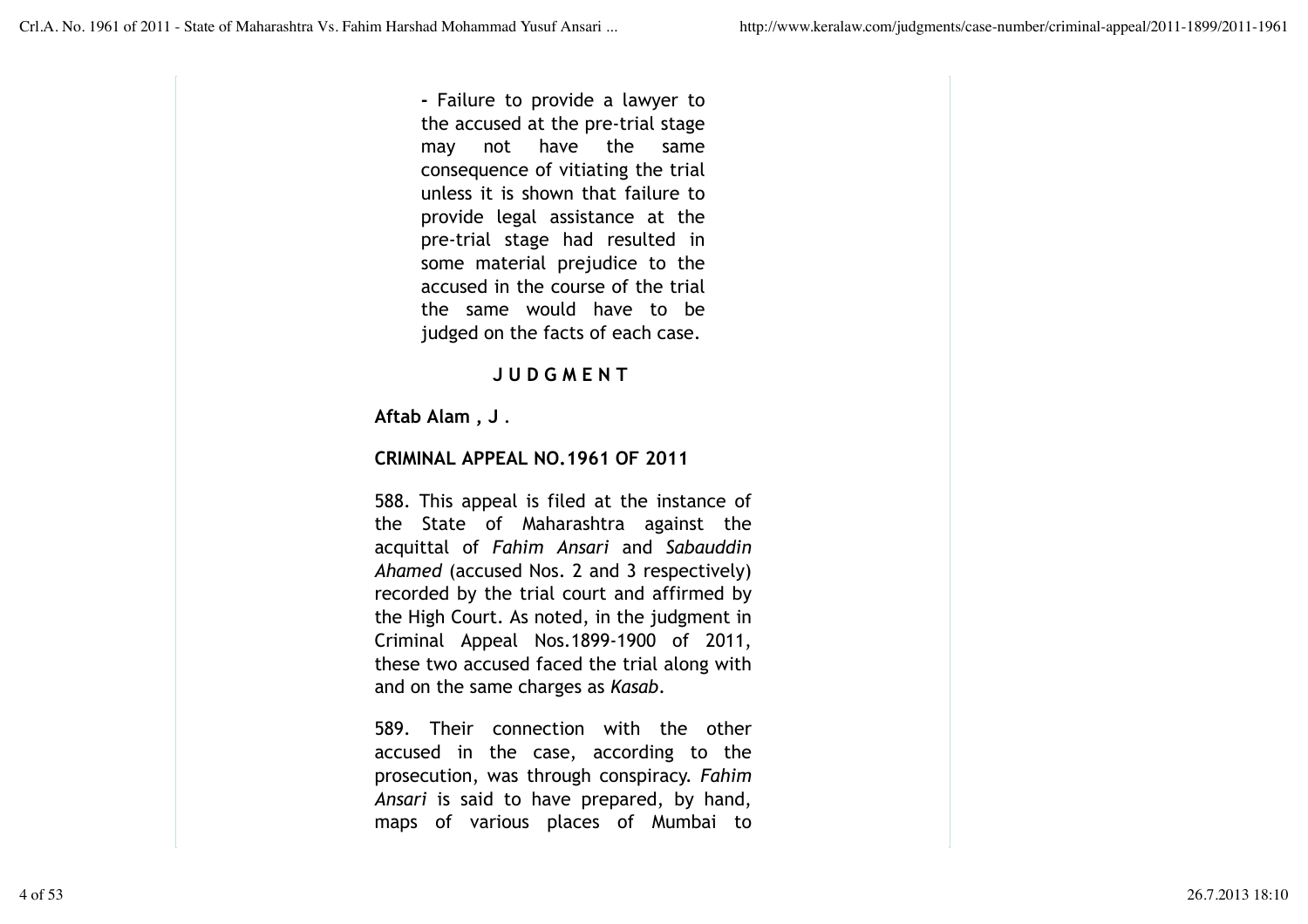facilitate the attack by the terrorists who landed in the city. One such map was recovered from the trouser pocket of*Abu Ismail* (deceased accused no.1) during inquest and was seized under the seizure panchnama (Ext. no. 99).

590. According to the prosecution case, *Fahim Ansari* handed over the maps prepared by him to *Sabauddin Ahamed* in Kathmandu, Nepal and the latter sent or delivered those maps to the perpetrators of the crime in Pakistan.

591. This part of the prosecution case is based on the testimony of **Naruddin Shaikh (PW-160)**.

592. It is further alleged that in order to provide ancillary logistical support to the terrorists landing in Mumbai, *Fahim Ansari* had made arrangements for his stay in Colaba area of South Mumbai. In order to stay in close proximity to Badhwar Park he was searching for a place of residence in fishermen's colony there and he had taken admission in a Computer Institute viz., "Softpro Computer Education" situated at Fort, Mumbai, as an excuse for staying in that area.

593. However, when the attack took place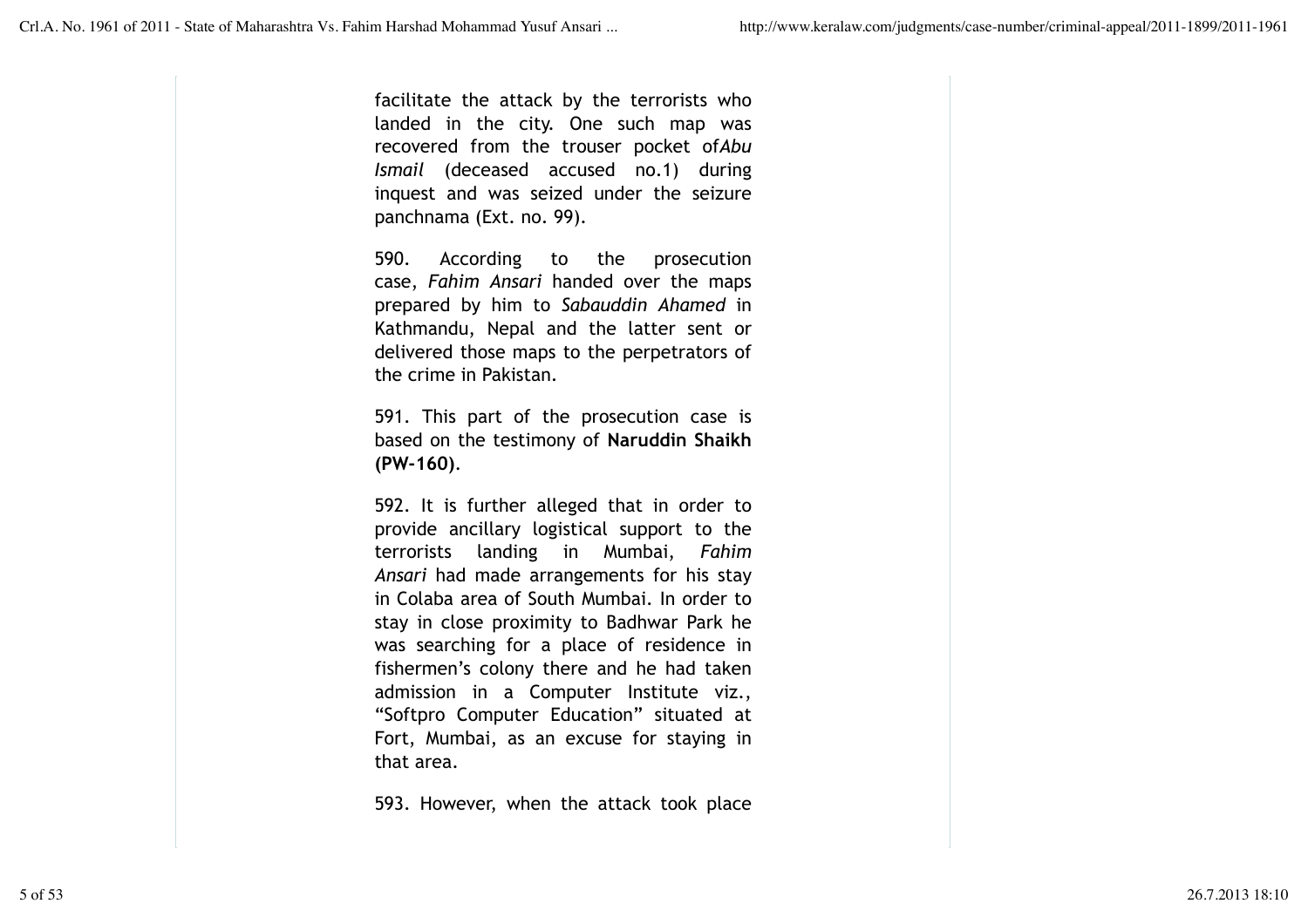on November 26, 2008, neither *Fahim Ansari* nor *Sabauddin Ahamed* were present in Mumbai. They were in the custody of U.P. Police, having been arrested earlier in connection with a terrorist attack on the RPF Camp at Rampur.

594. In support of the second part of its case, the prosecution has examined a number of witnesses, namely, Police Inspector *Prashant Marde* (PW-48), **Jivan Gulabkar (PW-35)**, **Rajendra Bhosale (PW-38)**, **Ms. Shantabai Bhosale (PW- 40)**, Police Inspector *Shripad Kale* (PW-47), **Jayant Bhosale (PW-146)**, *Sharad Vichare* (PW-265), **Shivaji Shivekar (PW-14)**, API *Subhash Warang* (PW-27), **Ashok Kumar Raghav (PW-213)**, **Manpreet Vohra (PW-254)**, **Krantikumar Varma (PW-61)** and **Dr. Shailesh Mohite (PW-23)**.

595. We have gone through the evidence of *Naruddin Shaikh* and the other witnesses very carefully. We are of the view that the evidence of *Naruddin Shaikh* is completely unacceptable. The evidences of the other witnesses also do not inspire confidence insofar as these two accused are concerned.

596. The trial court and the High Court have considered the evidences relating to these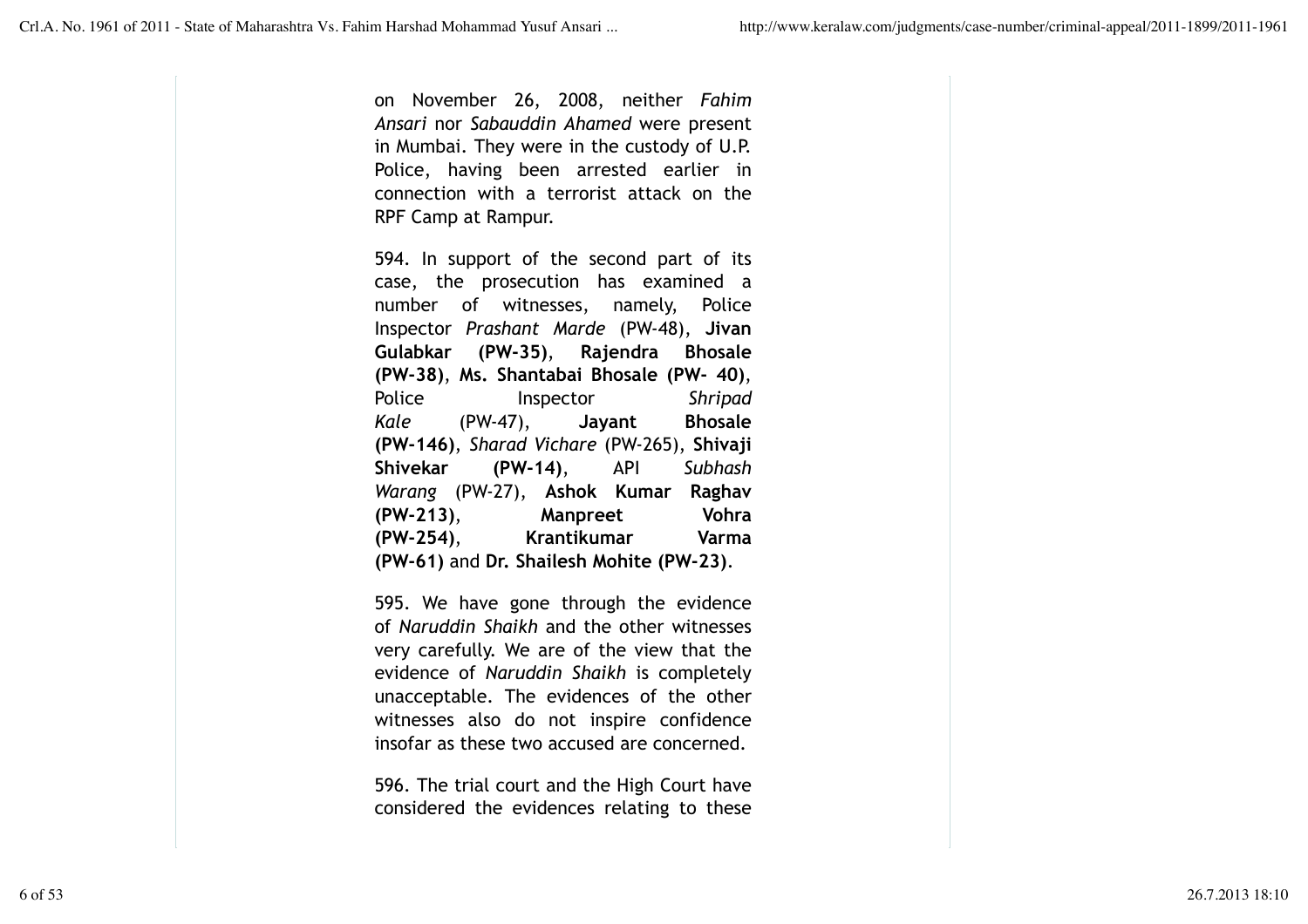two accused in far greater detail. Both the courts have analysed the prosecution evidence in regard to the two accused at great length and have given very good reasons to hold the prosecution evidence unworthy of reliance to hold such grave charges against the two accused. We are in full agreement with the reasons assigned by the trial court and the High Court for acquitting the two accused of all the charges. The view taken by the trial court and the High Court is not only correct but on the facts of the case, that is the only possible view.597. We find no merit in the appeal and it is, accordingly, dismissed.

### **TRANSFER PETITION (CRIMINAL) NO.30 OF 2012**

598. In view of the judgment in Criminal Appeal Nos. 1899-1900 of 2011, the Transfer Petition does not survive and it is, accordingly, dismissed.

# **THE POSTSCRIPT**

599. The decision in the appeal is over. But there are still a few things for us to say before we finally close this matter.

600. At the beginning of the hearing of the appeal, Mr. Gopal Subramanium avowed that, though appearing for the prosecution,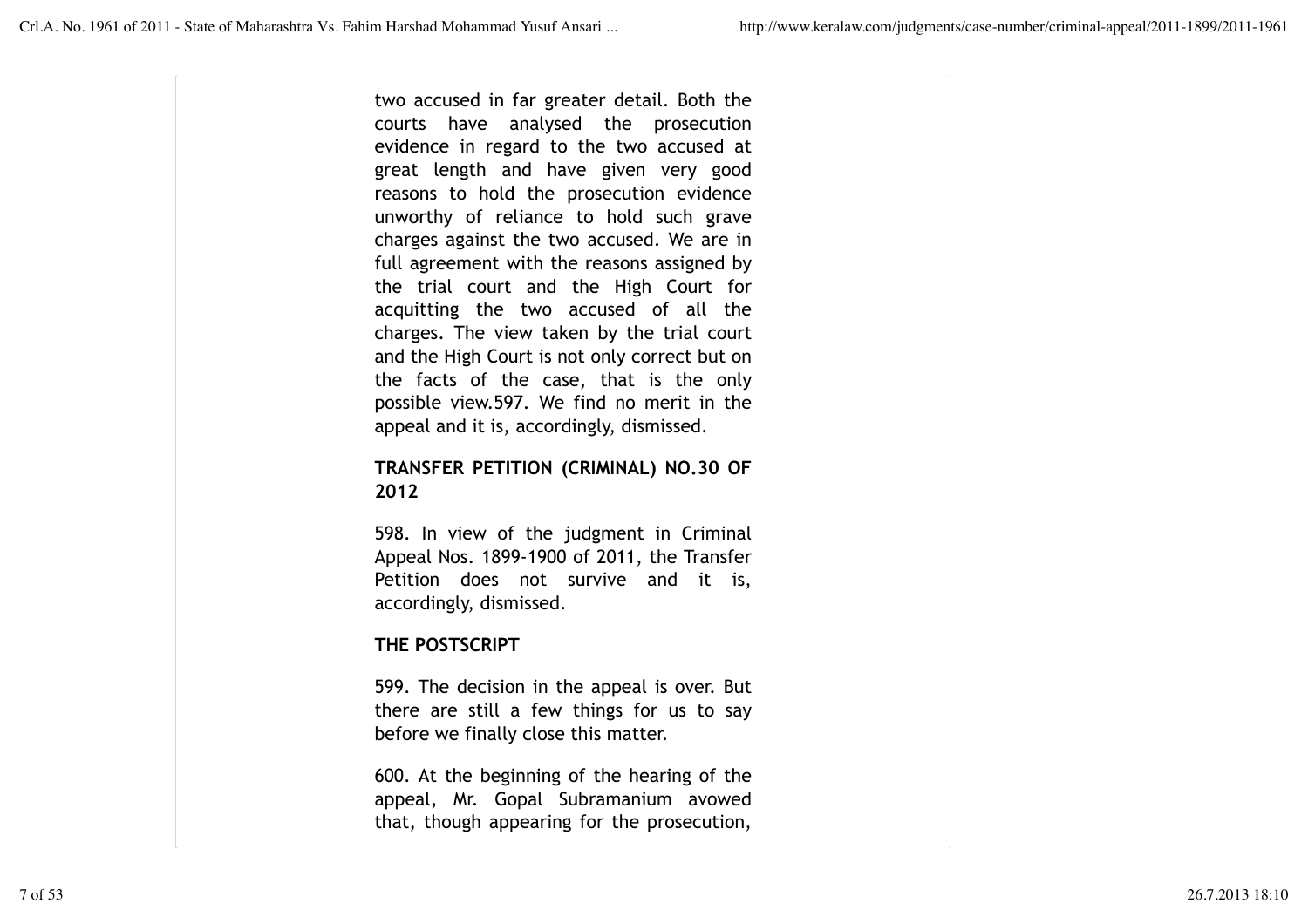he would like the best for the appellant. He wished that the case of the appellant be presented before the Court at the highest level and that it should receive the most careful scrutiny by the Court. The solemnity and sincerity of his declaration set the tone for the proceedings before the Court. The discourses were luminous, warm and stimulating but completely free from heat, rancour or anger, leave alone any vengefulness. Mr. Subramanium, erudite and sensitive, was full of restraint; always down-playing the prosecution case a notch or two and never making a statement of fact unless absolutely certain of its correctness. Mr. Ramachandran, cool and clinical, gently tried to persuade the Court to his point of view. In the course of the hearing of thecase, which was spread over 13 weeks, not once were the voices raised, not once was the Counsel of the other side interrupted and contradicted on a statement of fact. In my twenty years on the bench I have not heard a serious case debated in such a congenial atmosphere as created by Mr. Subramanium and Mr. Ramachandran in this case.

601. Mr. Ramachandran, appearing for the appellant, was assisted by Mr. Gaurav Agrawal and a small team of juniors. Mr. Subramanium, representing the State of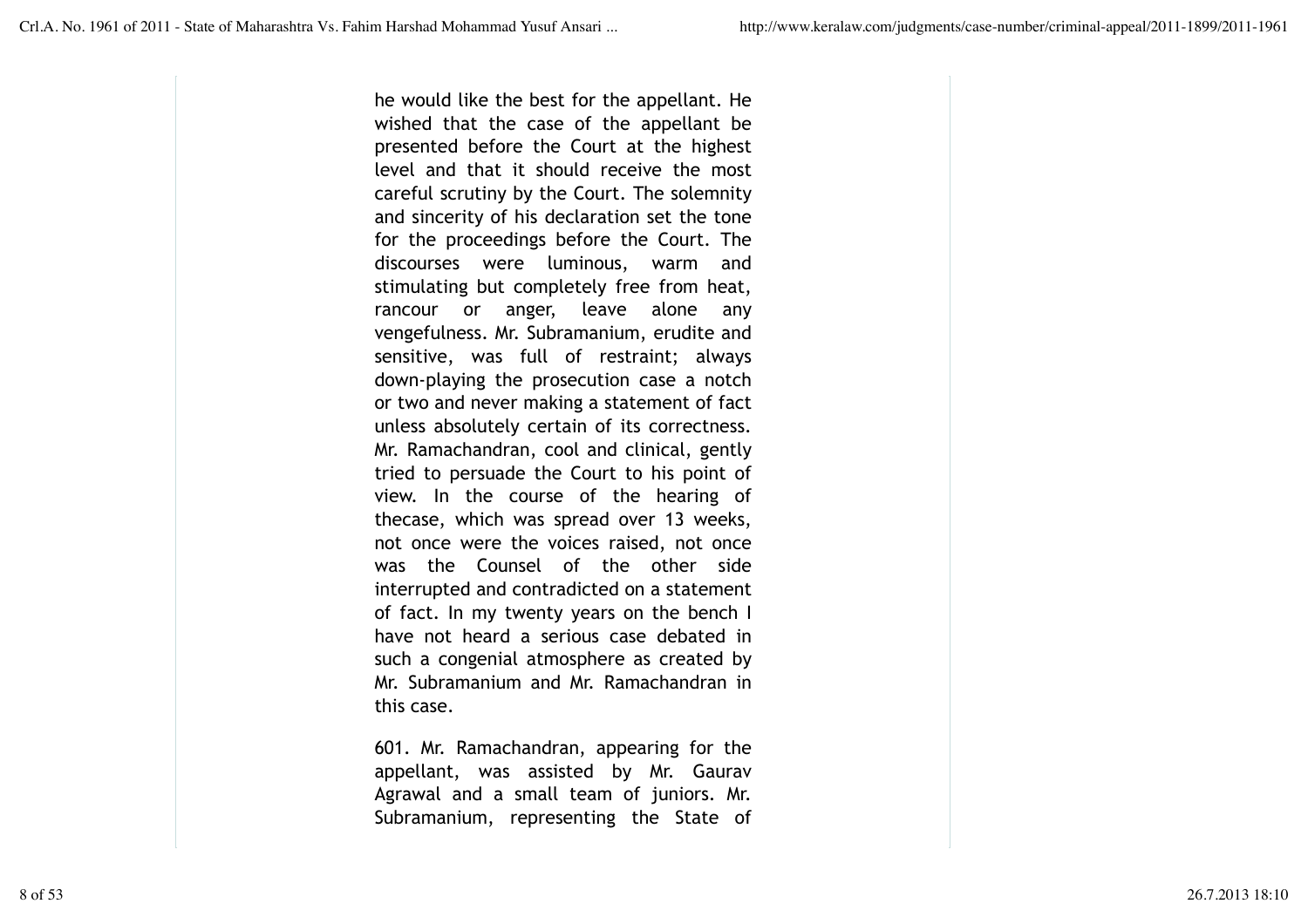Maharashtra, was assisted by Mr. Ujjawal Nikkam, the Spl. PP who conducted the trial and a team of juniors. The juniors' teams also showed remarkable preparation and resourcefulness. Any query on facts was answered in no time with reference to volume number and page number from the records that appeared like a small mountain. We are indebted to Mr. Subramanium and Mr. Ramachandran and their respective teams and we put our gratitude on record.

602. In this case we came across heroes like Tukaram Ombale, Hemant Karkare, Ashok Kamte, Vijay Salaskar and Sandeep Unnikrishnan, who lost their lives in the fight against terrorism. We salute every policeman, every member of the security forces and others who laid down their lives saving others and helping to catch or neutralise the ten terrorists. We have great admiration for the courage and sense of duty shown by the policemen and the members of the security forces whoreceived injuries in discharge of their duties and we extend our deepest sympathies to them for their injuries. We compliment all those who showed great presence of mind and professionalism and, caring little for their own safety, saved countless lives or photographed the terrorists on their killing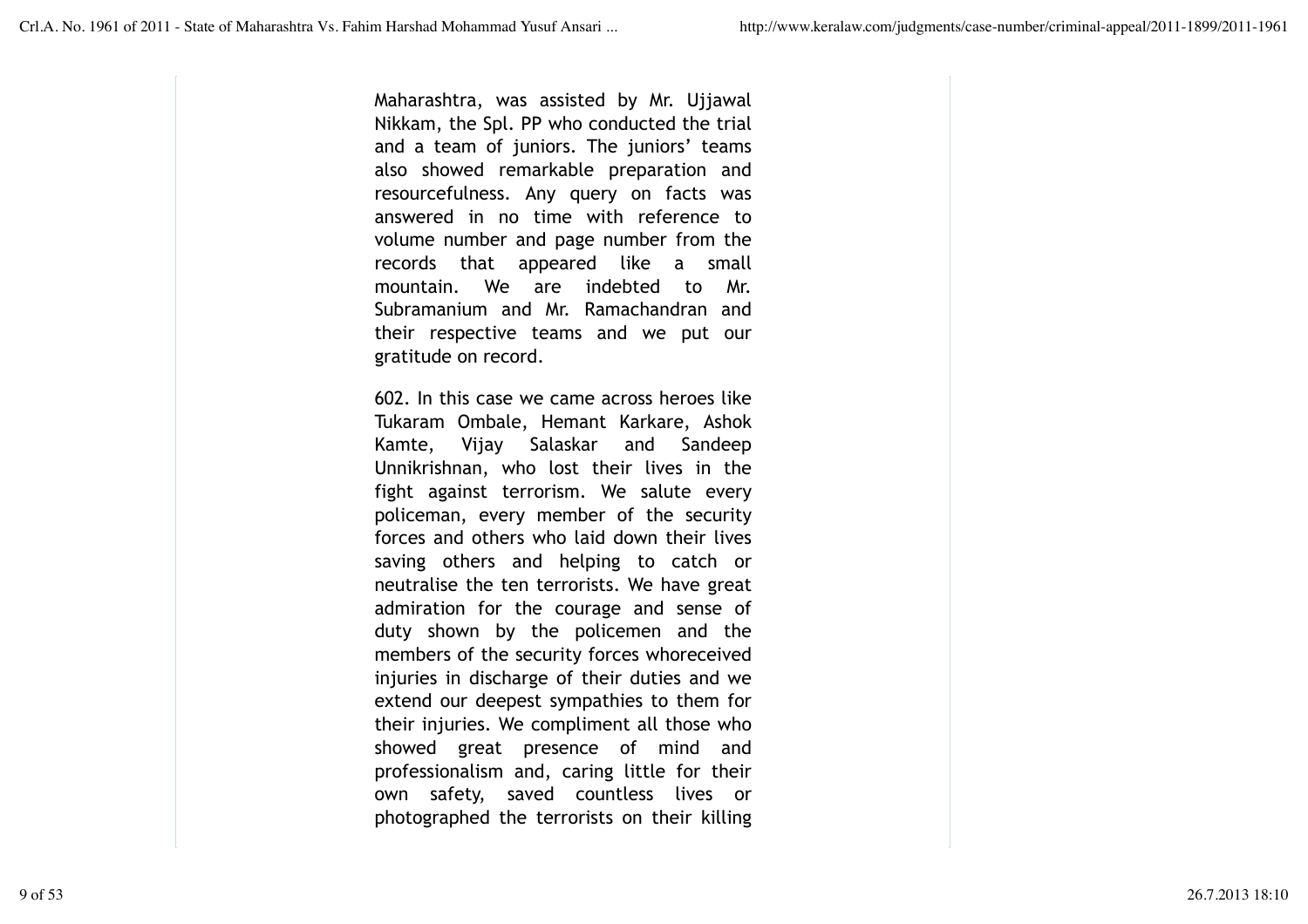spree thus providing unimpeachable evidence for the court. We mourn the death of 148 civilians, both Indians and foreign nationals, who fell victim to the orgy of terror unleashed on the city, and extend our heart-felt condolences to their families. We also extend our deepest sympathies to all the 238 people who suffered injuries at the hands of the terrorists. We also greatly complement the resilient spirit of Mumbai that, to all outward appearances, recovered from the blow very quickly and was back to business as usual in no time.

603. In the course of hearing of the appeal we also came to know the trial Judge Shri *Tahiliani*. From the records of the case he appears to be a stern, no-nonsense person. But he is a true flag bearer of the rule of law in this country. The manner in which he conducted the trial proceedings and maintained the record is exemplary. We seriously recommend that the trial court records of this case be included in the curriculum of the National Judicial Authority and the Judicial Authorities of the different States as a model for criminal trial proceedings.604. We direct the Maharashtra Government to pay a sum of Rupees eleven lakh (Rs.11 Lakhs) to Mr. Raju Ramachandran and Rupees three lakh fifty thousand to Mr. Gaurav Agrawal (Rs 3.5 Lakhs) as token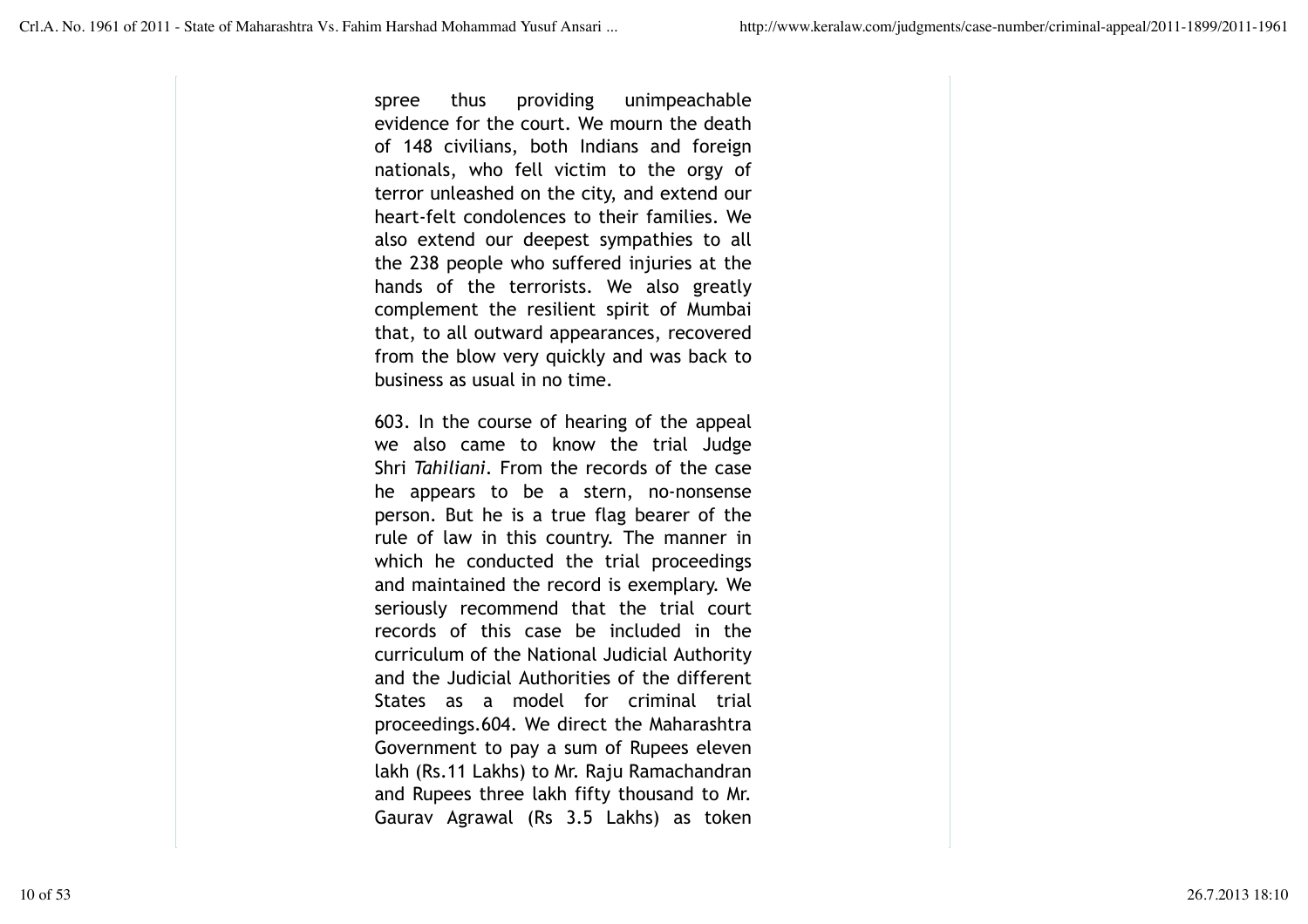remuneration for their very valuable assistance to the Court. The payments should be made within two months from today.

605. With this we come to the close of the matter and we end here.

# **SCHEDULE I**

**LIST OF PERSONS KILLED** Sr. No. NAME POLICE/ SECURITY FORCE/ CIVILIAN NATIONALITY **KUBER**

1 Amarchand Naran Solanki Civilian Indian **CST**

2 Shashank Chandrasen Shinde Police (Inspector) Indian

3 Hamina Begum Hamid Shaikh Civilian Indian

4 Ashraf Ali Allahrakha Shaikh Civilian Indian

5 Ajij Nabilal Rampure Civilian Indian

6 Aakash Akhilesh Yadav Civilian Indian

7 Mukesh Bhikaji Jadhav Home Guard Indian

8 Sitaram Mallapa Sakhare Civilian Indian

9 Rahamtulla Ibrahim Civilian Indian

10 Mishrilal Mourya Shri Garib Civilian IndianMourya

11 Vinod Madanlal Gupta Civilian Indian

12 Sunil Ashok Thackare Civilian Indian

13 Haji Ejaj Bhai Imamsaheb Dalal Civilian Indian

14 Mira Narayan Chattarji Civilian Indian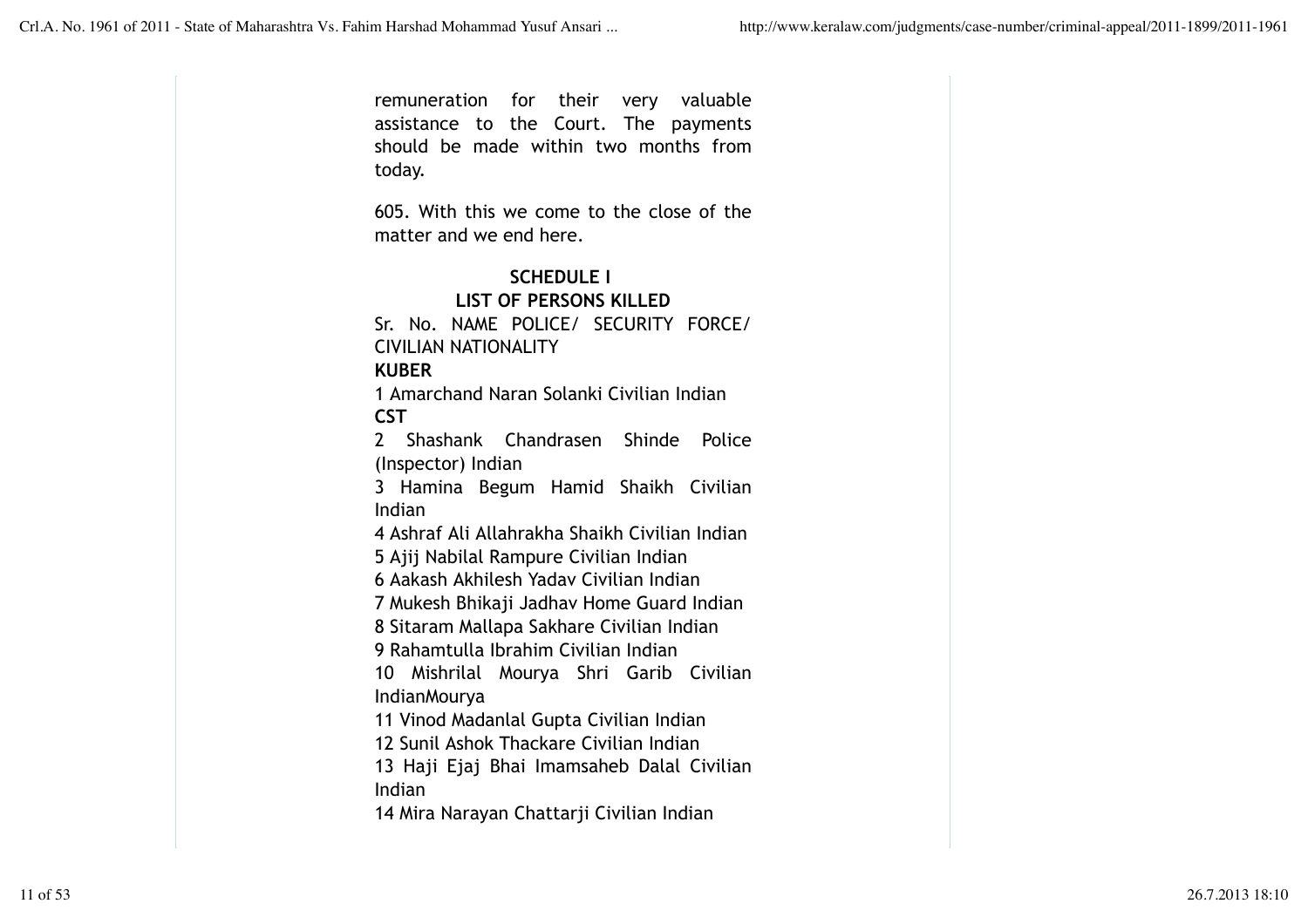15 Shirish Sawla Chari Civilian IndianSushilkumar Vishwambhar Sharma Civilian Indian 17 Murlidhar Laxman Choudhary Railway Protection Force (Constable) Indian 18 Ambadas Ramchandra Pawar Police (Constable) Indian 19 Jaikumar Durairaj Nadar Civilian Indian 20 Deepali Janardhan Chitekar Civilian Indian 21 Raju Janardhan Chitekar Civilian Indian 22 Aditya Ashok Yadav Civilian IndianIsibul Raheman Faizuddin Raheman Shaikh Civilian Indian 24 Prakash Janath Mandal Civilian Indian25 Harakha Lalji Solanki Civilian Indian 26 Mohamed Amanat Mohamad Ali Civilian Indian 27 Sarafraz Sallauddin Ansari Civilian Indian 28 Ayub Yakub Qureshi Civilian Indian 29 Afarin Shahadab Qureshi Civilian Indian 30 Avadesh Sudama Pandit Civilian Indian 31 Chandulal Kashinath Tandel Civilian Indian 32 Manohar Sohani Civilian IndianMohamad Hussain Mohamad Alamgir Shaikh Civilian Indian 34 Murtaza Ansari Sallauddin Ansari Civilian IndianMohamad Arif Mohamed Islam Ansari Civilian Indian 36 Mohamad Mukhtar Malik Civilian Indian 37 Abbas Rajjab Ansari Civilian Indian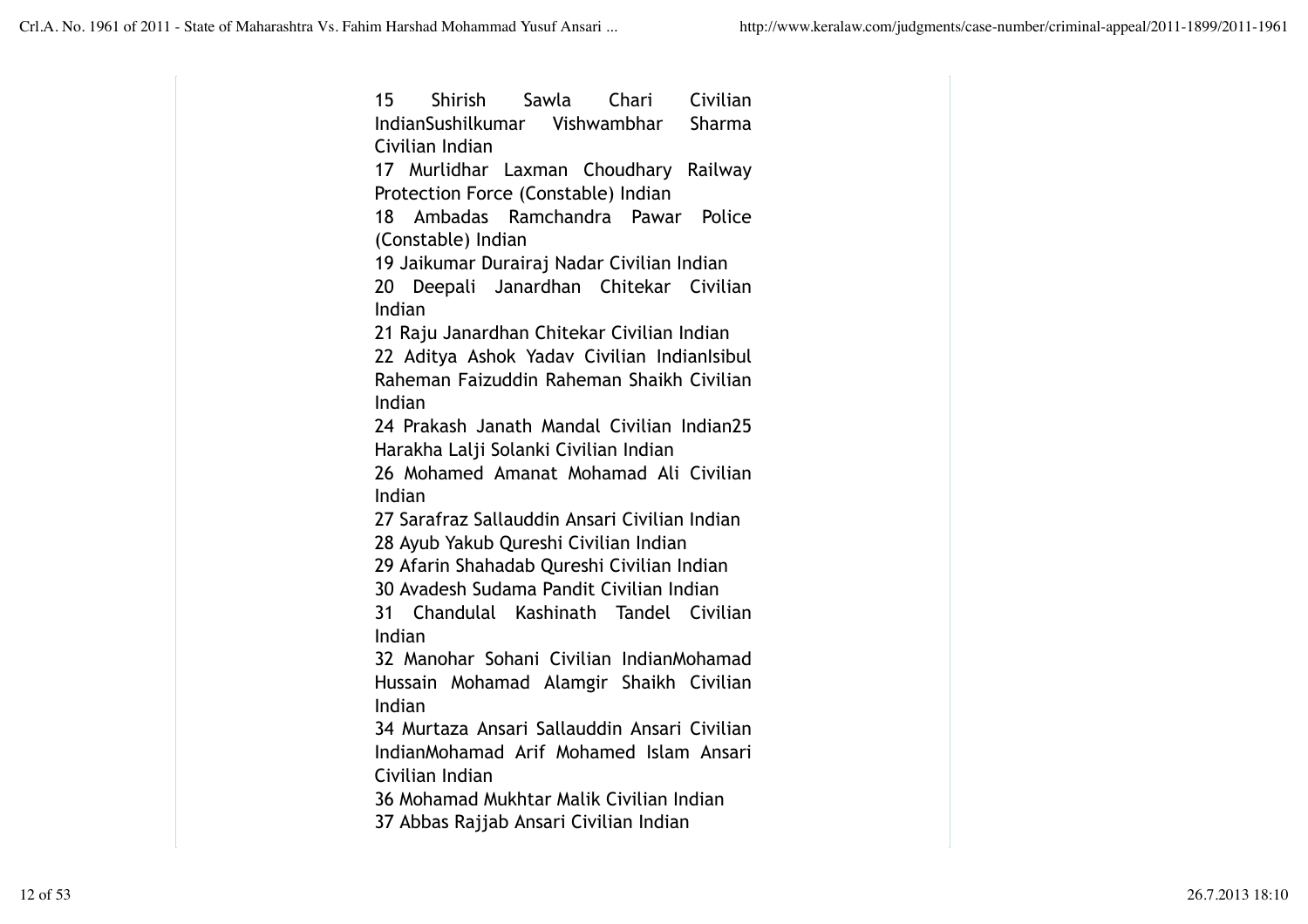38 *Unknown Male person* Civilian IndianMrs.Gangabai Baburao Kharatmol Civilian Indian 40 Narul Islam Ajahar Mulla Civilian Indian41 Murgan Palaniya Pillai Civilian Indian 42 Rakhila Abbas Ansari Civilian Indian 43 Nitesh Vijaykumar Sharma Civilian Indian 44 Fatmabi Rehaman Shaikh Civilian Indian 45 Meenu Arjun Ansari Civilian Indian 46 Mohamad Itihas Ansari Civilian Indian 47 Mastan Munir Qureshi Civilian Indian 48 M.V. Anish Civilian Indian 49 Upendra Birju Yadav Civilian Indian 50 *Unknown Male person* Civilian Indian 51 Poonam Bharat Navadia Civilian Indian 52 Baichan Ramprasad Gupta Civilian Indian 53 Nathuni Parshuram Yadav Civilian Indian **CAMA-IN** 54 Prakash Pandurang More Police (Sub-Inspector) Indian 55 Vijay Madhukar Khandekar Police (Constable) Indian 56 Baban Balu Ughade Civilian Indian57 Bhanu Devu Narkar Civilian Indian 58 Thakur Budha Waghela Civilian Indian 59 Bhagan Gangaram Shinde Civilian Indian 60 Shivashankar Nirant Gupta Civilian Indian **CAMA-OUT** 61 Hemant Kamlakar Karkare Police (Joint Commissioner, ATS) Indian 62 Ashok Marutirao Kamate Police (Additional Commissioner – East Region)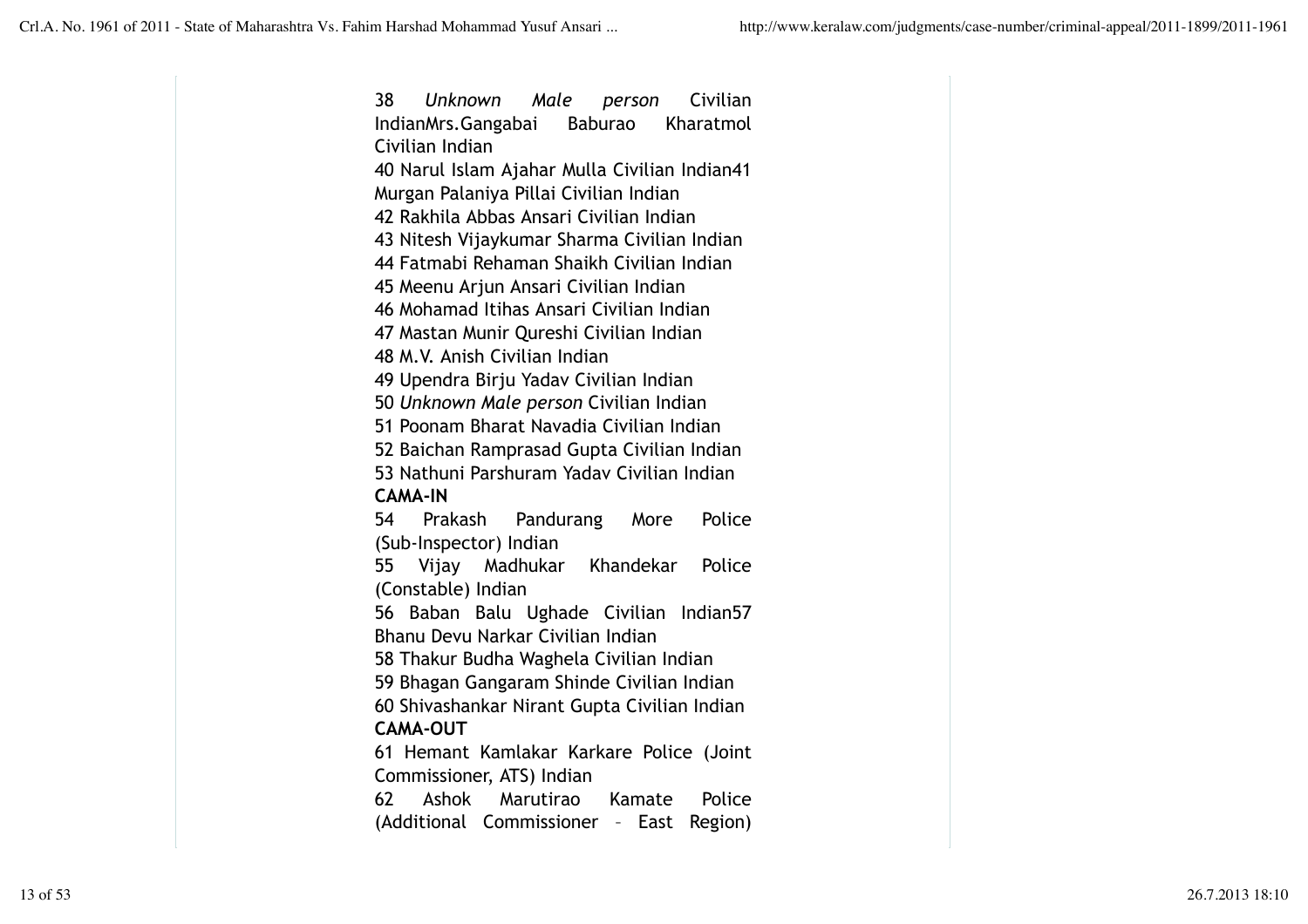Indian 63 Vijay Sahadev Salaskar Police (Inspector) Indian 64 Bapurao Sahebrao Durgude Police (Sub-Inspector) IndianBalasaheb @ Nana Chandrakant Bhosale Police (Assistant Sub-Inspector) Indian 66 Arun Raghunath Chite Police (Constable) Indian 67 Jayawant Hanumant Patil Police Indian(Constable) 68 Yogesh Shivaji Patil Police (Constable) Indian 69 Surendrakumar Bindu Rama Civilian Indian **VINOLI CHOWPATY** 70 Tukaram Gopal Ombale Police (Assistant Sub- Inspector) Indian **VILE PARLE BLAST** 71 Mohabbat Umer Abdul Khalid Civilian Indian 72 Laxminarayan Goyal Civilian Indian **LEOPOLD CAFÉ** 73 Subhash Vanmali Vaghela Civilian Indian 74 Pirpashi Mehboobali Shaikh Civilian Indian 75 Shahabuddin Sirajuddin Khan Civilian Indian 76 Harishbhai Durlabbhai Gohil Civilian Indian 77 Hidayatullah Anwarali Kazi Civilian Indian 78 Malyesh Manvendra Banarjee Civilian Indian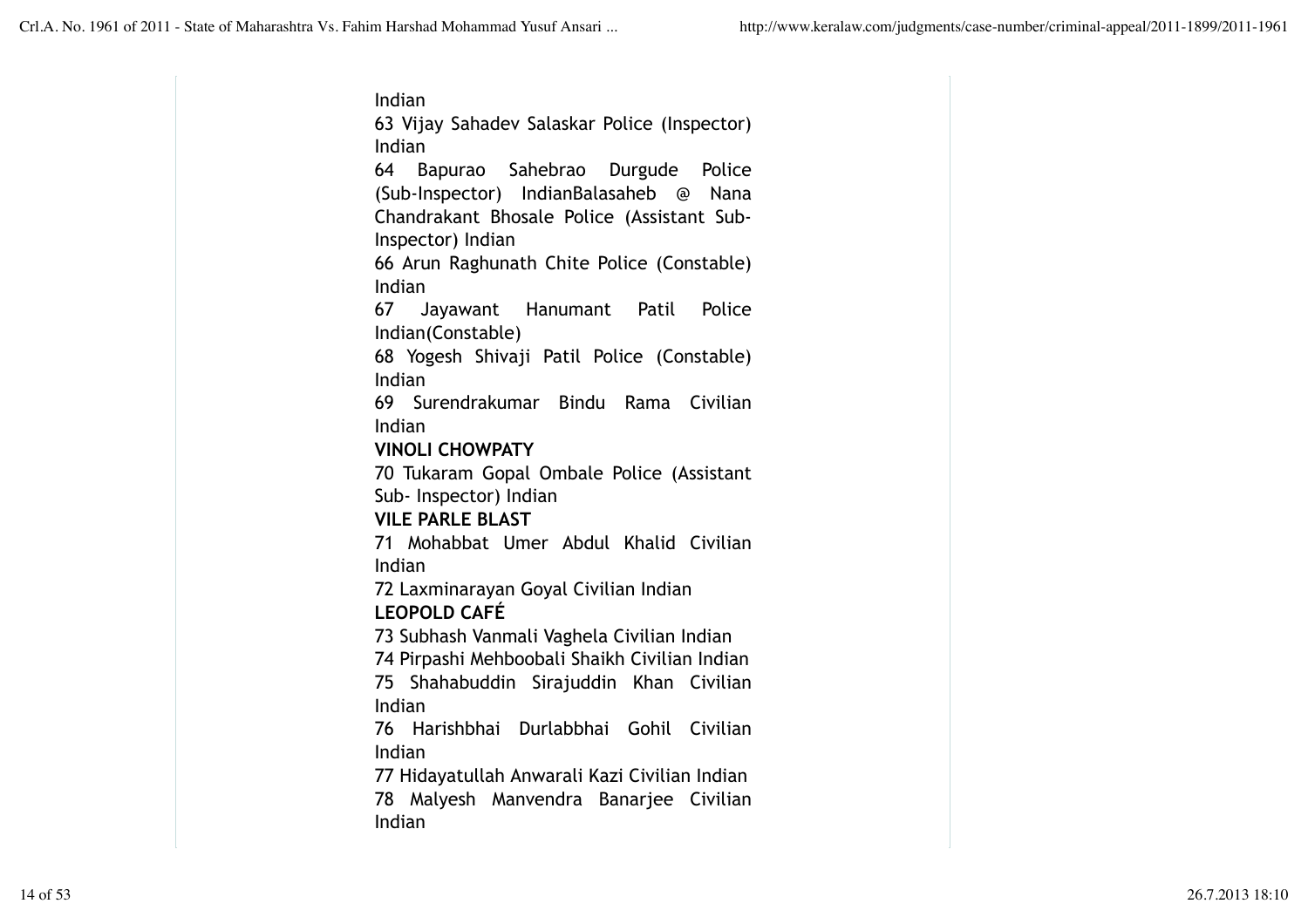79 Gourav Balchand Jain Civilian Indian80 P.K. Gopalkrishnan Civilian Indian 81 Kamal Nanakram Motwani Civilian Indian 82 Jurgen Hienrich Rudolf Civilian German 83 Daphne Hilary Schmidt Civilian German **MAZGAON BLAST** 84 Mrs. Jarina Samsuddin Shaikh Civilian Indian 85 Fulchandra Ramchandra Bind Civilian Indian 86 Mrs. Reema Mohamad Rabiul Civilian Indian **HOTEL TAJ** 87 Major Sandip Unnikrishnan Security Force Indian 88 Rahul Subhash Shinde Police (Constable) IndianZaheen Sayyed Nisar Ali Jafary Mateen Civilian Indian 90 Andres Don Livera Civilian British 91 Gunjan Vishandas Narang Civilian Indian 92 Vishandas Giridharidas Narang Civilian Indian 93 Vijayrao Anandrao Banja Civilian Indian94 Sadanand Ratan Patil Civilian Indian 95 Thomas Verghese Civilian Indian 96 Ravi Jagan Kunwar Civilian Indian 97 Boris Mario Do Rego Civilian IndianSatpakkam Rahmatulla Shaukatali Civilian Indian 99 Faustine Basil Martis Civilian Indian 100 Kaizad Naushir Kamdin Civilian Indian 101 Neelam Vishandas Narang Civilian Indian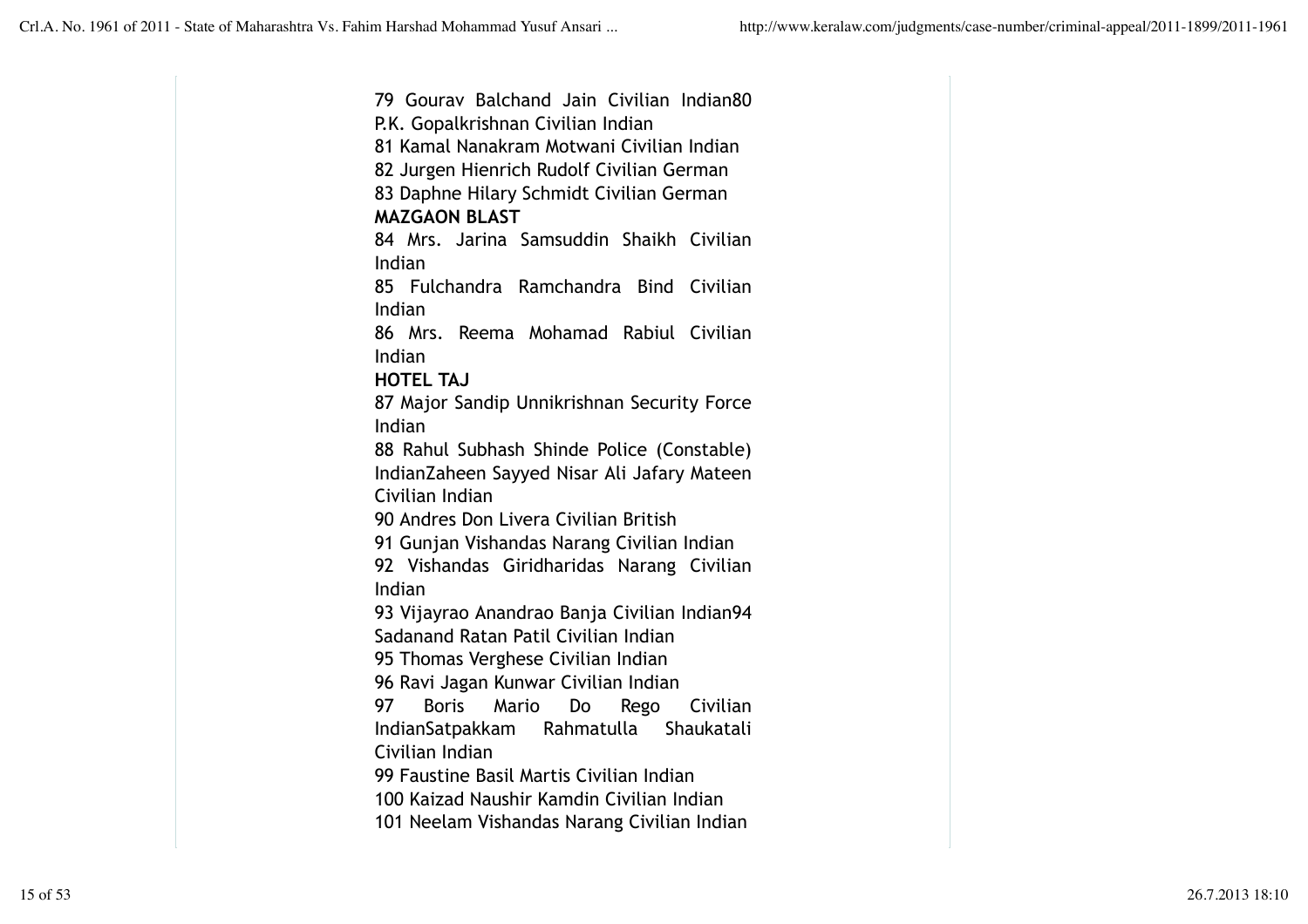102 Rupinder Devenersing Randhava Civilian Indian

103 Eklak Ahmed Mustak Ahmed Civilian Indian

104 Maksud Tabarakali Shaikh Civilian Indian 105 Feroz Jamil Ahmed Khan Civilian Indian

106 Teitelbaum Aryeh Levish Civilian Israeli

107 Duglas Justin Markell Civilian Australian

108 Chaitilal Gunish Civilian Mauritius

109 Willem Jan Berbaers Civilian Belgium

110 Nitisingh Karamveer Kang Civilian Indian111 Samarveer Singh Karamveer Singh Kang Civilian Indian

112 Udaysingh Karamveer Singh Kang Civilian Indian

113 Sabina Saigal Saikia Civilian Indian

114 Hemlata Kashi Pillai Civilian Malaysian

115 Rajiv Omprakash Sarswat Civilian Indian

116 Gutam Devsingh Gosai Civilian Indian

117 Rajan Eshwar Kamble Civilian Indian

118 Burki Ralph Rainer Jachim Civilian German

119 Hemant Pravin Talim Civilian Indian

120 Shoeb Ahmed Shaikh Civilian Indian

121 Michael Stuart Moss Civilian British

122 Elizabeth Russell Civilian Canadian **NARIMAN HOUSE**

123 Salim Hussain Harharwala Civilian Indian 124 Mehzabin @ Maria Salim Harharwala Civilian Indian

125 Rivka Gavriel Holtzberg Civilian Israeli126 Rabbi Gavriel Noach Holtzberg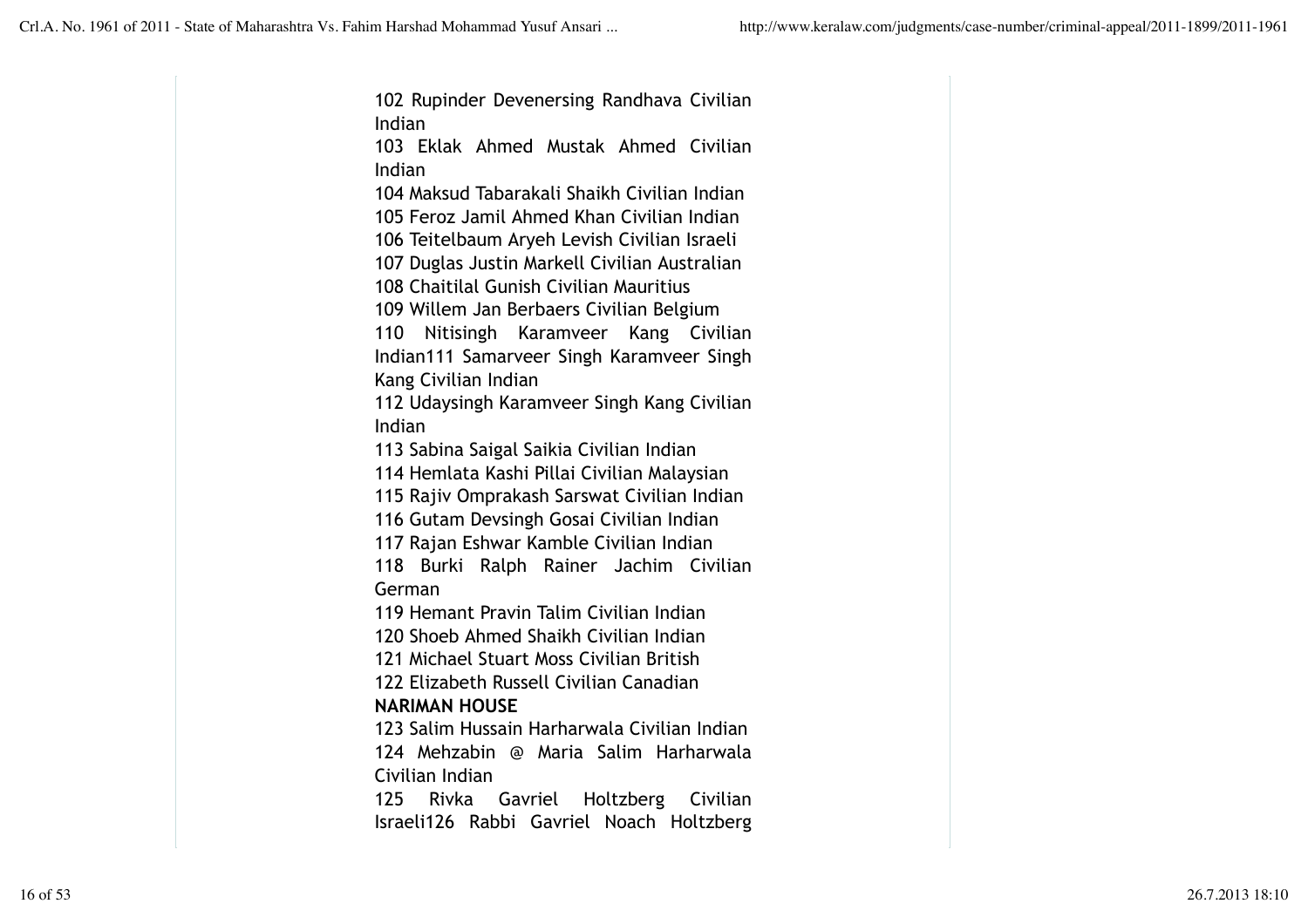Civilian Israeli 127 Gajendra Singh Security Force Indian 128 Ben Zion Chroman Civilian Israeli 129 Norma Shvarzblat Robinovich Civilian Mexican 130 Rajendrakumar Baburam Sharma Civilian Indian 131 Yokevet Mosho Orpaz Civilian Israeli **HOTEL OBEROI** 132 T. Suda Hisashi Civilian Japanese 133 Murad Amarsi Civilian French 134 Loumiya Hiridaji Amarsi Civilian French 135 Scherr Alan Michael Civilian American 136 Neomi Leiya Sher Civilian American 137 Sandeep Kisan Jeswani Civilian American 138 Lo Hawei Yen Civilian Singapore 139 Jhirachant Kanmani @ Jina Civilian **Thailand** 140 Altino D' Lorenjo Civilian Italian 141 Brett Gilbert Tailor Civilian Australian142 Farukh Dinshaw Civilian Indian 143 Reshama Sunil Parikh Civilian Indian 144 Sunil Shevantilal Parekh Civilian Indian 145 Ajit Shrichand Chabriya Civilian Indian 146 Sanjay Vijay Agarwal Civilian Indian 147 Rita Sanjay Agarwal Civilian Indian 148 Mohit Kanhaiyalal Harjani Civilian Indian 149 Monika Ajit Chabriya Civilian Indian 150 Harsha Mohit Harjani Civilian Indian 151 Ravi Dara Civilian Indian 152 Uma Vinod Gark Civilian Indian 153 Pankaj Somchand Shah Civilian Indian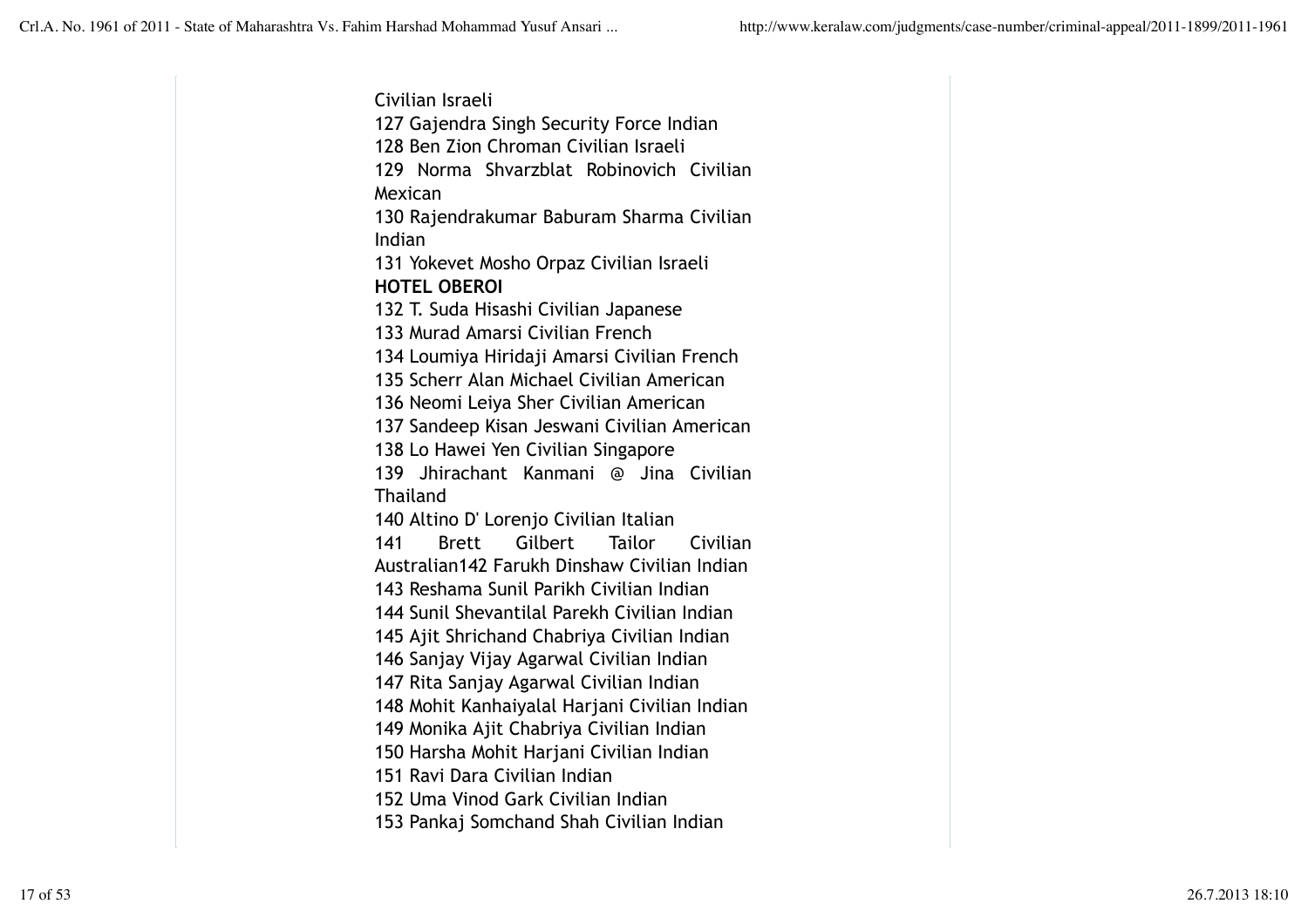154 Ashok Kapoor Civilian Indian 155 Anand Suryadatta Bhatt Civilian Indian 156 Rohington Bajji Mallu Civilian Indian 157 Kannubhai Zaverbhai Patel Civilian Indian 158 Ami Bipinichandra Thaker Civilian Indian159 Jordan Geigy Fernandise Civilian Indian 160 Neeta Prakash Gaikwad Civilian Indian 161 Shaunak Jayawant Chemburkar Civilian Indian 162 Wilson Baburao Mandalik Civilian Indian 163 Sarjerao Sadashiv Bhosale Civilian Indian 164 JasminMahendrasingh Burji Civilian Indian 165 Sanjy Sambhajirao Surve Civilian Indian 166 Bimolchand Maibam Civilian Indian **LIST OF INJURED PEOPLE** Sr. No. NAME POLICE/ SECURITY FORCE/ CIVILIAN **NATIONALITY CST**Mukesh Bhagwatprakash Agarwal Civilian Indian 2 Nisha Anilkumar Yadav Civilian Indian 3 JangamVithalrao Bokade Civilian Indian4 Parasnath Ramsoman Giri Railway Protection Force (Head Constable) IndianFiroz Khan Khushnur Khan Ghouri Railway Protection Force (Constable) Indian 6 Raziyabegum Noor Qureshi Civilian Indian 7 Sarita Shantaram Harkulkar Civilian Indian 8 Neeta Gajanan Kurhade Civilian Indian

9 Ajamat Ali Narhu Sha Civilian Indian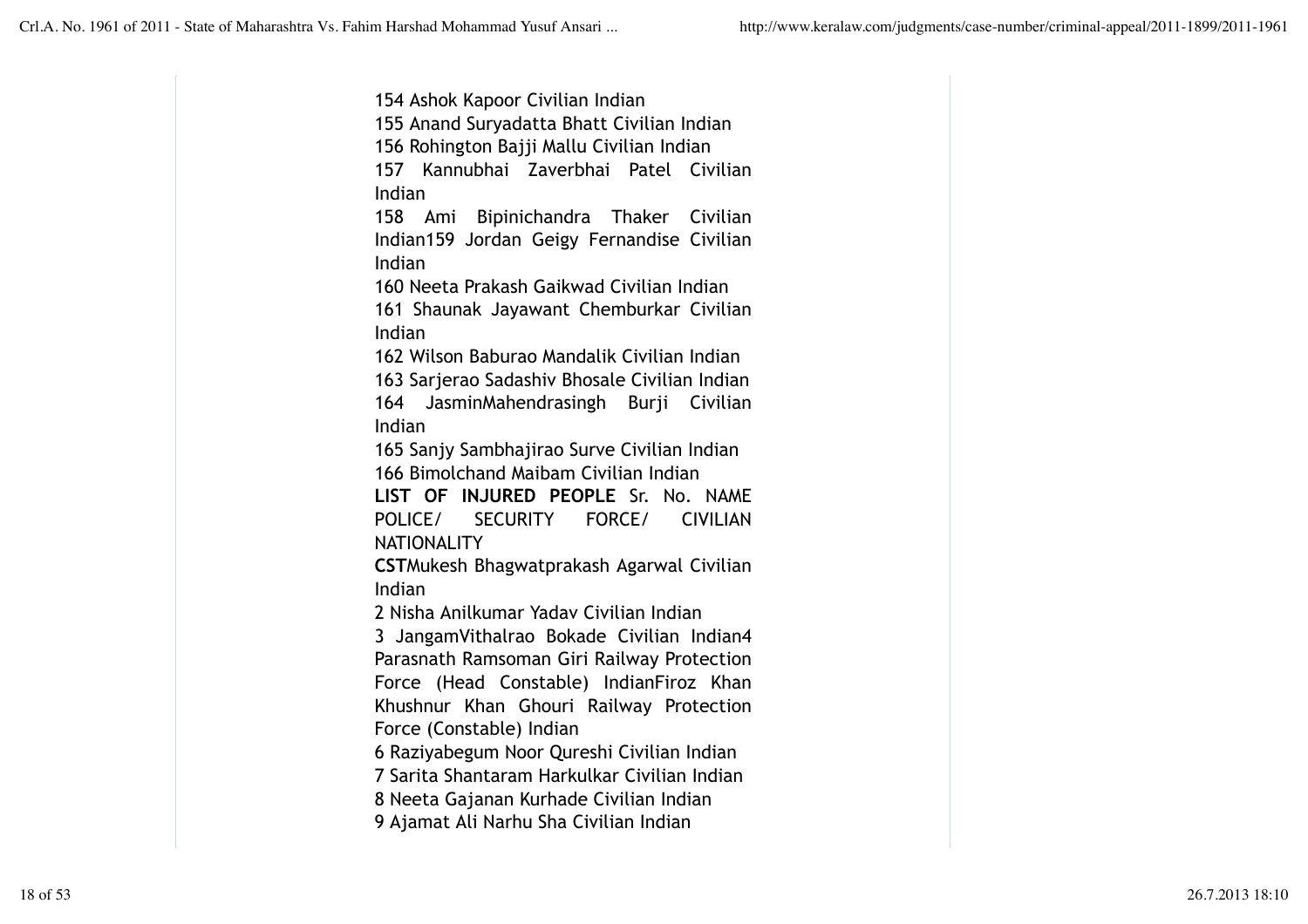10 Maltidevi Madan Gupta Civilian IndianSulochana Chandrakant Lokhande Civilian Indian 12 Vijay Ramchandra Khote Civilian Indian 13 Mumtaz Mohd. Yusuf Khan Civilian Indian 14 Pappu Laldev Jawahar Laldev Civilian Indian 15 Shabir Abdul Salam Dalal Civilian Indian 16 Laxman Shivaji Hundkeri Civilian Indian 17 Akshay Tanaji Supekar Civilian Indian 18 Nimba Shampuri Gosavi Civilian Indian19 Mahadev Datta Petkar Civilian IndianSantoshkumar Faujdarsing Yadav Civilian Indian 21 Miraj Alam Ali Mulla Ansari Civilian Indian 22 Abdul Rashid Abdul Aziz Civilian Indian 23 Abdul Salam Shaikh S. Qureshi Civilian Indian 24 Akhilesh Dyanu Yadav Civilian Indian 25 Ramzan Sahrif Kadar Sharif Civilian IndianMohd. Siddiqu Mohd. Sagir Alam Civilian IndianSachinkumar Singh Santoshkumar Singh Civilian Indian 28 Tejas Arjungi Civilian Indian 29 Shamshad Dalal Civilian Indian 30 Baby Ashok Yadav Civilian Indian 31 Shital Upendra Yadav Civilian Indian 32 Asha Shridhar Borde Civilian Indian 33 Vatsala Sahadev Kurhade Civilian Indian 34 Chandrakant Ganpatirao Civilian IndianLokhande 35 Abdul Razak Farukh Nasiruddin Civilian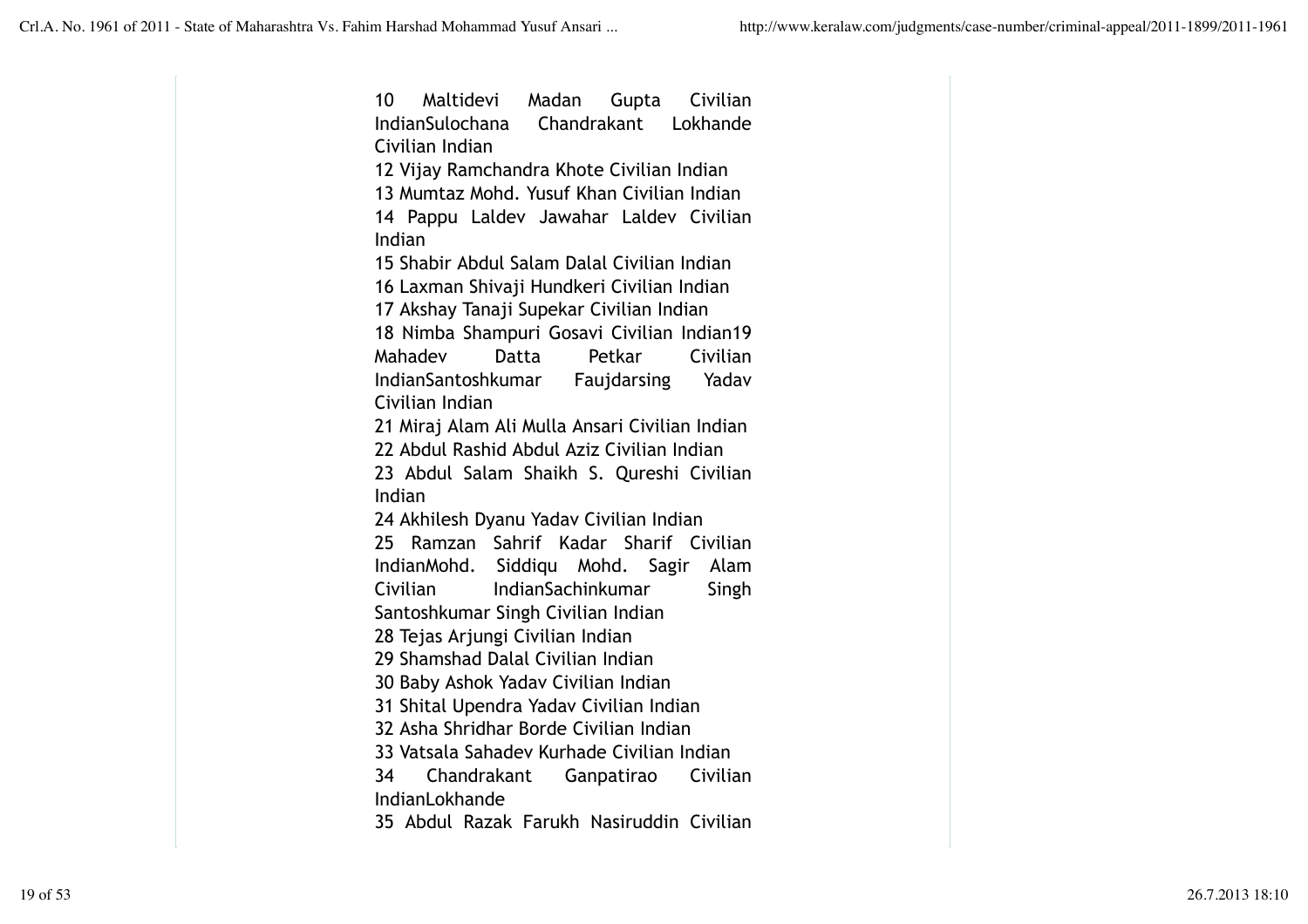Indian 36 Afroz Abbas Ansari Civilian Indian 37 Dadarao Rambhoji Jadhav Civilian Indian 38 Suryabhan Sampat Gupta Civilian IndianJagendrakumar Kailashkumar Mishra Civilian Indian 40 Gopal Julena Prajapati Civilian Indian 41 P. Nirmala Civilian Indian 42 P. Ponuraj Civilian Indian

43 Mohan Bharti Civilian Indian

44 Sushant Nityanand Panda Civilian Indian

45 Annasaheb Ambu Waghmode Civilian Indian

46 T. Thavasi Parnal Civilian Indian

47 Anand Bhimrao Arjun Civilian Indian

48 Kanhayya Kedarnath Sahani Civilian Indian

49 Vibha Ashokkumar Singh Civilian Indian

50 Beti Alfonso Civilian Indian51 Indraraj Luise Civilian Indian

52 Jayram Harilal Chawan Civilian Indian

53 Sunita Upendra Yadav Civilian Indian

54 Sushama Akhilesh Yadav Civilian Indian

55 Raviranjan Shriram Virendra Civilian Indian

56 Priyanka Chitaranjan Giri Civilian Indian

57 Imran Shakur Bhagwan Civilian Indian

58 Rekha Shyam Rathod Civilian Indian

59 Barjrang Jaykaran Prajapati Civilian Indian

60 Satyanand Karunakaro Behra Civilian Indian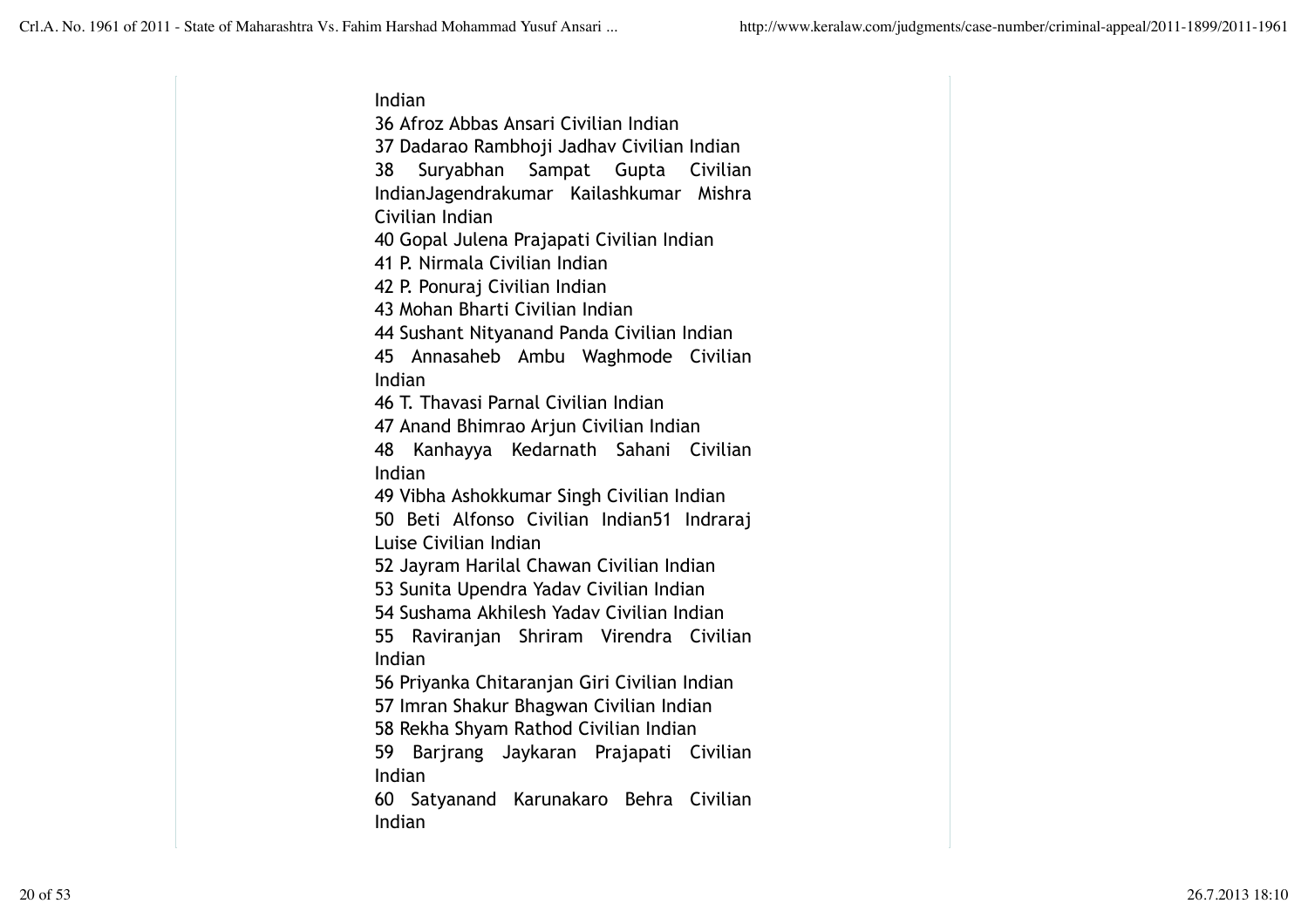61 Manoj Prafulchandra Kanojia Civilian Indian 62 Balaji Baburao Kharatmol Civilian Indian 63 Mehboob Abbas Ansari Civilian Indian 64 Asif Abdul Rafik Shaikh Civilian Indian 65 Raghvendra Banvasi Singh Civilian Indian 66 Ashok Keshwanand Singh Civilian Indian 67 Radhadevi Bodhiram Sahani Civilian Indian68 Tapasi Taramniggam Nadar Civilian IndianSayyed Shahnavaz Sayyed Salim Mujawar Civilian Indian 70 Arvind Gopinath Bhalekar Civilian Indian 71 Shivram Vijay Sawant Civilian Indian 72 Ashok Shivram Patil Civilian Indian 73 Bharat Ramchandra Bhosale Government Railway Police (Assistant Inspector) Indian 74 Devika Natvarlal Rotawan Civilian Indian 75 Farukh Nasiruddin Khaliluddin Civilian Indian 76 Nafisa Sadaf Qureshi Civilian Indian 77 Kishor Vinayak Kale Civilian Indian 78 Sudama Aba Pandarkar Government Railway Police (Assistant Sub- Inspector) Indian 79 Pandurang Subrao Patil Government Railway Police (Assistant Sub- Inspector) Indian 80 Punamsingh Santosh Singh Civilian Indian 81 Vishal Prakash Kardak Civilian Indian82 Sangita Niranjan Sardar Civilian Indian 83 Niranjan Sadashiv Sardar Civilian IndianAnsarallh Saudaarallh Baksh Mohd.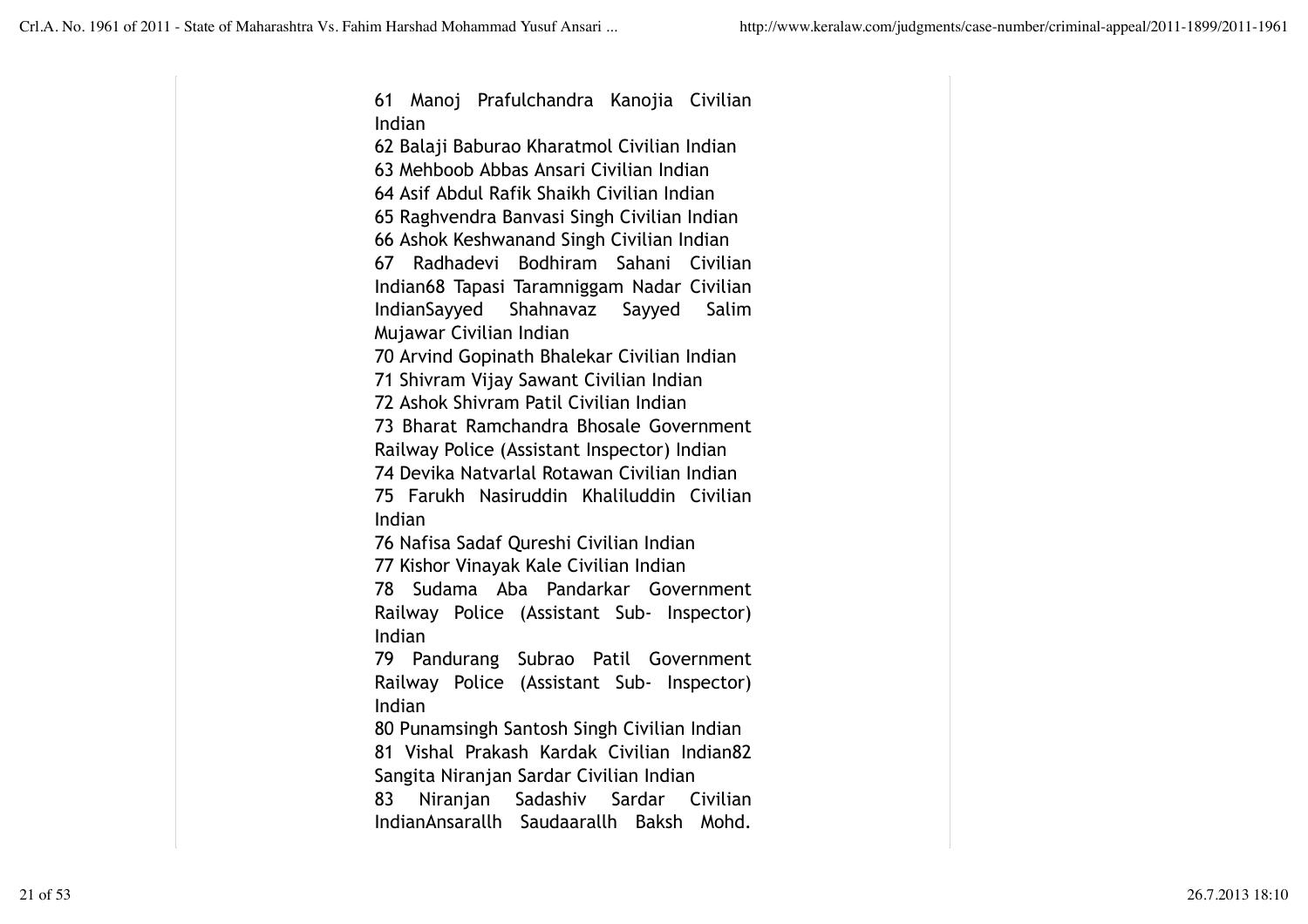Hanif Civilian Indian 85 Harshada Suhas Salaskar Civilian Indian 86 Pappusing Mannusingh Civilian Indian 87 Habibul Mohd. Sukurddin Khan Civilian Indian 88 Anilkumar Rajendra Yadav Civilian Indian 89 Laji Jagganath Pandye Civilian Indian 90 Sanjay Nemchandra Yadav Civilian IndianRatankumarji Kanhayaprasad Yadav Civilian Indian 92 Shambunath Munai Yadav Civilian Indian 93 Ganesh Sitaram Sakhare Civilian Indian 94 Ashok Bhimappa Renetala Civilian Indian 95 Alok Harilal Gupta Civilian Indian 96 Ganpat Gangaram Shigwan Civilian Indian 97 Fakir Mohd. Abdul Gafoor Civilian Indian98 Murlidhar Chintu Jhole Police (Head Constable) Indian 99 Balu Bandu More Police (Constable) Indian 100 Prakash Sohanlal Phalore Civilian Indian 101 Ramji Yabad Napit Railway Protection Force (Assistant Sub- Inspector) Indian 102 Vishveshwar Shishupal Pacharane Home Guard Indian 103 Adhikrao Gyanu Kale Government Railway Police (Head Constable) Indian 104 Uttam Vishnu Sasulkar Home Guard Indian 105 Vijaya Ramkomal Kushwah Civilian Indian 106 Bharat Shyam Nawadia Civilian Indian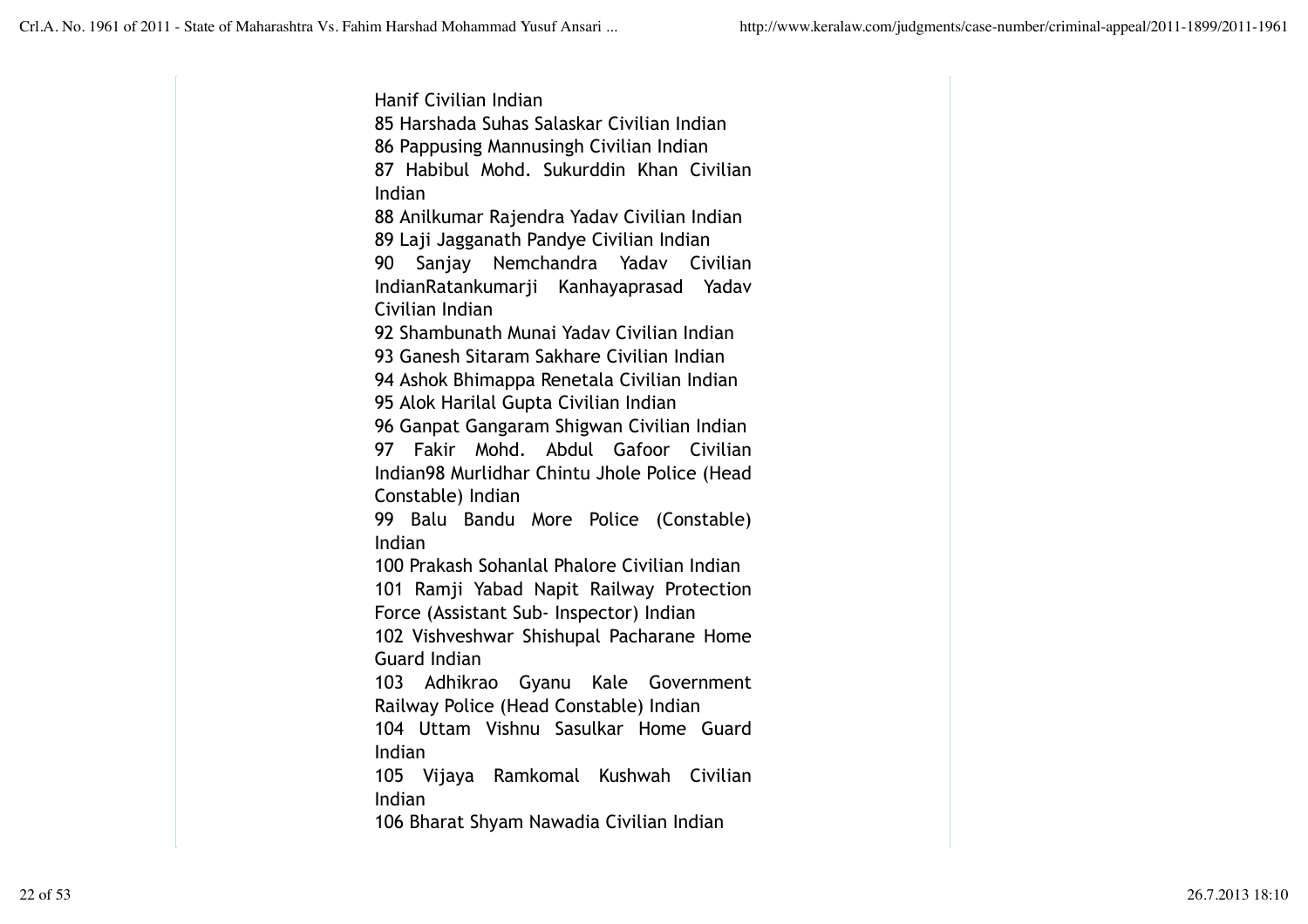107 Anilkumar Dyanoji Harkulkar Civilian Indian 108 Sadahiv Chandrakant Kolke Civilian Indian 109 Prashant Purnachandra Das Civilian Indian **CAMA-IN** 110 Harischandra Sonu Shrivardhankar Civilian Indian 111 Chandrakant Gyandev Tikhe Civilian Indian 112 Kailash Chandrabhan Ghegadmal Civilian Indian 113 Vijay Abaji Shinde Police (Assistant Inspector) Indian 114 Sadanand Vasant Date Police (Additional Commissioner) Indian 115 Vijay Tukaram Powar Police (Assistant Inspector) Indian 116 Sachin Dadasaheb Tilekar Police (Constable) Indian 117 Mohan Gyanoba Shinde Police (Head Constable) Indian 118 Hirabai Vilas Jadhav Civilian Indian 119 Vinayak Chintaman Dandgawhal Police (Constable) Indian **CAMA-OUT** 120 Arun Dada Jadhav Police (Naik) Indian121 Maruti Mahdevrao Phad Civilian Indian 122 Anil Mahadev Nirmal Civilian Indian 123 Shankar Bhausaheb Vhande Police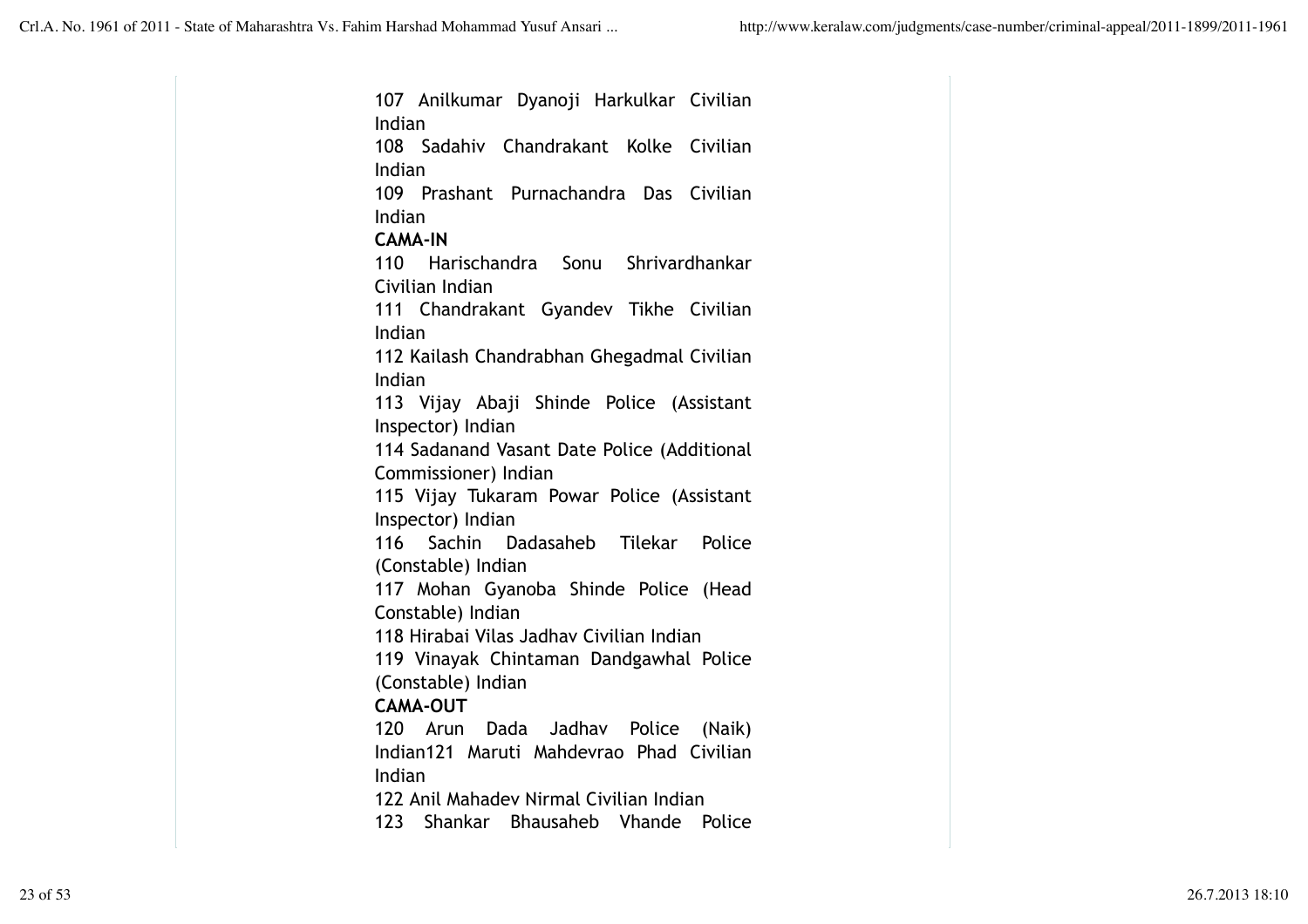(Constable) Indian 124 Prashant Sadashiv Koshti Civilian Indian 125 Mohd. Asif Abdul Gani Memon Civilian Indian 126 Kalpanth Jitai Singh Civilian Indian **VINOLI CHOWPATY** 127 Sanjay Yeshwant Govilkar Police (Assistant Inspector) Indian **VILE PARLE BLAST** 128 Roldan Glandson Ayman Civilian Indian 129 Shyam Sunder Choudhary Civilian Indian 130 Balkrishna Ramchandra Bore Civilian Indian **LEOPOLD CAFÉ** 131 Munira-ul Rayesi Civilian Oman 132 Faizal Miran Sabil-ul Gidgali Civilian Oman 133 Asma-un Rayesi Civilian Oman134 David John Kokar Civilian Australian 135 Harnish Patel Civilian British 136 Micheal Charles Murphy Civilian British 137 Riyan Michael Murphy Civilian British 138 Anamika Bholanath Gupta Civilian Indian 139 Minakshi Raghubhai Dattaji Civilian Indian 140 Bhaskar Paddu Dewadiga Civilian Indian 141 Benjamin Jerold Methis Civilian German 142 Pravin Pandurang Sawant Police (Naik) Indian 143 Kunal Prakash Jaiswani Civilian Indian 144 Ransale Gilbert Santhumayor Civilian Indian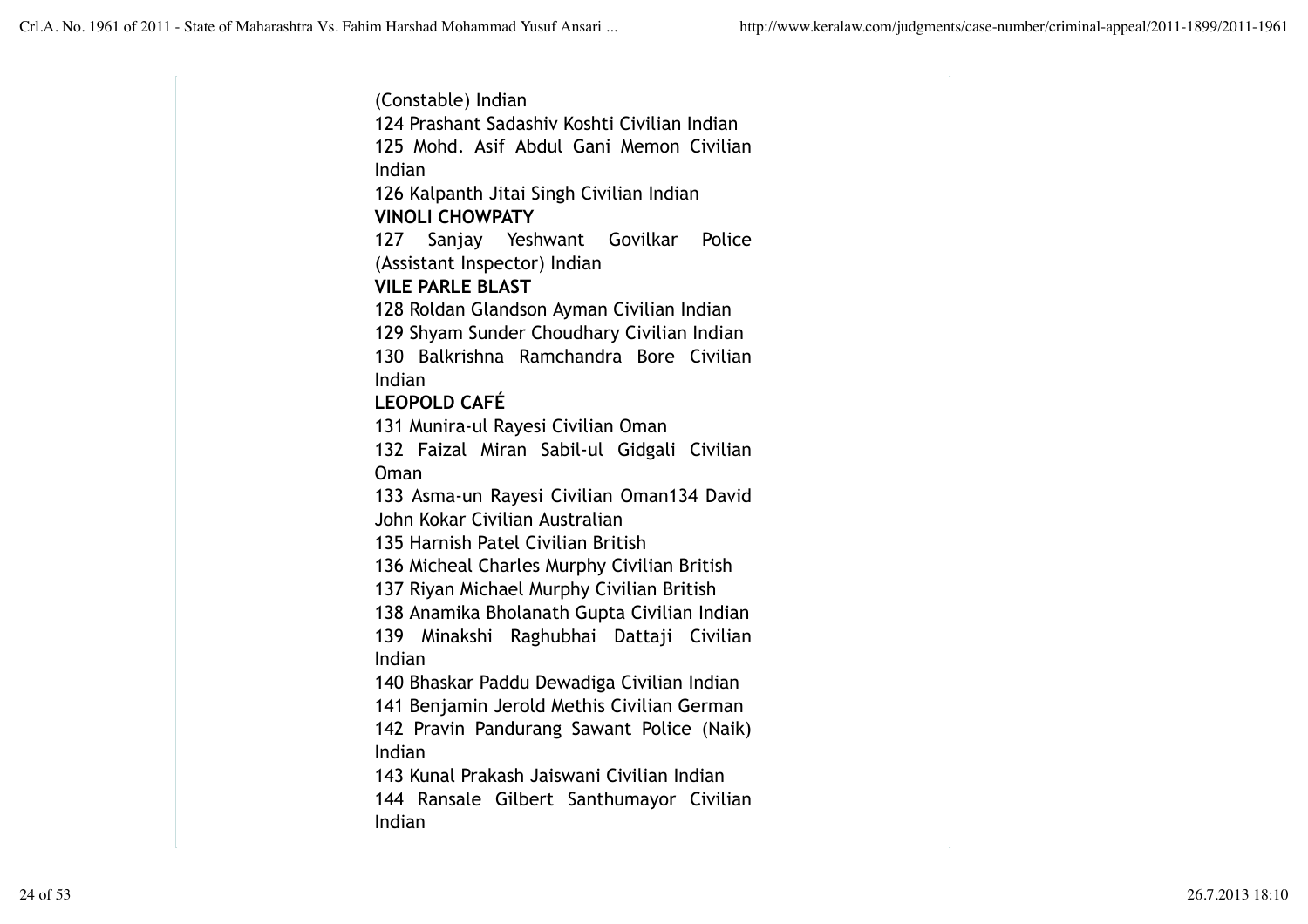145 Ijas Abdul Karupadan Kuddi Civilian Indian 146 Nilesh Mahendra Gandhi Civilian Indian 147 Prakash Satan Bharwani Civilian Indian 148 Ramchandra Selumadhav Nair Civilian Indian 149 Bharat Sasuprasad Gujar Civilian Indian 150 Rasika Krushna Sawant Civilian Indian151 Mohd. Parvez Aslam Ansari Civilian Indian 152 Mohd. Ayub Mohd. Abdul Ansari Civilian Indian 153 Manoj Bahadur Thakur Civilian Indian 154 Fanishang Misha Bhishum Civilian Indian 155 Naresh Mulchand Jumani Civilian Indian 156 Prashant Vasant Tambe Civilian Indian 157 Nivrutti Baburao Gavhane Police (Naik) Indian 158 Katherin Austin Civilian Australian **MAZGAON BLAST** 159 Rajendraprasad Ramchandra Maurya Civilian Indian 160 Abdul Salim Shaikh Civilian Indian 161 Shahbaz Juber Khan Civilian Indian 162 Sabira Majid Khan Civilian Indian 163 Sohel Abdul Shaikh Civilian Indian 164 Kabir Bablu Shaikh Civilian Indian 165 Kulsum Babu Shaikh Civilian Indian166 Jasmin Babu Shaikh Civilian Indian 167 Imran Mohd. Shafi Pathari Civilian Indian 168 Manoharabegum Ali Ahmed Shaikh Civilian Indian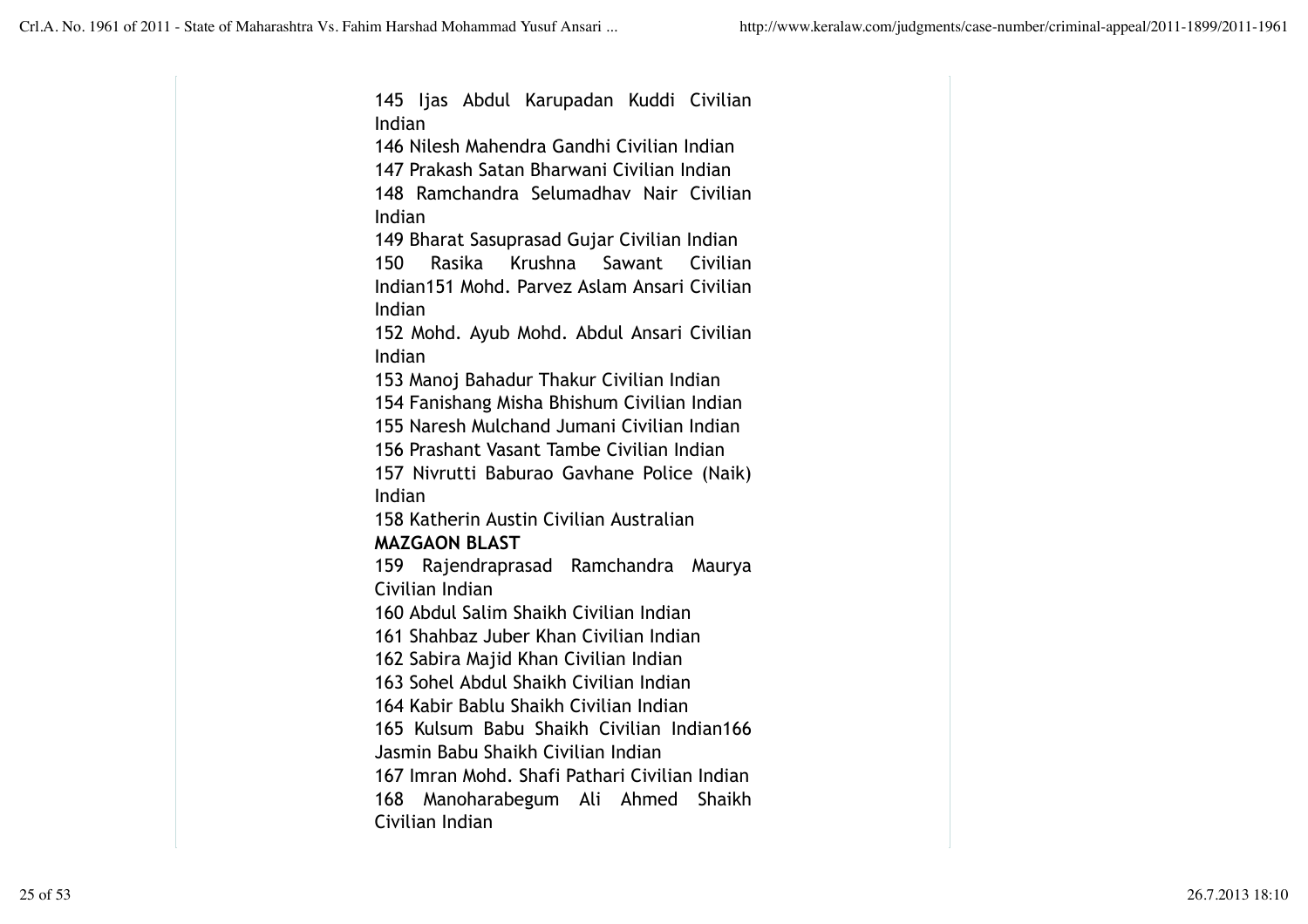169 Hawa Abdul Salim Shaikh Civilian Indian 170 Sanju Kurshna Ghorpade Civilian Indian 171 Manorabagum Ali Akbar Shaikh Civilian Indian 172 Saiddiqui Firoz Shaikh Civilian Indian 173 Shamin Rauf Shaikh Civilian Indian 174 Rahaman Ali Akbar Shaikh Civilian Indian 175 Heena China Shaikh Civilian Indian 176 Mukhtar Shriniwas Shaikh Civilian Indian 177 Kanhaikumar Harikishor Paswan Civilian Indian **HOTEL TAJ** 178 Deepak Narsu Dhole Police (Inspector) Indian 179 Samadhan Shankar More State Reserve Police Force Indian 180 Sanjay Uttam Gomase State Reserve Police IndianForce 181 Rafal Godas Civilian Spanish 182 Maria Roza Romero Civilian Spanish 183 Simond Helis Civilian British 184 Eyujin Tan Jhonsi Civilian Philippines 185 Hanifa Bilakiya Civilian Indian 186 Anjum Gaful Bilakiya Civilian Indian 187 U.T Bernad Civilian German 188 Vinay Keshavaji Kuntawala Civilian Indian 189 Deepak Pramod Gupta Civilian Indian 190 Pragati Deepak Gupta Civilian Indian 191 Mohanlal Pratap Taware Civilian Indian 192 Sunil Kumar Jodha Security Force Indian 193 Vishvanath Maruti Gaikwad State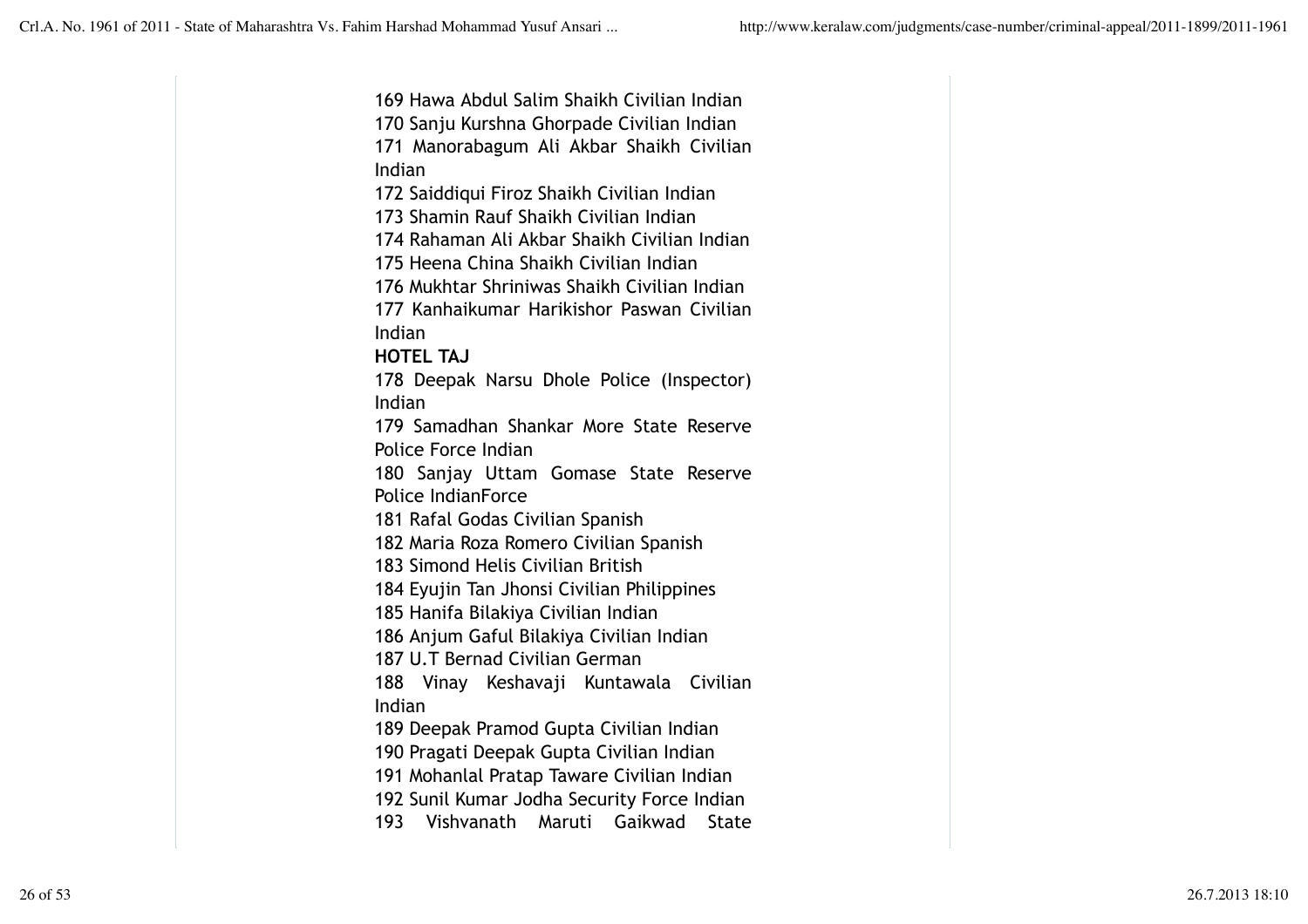Reserve Police Force Indian 194 K.R. Rammurthi Civilian Indian 195 Adil Rohengtan Irani Civilian Indian 196 Ashish Ankush Patil Civilian Indian197 Nitin Digamber Kakade Police (Sub-Inspector) Indian 198 Naushir Firoz Sanjana Civilian Indian 199 Jagdish Waman Gujran Civilian Indian 200 Nitin Satishkumar Minocha Civilian Indian 201 Sajesh Narayan Nair Civilian Indian 202 Rakesh Harischandra Chawan Civilian Indian 203 Amit Raghnuath Khetle Police (Constable) Indian 204 Ashok Laxman Pawar Police (Naik) Indian 205 Arun Sarjerao Mane Police (Naik) Indian 206 Saudagar Nivrutti Shinde Police (Constable) Indian 207 Shankar Shamrao Pawar Police (Constable) Indian **NARIMAN HOUSE** 208 Prakash Rawji Surve Civilian Indian 209 Bablu Rajsing Yallam Civilian Indian 210 Sanjay Laxman Katar Civilian Indian211 Vijay Ankush Falke Civilian Indian 212 Ashok Babu Sunnap Civilian Indian 213 Pradosh Prakash Perekar Civilian Indian 214 Anil Sakharam Varal Civilian Indian **HOTEL OBEROI & HOTEL TRIDENT** 215 Shabbir Tahirna Naruddin Civilian Indian 216 Amardeep Harkisan Sethi Civilian Indian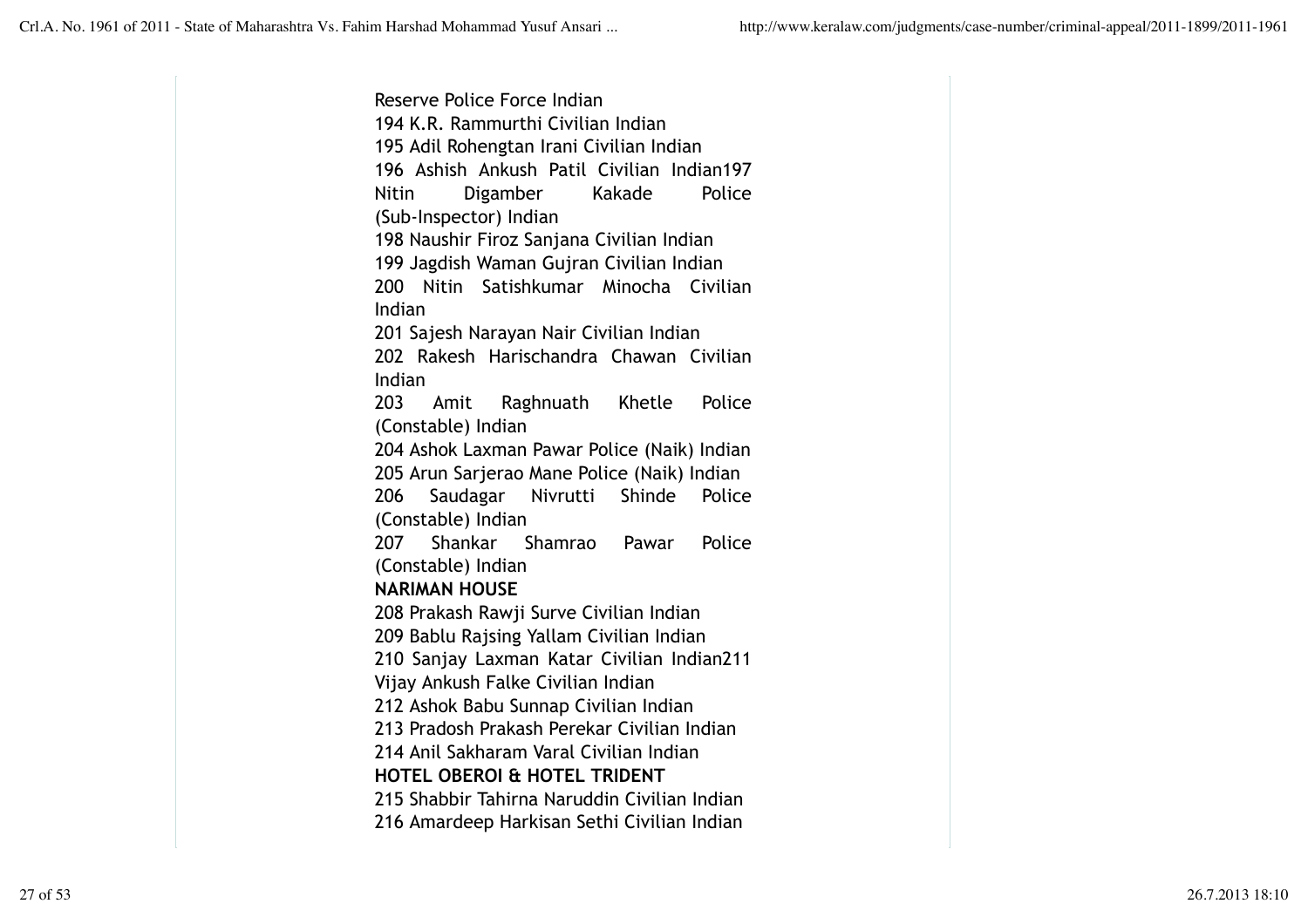217 Sidharth Rajkumar Tyagi Civilian Indian 218 Drrissuz Sobizutski Civilian Poland 219 Linda Oricistala Rangsdel Civilian American 220 Alisa Micheal Civilian Canadian 221 Andolina Waokta Civilian American 222 Helan Connolly Civilian Canadian 223 Jahid Jibad Mebyar Civilian Jordanian 224 Shi Fung Chen Civilian Japanese 225 Reshma Sanjay Khiyani Civilian Indian 226 C.M. Puri Civilian Indian227 Capt. A.K. Singh Security Force Indian 228 Camando Manish Security Force Indian 229 Apurva Natwarlal Parekh Civilian Indian 230 Dinaj Puranchand Sharma Civilian Indian 231 Chandresh Harjiwandas Vyas Civilian Indian 232 Imran Jan Mohd. Merchant Civilian Indian 233 Appasaheb Maruti Patil Civilian Indian 234 Anil Bhaskar Kolhe State Reserve Police Force Indian 235 Gangaram Suryabhan Borde Civilian Indian 236 Ranjit Jagganath Jadhav State Reserve Police Force Indian 237 Joseph Joy Pultara Civilian Indian 238 Virendra Pitamber Semwal Civilian Indian **SCHEDULE II LIST OF ACCUSED PERSONS** SR. No. NAME **ACCUSED ON TRIAL**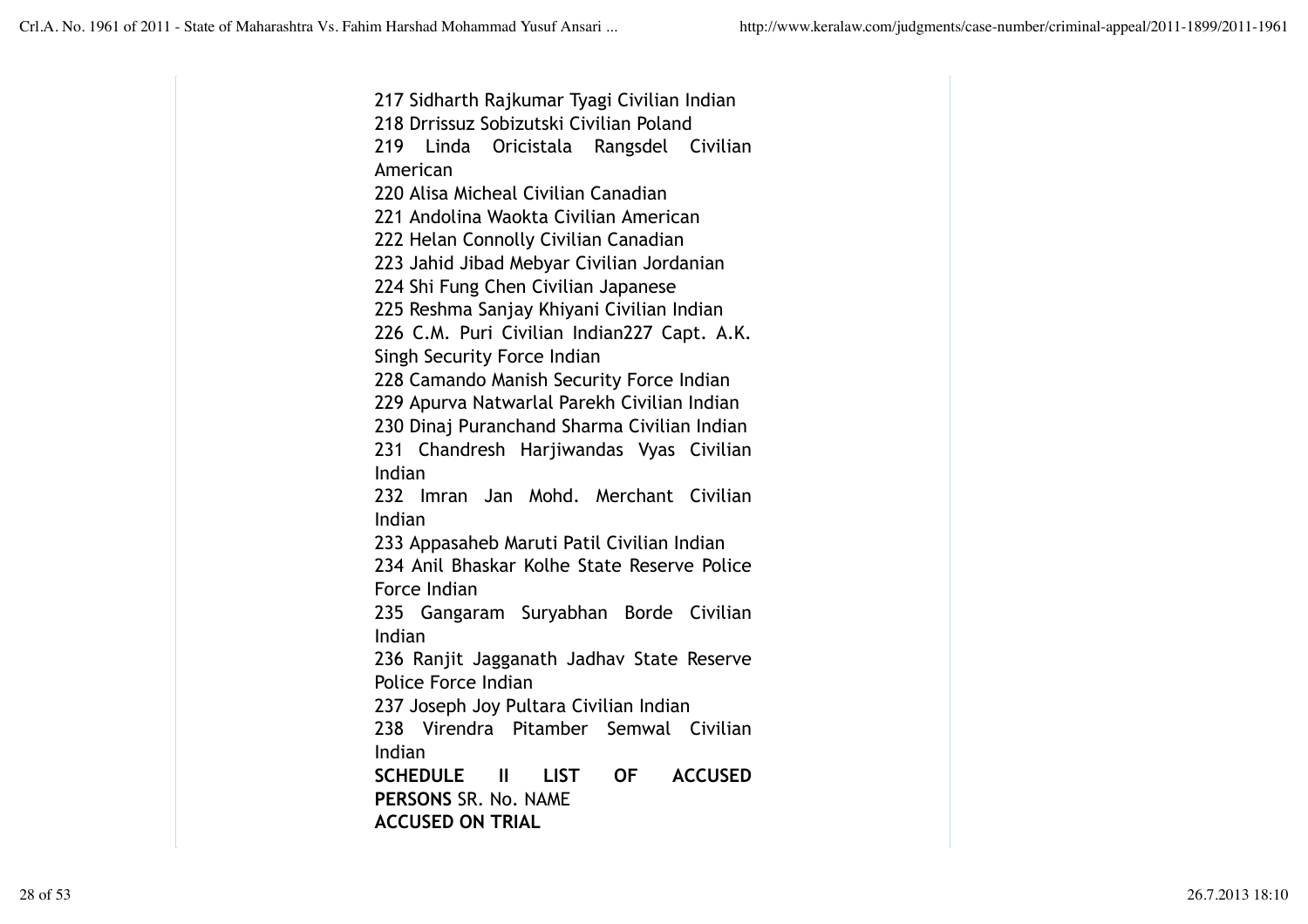1 Mohammad Ajmal Mohammad Amir Kasab @ Abu MujahidFahim Arshad Mohammad Yusuf Ansari @ Abu Jarar @ Sakib @ Sahil Pawaskar @ Sameer Shaikh@ Ahmed HasanSabauddin Ahmed Shabbir Ahmed Shaikh @ Saba @ Farhan @ Mubbashir @ Babar @ Sameer Singh @ Sanjiv @ Abu-Al-Kasim @ Iftikhar @ Murshad @ Mohammad Shafik@Ajmal Ali **ACCUSED WHO DIED IN COMMISSION OF OFFENCE** 1 Ismail Khan @Abu Ismail 2 Imran Babar @ Abu Aqsa 3 Nasir @ Abu Umar 4 Nazir @ Abu Omair 5 Hafiz Arshad @ Abdul Rehaman Bada @ Hayaji 6 Abadul Reheman Chhota @ Saqib 7 Fahad Ullah 8 Javed @ Abu Ali 9 Shoaib @ Abu Soheb **WANTED ACCUSED** 1 Hafeez Mohammad Saeed @ Hafiz @ Hafiz Saab 2 Zaki-Ur-Rehaman Lakhvi 3 Abu Hamza 4 Abu Al Kama @ Amjid 5 Abu Kaahfa 6 Mujjamil @ Yusuf 7 Zarar Shah 8 Abu Fahad Ullah 9 Abu Abdul Rehman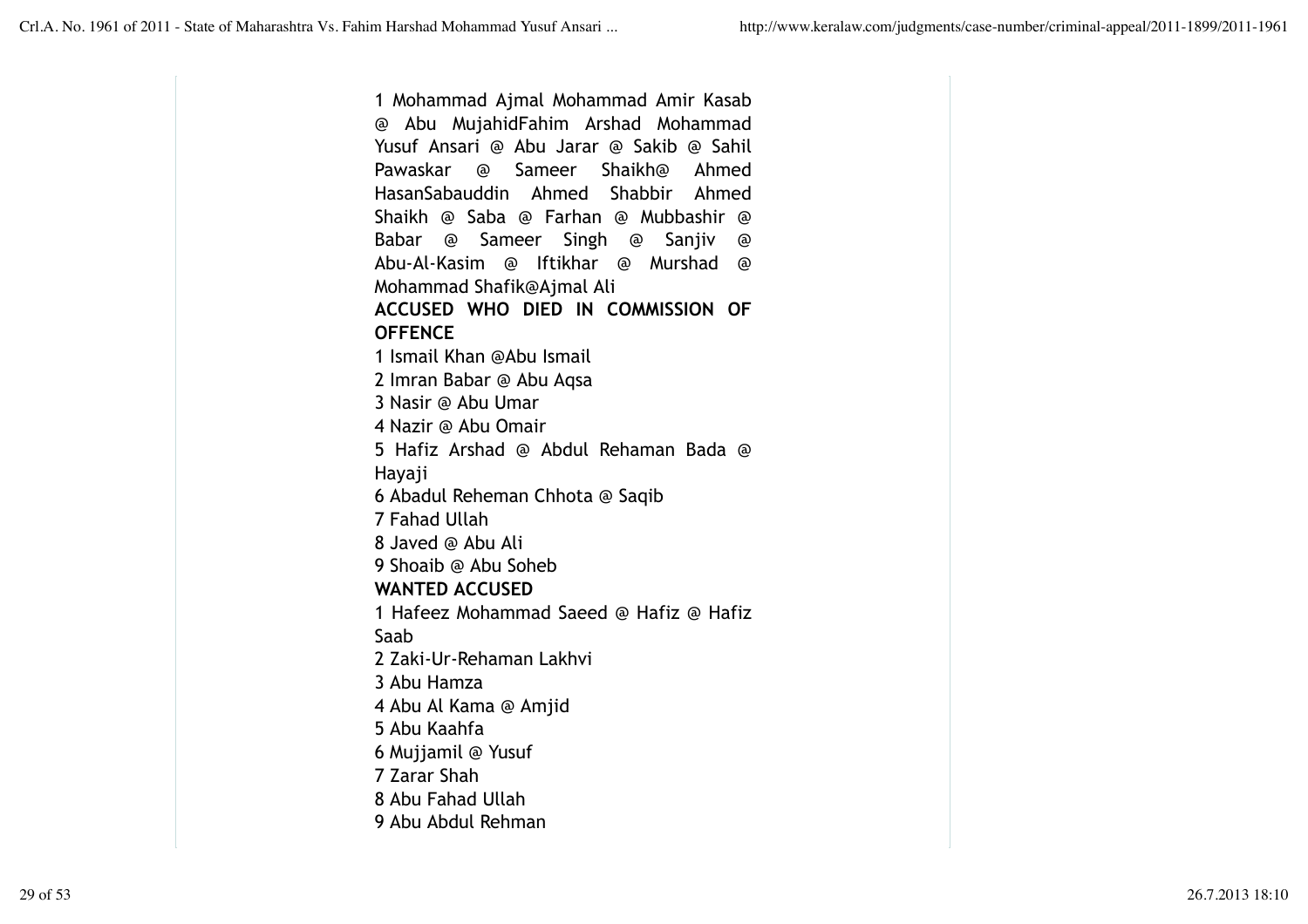10 Abu Anas 11 Abu Bashir 12 Abu Imran 13 Abu Mufti Saeed 14 Hakim Saab 15 Yusuf 16 MursheedAakib18 Abu Umar Saeed 19 Usman 20 Major General Sahab – Name not known 21 Kharak Singh 22 Mohammad Ishfak 23 Javid Iqbal 24 Sajid Iftikhar 25 Col. R. Saadat Ullah 26 Khurram Shahdad 27 Abu Abdur Rehaman 28 Abu Muavia 29 Abu Anis 30 Abu Bashir 31 Abu Hanjla Pathan 32 Abu Saria 33 Abu Saif Ur Rehman34 Abu Imran 35 Hakim Saheb **SCHEDULE III DNA EVIDENCE**  SR. NO. NAME OF THE TERRORIST FORWARDING LETTER TO FSL FOR DNA PROFILING ARTICLES SEIZED DURING INVESTIGATION IN M.V. KUBER OPINION 1. Kasab Exhibit No. 658 Jacket (Art. 186 Colly.) The DNA profile from the control sample *matched* with the DNA profile from sweat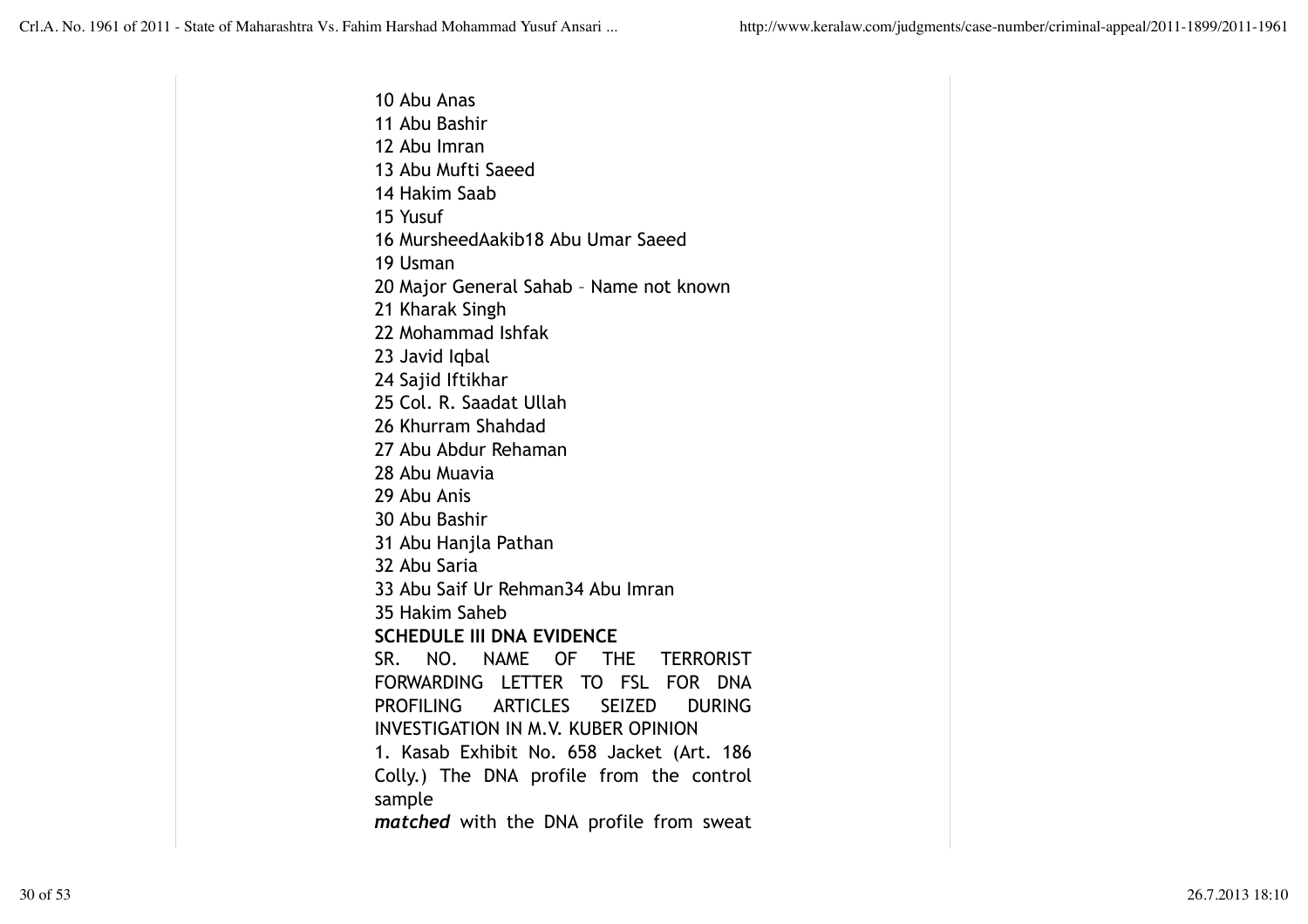detected in jacket – report is Exhibit No. 205-F 2. Abu Ismail Exhibit No. 216 Blanket (Art. 184 Colly.) The DNA profile from the control sample *matched* with the DNA profile from sweat detected on blanket – report is Exhibit No. 205- B 3. Imran Babar Exhibit No. 683 – – 4. Abu Umar Exhibit No. 683 Monkey Cap (Art. 187 Colly.) The DNA profile from the control sample *matched* with the DNA profile from sweat detected on Monkey cap – report is Exhibit No. 205-E 5. Abu Omair Exhibit No. 671 Colly Jacket (Art. 186 Colly.) The DNA profile from the control sample *matched* with the DNA profile from sweat detected on jacket – report is Exhibit No. 205-G 6. Abdul Rehman Bada – – – 7. Abdul Rehman Chhota Exhibit No. 665 Israeli Cap (Art. 187 Colly.) The DNA profile from the control sample *matched* with the DNA profile from sweat detected on Israeli cap – report is Exhibit No. 205-D 8. Fahadullah Exhibit No. 666 – – 9. Abu Ali Exhibit No. 671 Colly. Handkerchief (Art. 206) The DNA profile from the control sample *matched* with the DNA profile from sweat detected on handkerchief – report is Exhibit No. 205-C 10. Abu Soheb Exhibit No. 671 Colly.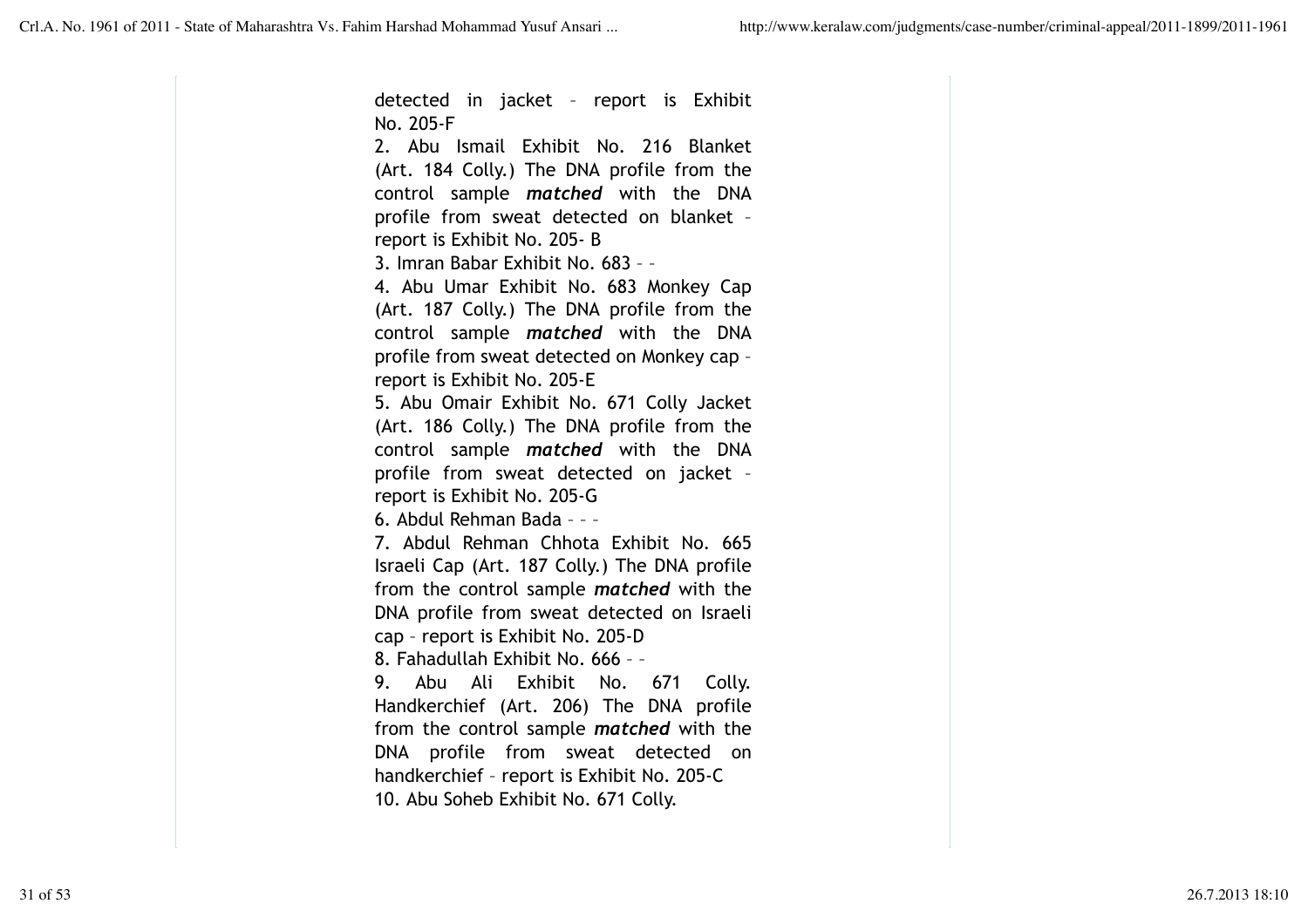#### **CHANDRAMAUL I KR . PRASAD,J .**

#### I agree.

However, I wish to add few words of my own. In all human affairs absolute certainty is myth. Prof. Brett puts it, "all exactness is fake". Ordinarily, E.L.Dorado theory of "absolute proof" being unattainable, the law accepts for it probability as a working substitute. Hardly one come across a case, where Court does not resort to "certain probability" as working substitute for proof beyond all reasonable doubt. However, in the case in hand, from the evidence, oral and documentary, reference of which have copiously been made in the judgment by my noble and learned Brother Aftab Alam, J. make me believe that "absolute certainty" may not necessarily be a myth or fake in all cases and can be a reality. The present case is an exception. Here, I am more than certain that the planning and conspiracy to commit the crime were hatched in Pakistan, the perpetrators of crime were Pakistani trained at different centres in that country, and the devastation which took place at various places in the cityof Mumbai, were executed by the appellant in furtherance thereof.

-----------------------------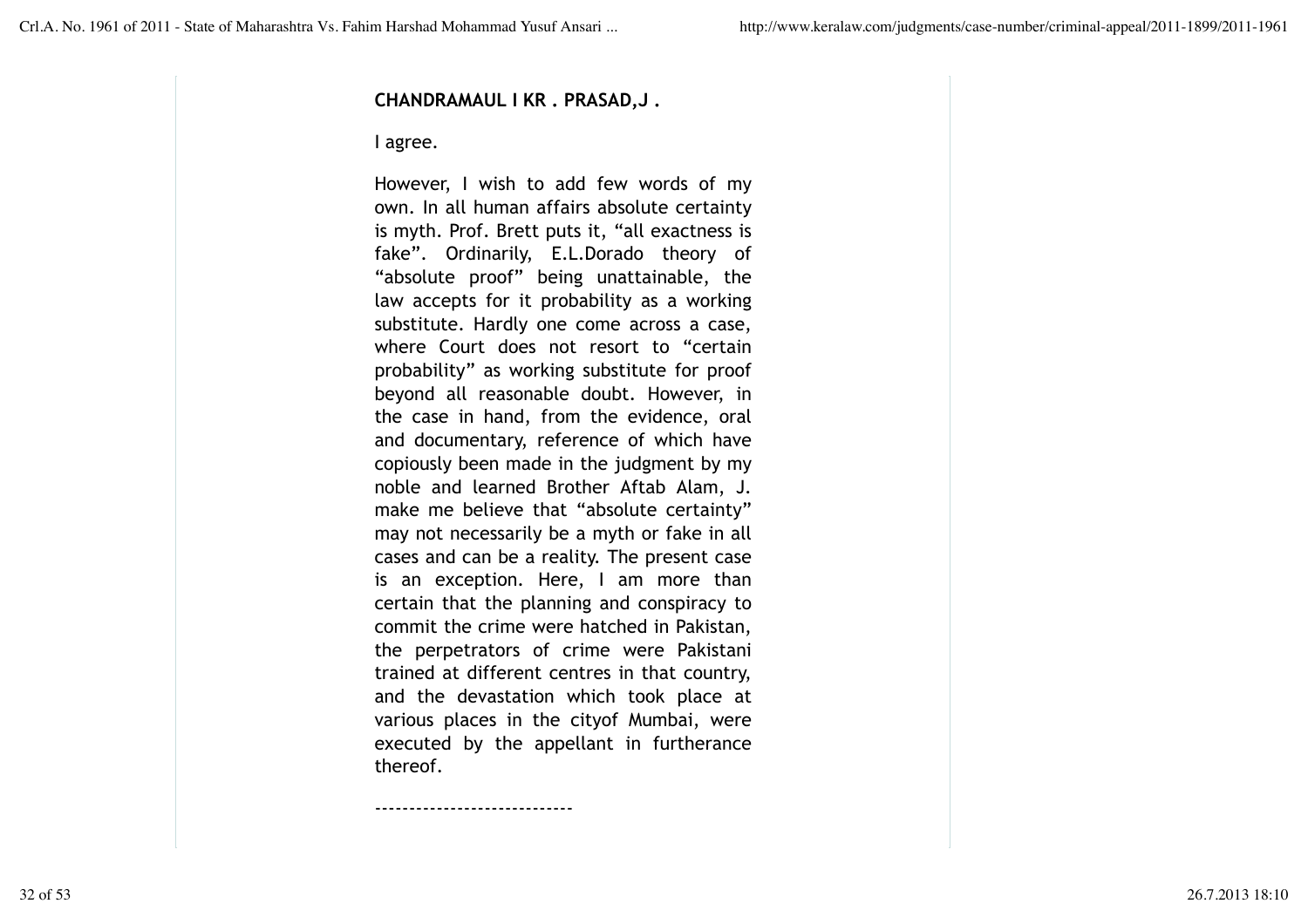[1] A complete list of people killed and injured is appended at the bottom of the judgment as Schedule No. I, forming part of the judgment.

[2] A complete list of the accused in three categories, i.e., (i) the three who faced the trial, (ii) the nine who died in course of commission of the crimes and (iii) the thirty five (35) who remain to be apprehended is appended at the bottom of this judgment as Schedule No. II, forming part of the judgment.

[3] A term used by the appellant; vernacular adaptation of buddy.

[4] To reconstruct the events at the CST the prosecution has examine fifty-three (53) witnesses. Leaving aside the forensic experts and other witnesses of a formal nature such as panch witness, the number of eye witnesses who gave ocular accounts of the events is not less than twenty- five (25). Out of these, ten (10) are policemen and members of Railway Protection Force (RPF) and Home Guard; among them three (3) are injured witnesses. Of the remaining fifteen(15), nine (9) are passengers, of whom eight (8) are injured witnesses. Of the remaining six (6), four (4) are railway employees, of whom two (2) are injured.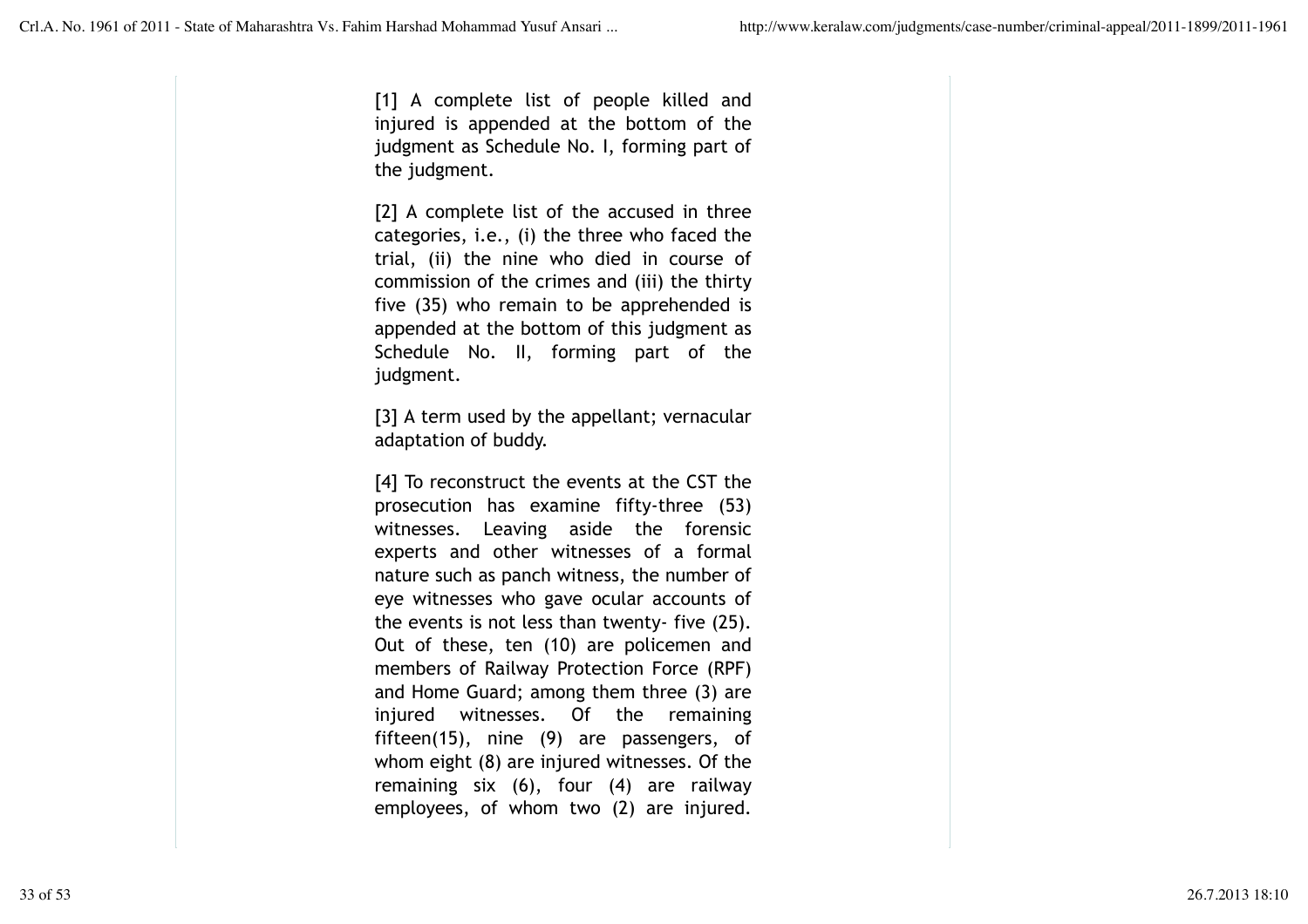The remaining two (2) are photographers from the Times of India, one of the prime English dailies of the country.

[5] According to the appellant's confessional statement before the magistrate, before lobbing the hand grand at the crowd of passengers, Abu Ismail had placed the bag containing the RDX bomb, with the timer set for blast, among the passengers' luggage. 2012 STPL(Web) 464 SC 156 Mohammed Ajmal Mohammad Amir Kasab @ Abu Mujahid Vs. State of Maharashtra Supreme Court Judgements @ www.stpl-india.in Fortunately, however, the bomb failed to explode. The bomb along with the bag was later seized after it was diffused by the bomb disposal squad, but that forms part of the forensic evidence to which we will advert in due course.

[6] The fake identity card with Hindu name given to each member of the group of terrorists by Abu Kafa before leaving for Mumbai

[7] Independently established through mobile phone call records

[8] As we shall see presently this was Assistant Sub-Inspector Sudama Aba Pandarkar (PW-62)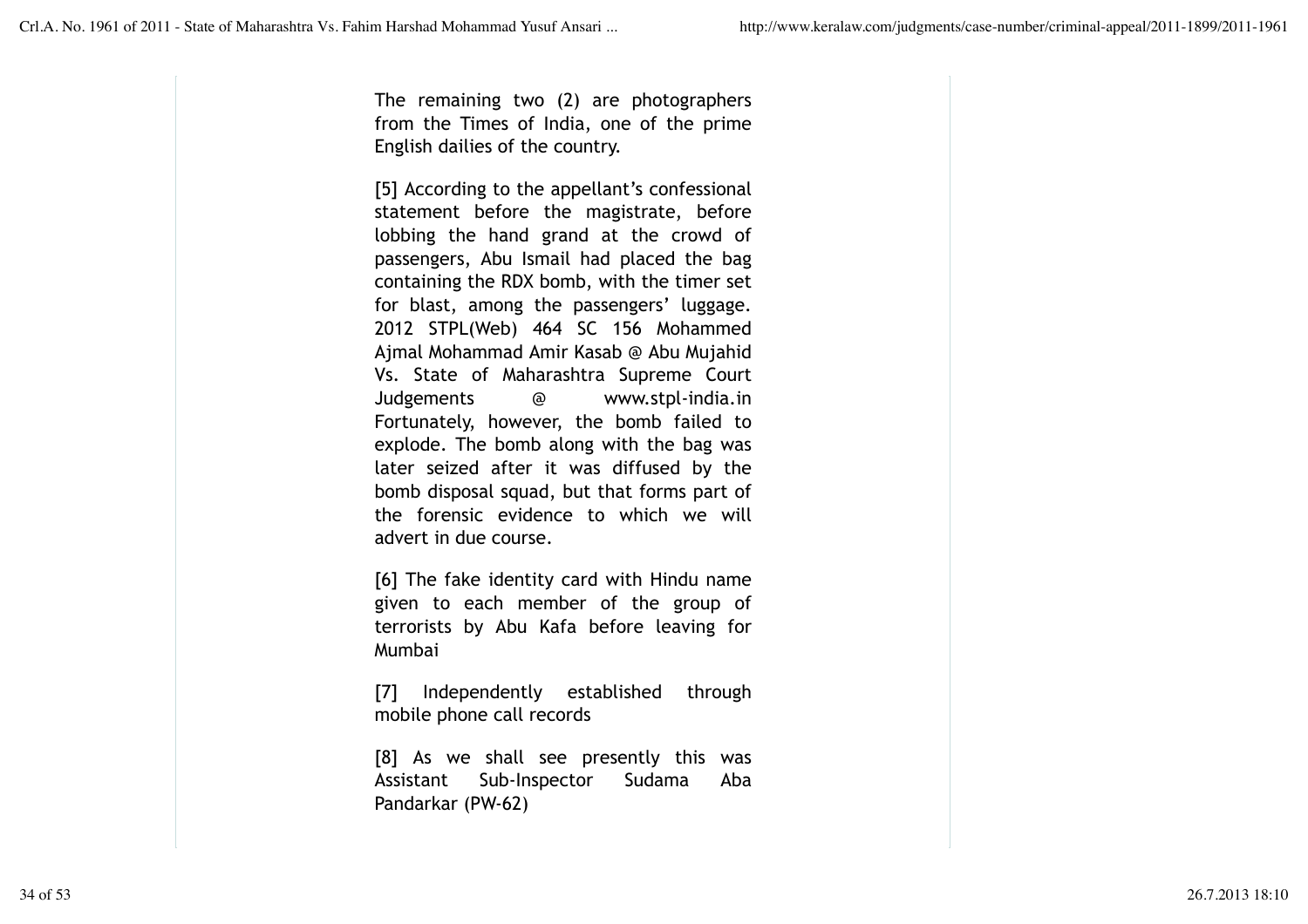[9] As we shall see presently this was Police Constable Ambadas Pawar (one of the policemen falling down to the terrorists' bullets)

[10] All the three pictures clearly show Kasab, carrying a haversack on his back and an AK-47 in his hands. In the first picture he is shown moving forward, with the left hand raised and the right hand holding the AK-47 with the barrel pointing downwards. In the second picture he is raising the gun with the right hand and the left hand is coming down towards the gun for providing support. In the third picture he is stepping forward with both hands holding AK-47 at waist level in firing position.

[11] As we shall see presently these two were Police Inspector Shashank Shinde and Police Constable Ambadas Pawar (who fell down to the terrorists' bullets).

[12] Ext. nos. 410-A, 410-B and 410-C are pictures taken when Kasab and Abu Ismail were at CST. All the three pictures appear to be taken from the front. In the pictures they appear behind what appears to be the frames of a set of two metal detectors. In Ext. no. 410-A Kasab and Abu Ismail are standing about three ft. apart peering ahead; in Ext. no. 410-B they appear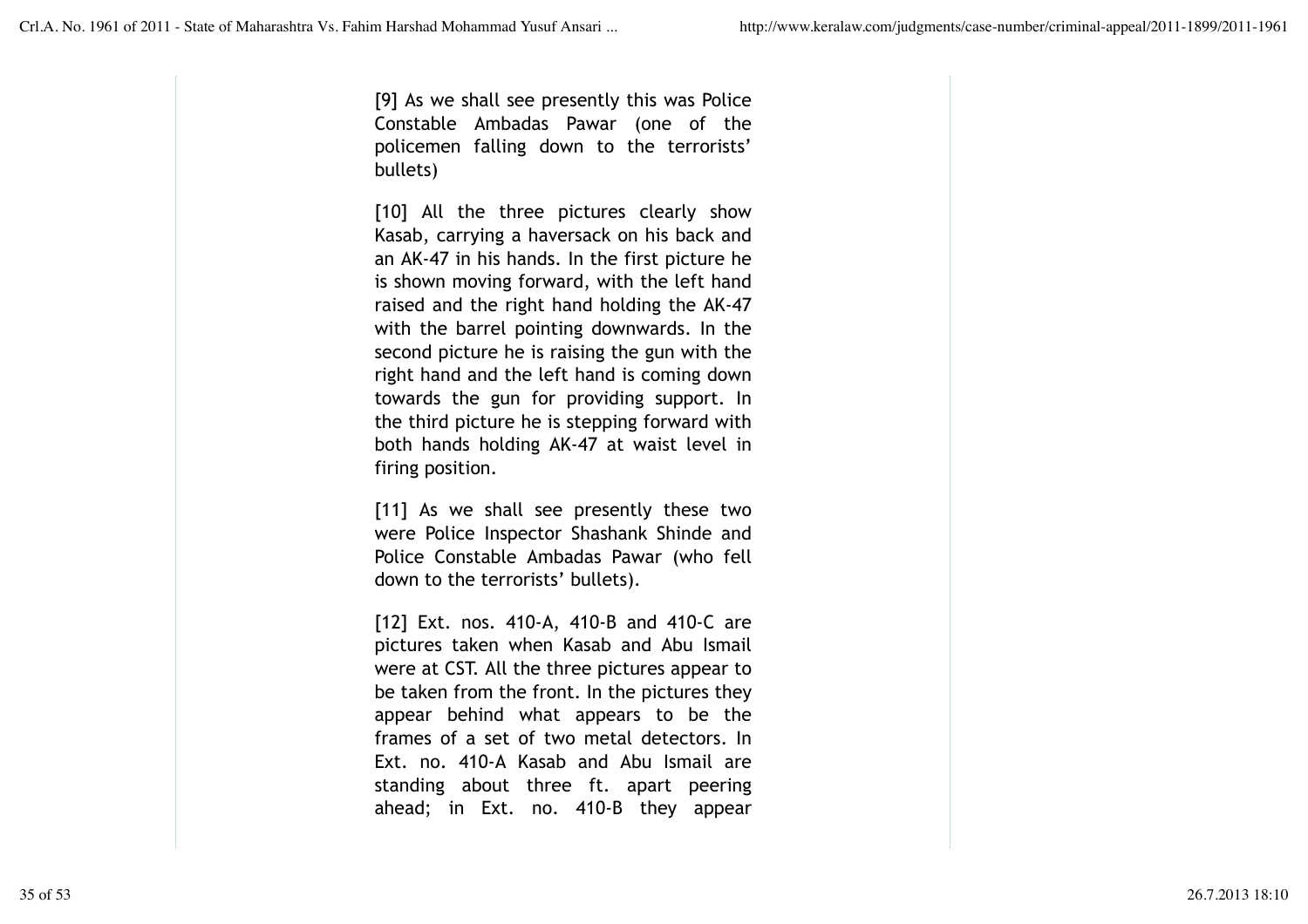standing close together in the frame of the metal detector looking ahead. In Ext. no. 410-C Abu Ismail is hidden behind a pillar but Kasab is clearly shown carrying a haversack on his back and an AK-47 in both hands.

[13] Ext. no. 410-D clearly shows Kasab coming down form the foot-over- bridge. The picture was taken with a flash and, therefore, it shows Kasab both startled and angry with the haversack hanging from the shoulder and the AK-47 held in both hands ready to fire.

[14] PW-62, Injured: shown in photograph Ext. no. 245

[15] Ambadas Pawar, killed; shown lying down with Shashank Shinde in photograph Ext. no. 242

[16] PW-61, D'souza

[17] Though Devika was not examined by the police earlier and she was only a child aged 10 years, on an application made by the prosecution the trial court by order dated June 10, 2009 allowed her to be examined as one of the prosecution witnesses under oath after being satisfied that she was capable of understanding the meaning of oath. We feel that the trial court was quite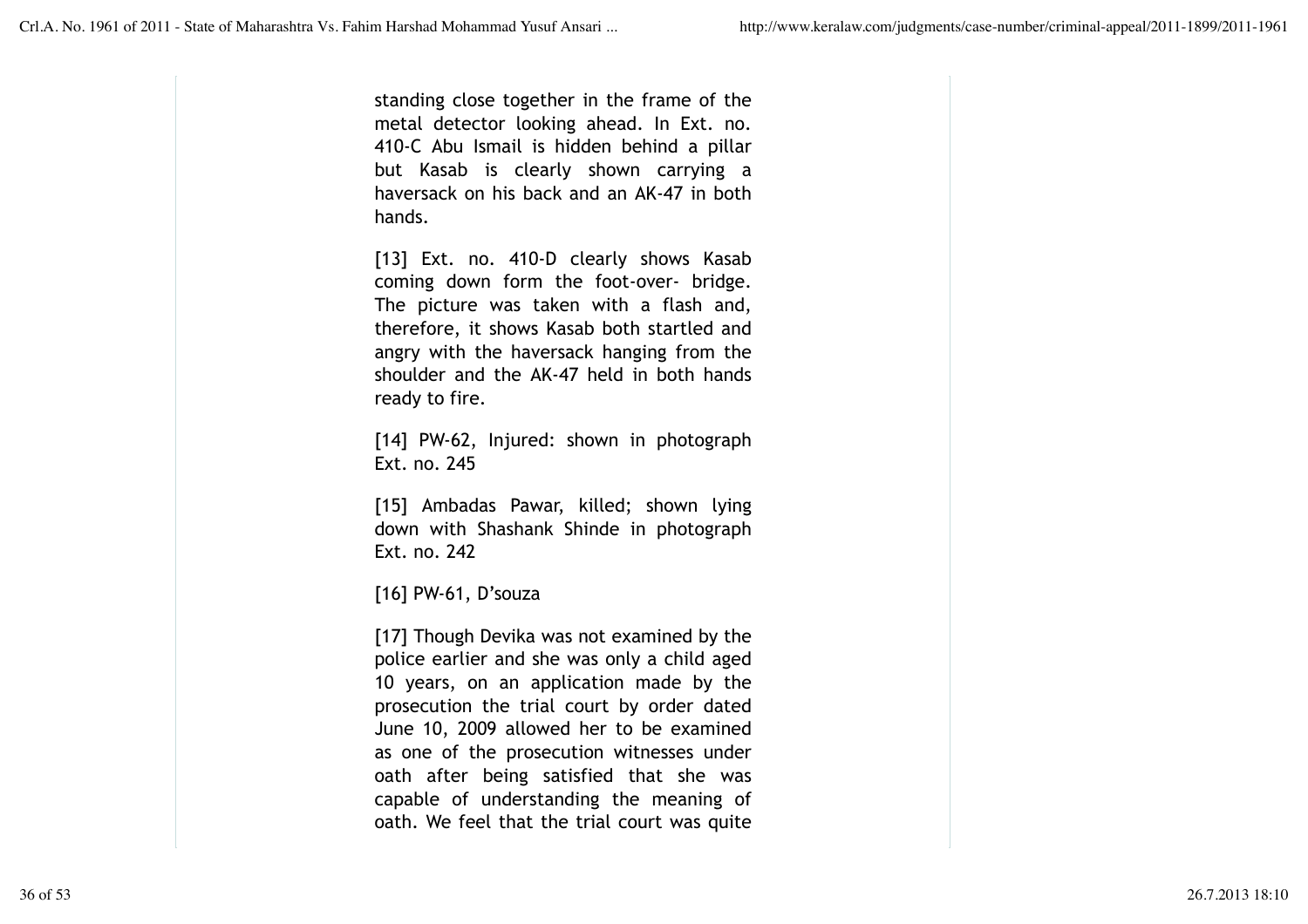justified in examining Devika as one of the witnesses of the occurrence.

[18] For this part of the case the prosecution examined thirty-two (32) witnesses. Leaving aside the doctors, forensic experts and other witnesses of a formal nature, such as panch witnesses, the number of eye witnesses who gave an ocular account of the events is not less than eleven (11). Of the eleven (11), two are policemen both of whom received injuries at the hands of Kasab and Abu Ismail, five (5) are from the public of whom one (1) is injured, and four (4) are hospital staff of whom two (2) are injured.

[19] The number relates to the persons killed and injured by Kasab and Abu Ismail both in the lane before they entered Cama hospital and inside the hospital.

[20] They were 1.Timesh Narsing Chinnekar (PW- 123) whose wife Gracy was admitted in the hospital on November 22, 2008, for delivery; 2. Thomas Sidhappa Uledhar (PW-108), brother-in-law of Chinnekar; and 3. Soman, a friend of Uledhar

[21] The only issue on which the two judges hearing the case were unable to agree completely was what would be the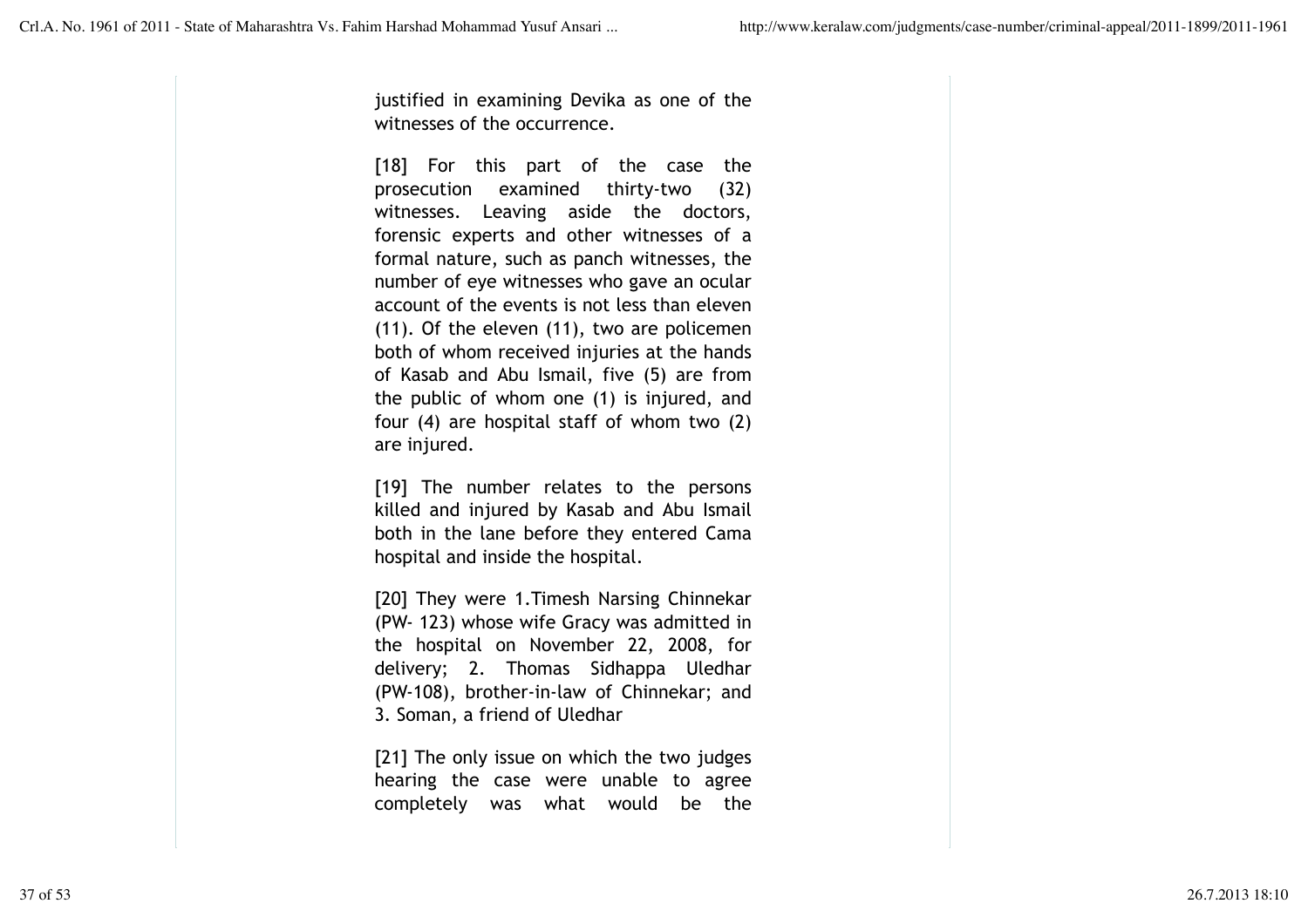witnesses' feelings towards the saint. The author of these lines felt that he would never again go to the shrine holding him responsible for getting nearly killed on November 26. The other judge, on the other hand, maintained that the occurrence would have greatly enhanced his devotion for the saint, whom the witness would see as his savior.

[22] The New Hospital building of Cama Hospital had two lifts, apart from the stairs, for going to the upper floors. The lifts could take one up to the sixth floor but the stairs would go beyond, right up to the terrace of the building.

[23] For this part of the case the prosecution examined eighteen (18) witnesses. Leaving aside the doctor, forensic expert and other witnesses of a formal nature, such as panch witnesses, the number 2012 STPL(Web) 464 SC 157 Mohammed Ajmal Mohammad Amir Kasab @ Abu Mujahid Vs. State of Maharashtra Supreme Court Judgements @ www.stplindia.in of eye witnesses who gave an ocular account of the events is not less than seven  $(7)$ . Out of the seven  $(7)$ , six  $(6)$  are policemen one (1) of whom received injuries at the hands of Kasab and Abu Ismail and one (1) is the driver of a car who received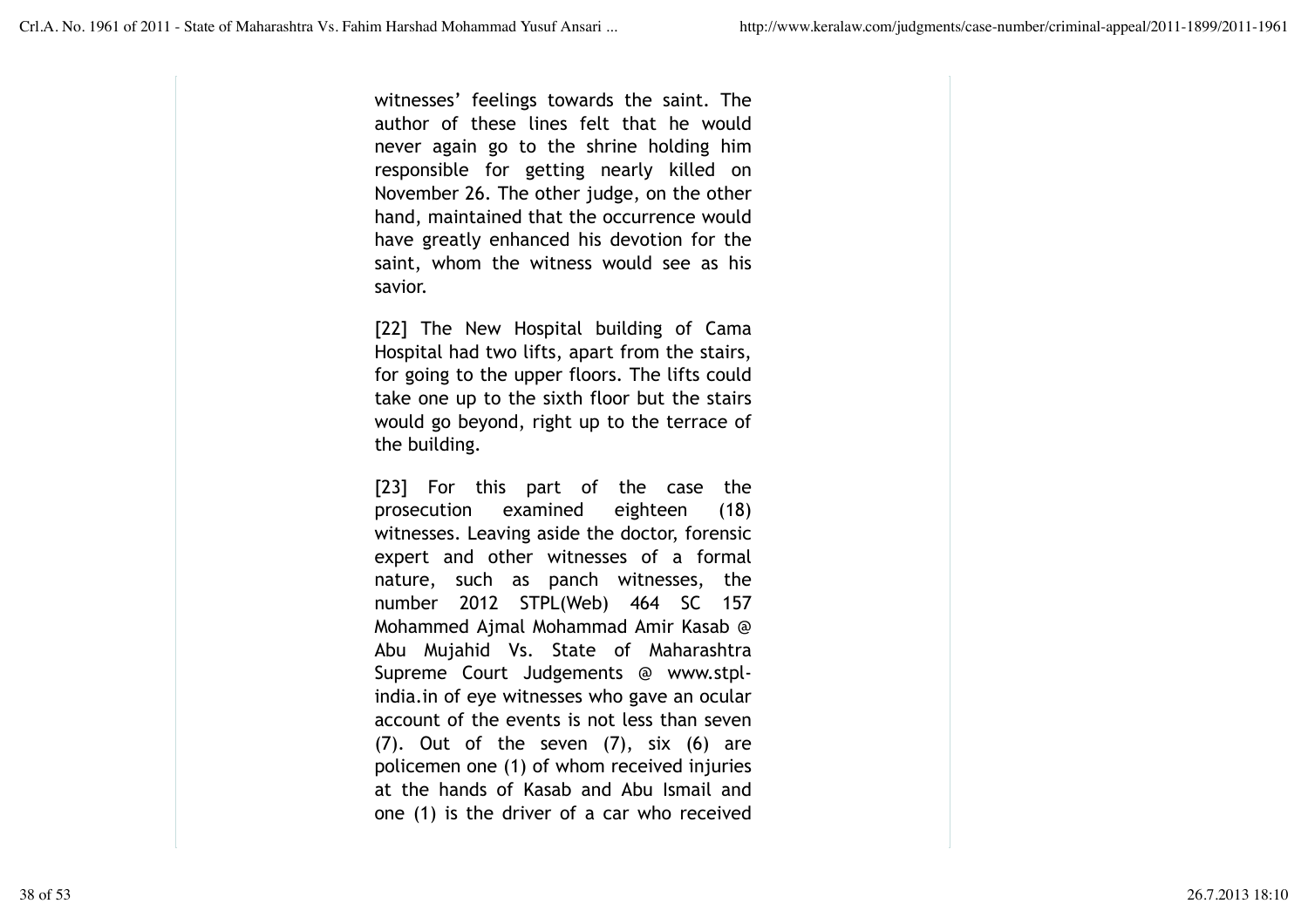gunshot injuries when his car was fired upon by the terrorists.

[24] The number relates to the persons killed and injured by Kasab and Abu Ismail from the point they came out of Cama hospital and until they snatched the Skoda car.

[25] Thorawade (PW-128) was earlier examined on July 14, 2009, before Kadam (PW-138) who was examined on July 27, 2009. But on July 14, 2009, he only stated before the court that, from November 28, 2008, he was handling the investigation of Crime No.245-08 till it was taken over by DCB, CID, on December 2, 2008. Later, Kadam, in his deposition before the court, stated that Thorawade was also among the policemen stationed in front of the entrance to Cama Hospital when Kasab and Abu Ismail came out of the Hospital, and he too had witnessed the whole incident. Thereupon, the court recalled Thorawade and he was re-examined by the court on November 23, 2009.

[26] Peter Mobile is the name given to a vehicle fitted with a wireless system. One such Peter Mobile is provided to each police station under the direct control of the Sr. PI in charge of the police station.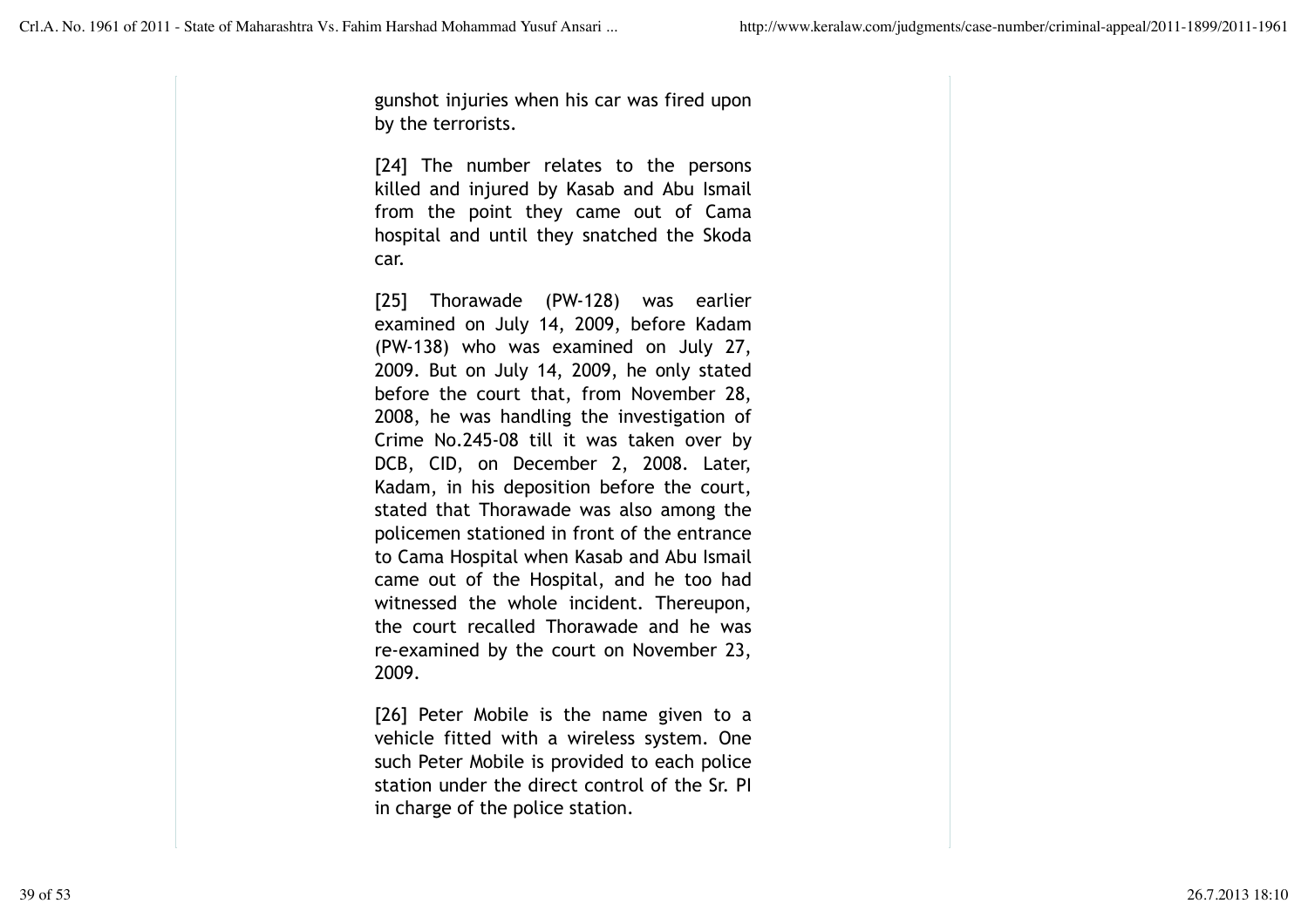[27] Abu Ismail was firing at the crowd assembled at the Metro junction while driving the Qualis police vehicle which the two terrorists had snatched after killing all but one of its occupants. Actually both the two persons, namely, police constable driver Chitte and a civilian Surendra Bindu Ram, were killed, vide PW-654 (Ashok Dattatraya Khedkar, Assistant Police Inspector)

[28] Pydhonie Division Jeep was assigned to Shantilal Arjun Bhamre, Assistant Commissioner of Police, Pydhonie Division (PW-133) and he had come there on that Jeep.

[29] For this part of the case the prosecution examined six (6) witnesses. Of these three (3) are policemen. One of them is formal, the other recorded the statement of the person from whom the car was taken away at gun-point and, since he was not the jurisdictional policeman, he handed over the recorded statement to the jurisdictional policeman who is the third police witness. Of the remaining three (3), two (2) are the occupants of the car and the third is the person whom they were going to rescue after he was evacuated from Oberoi Hotel.

[30] For this part of the case the prosecution has examined ten (10)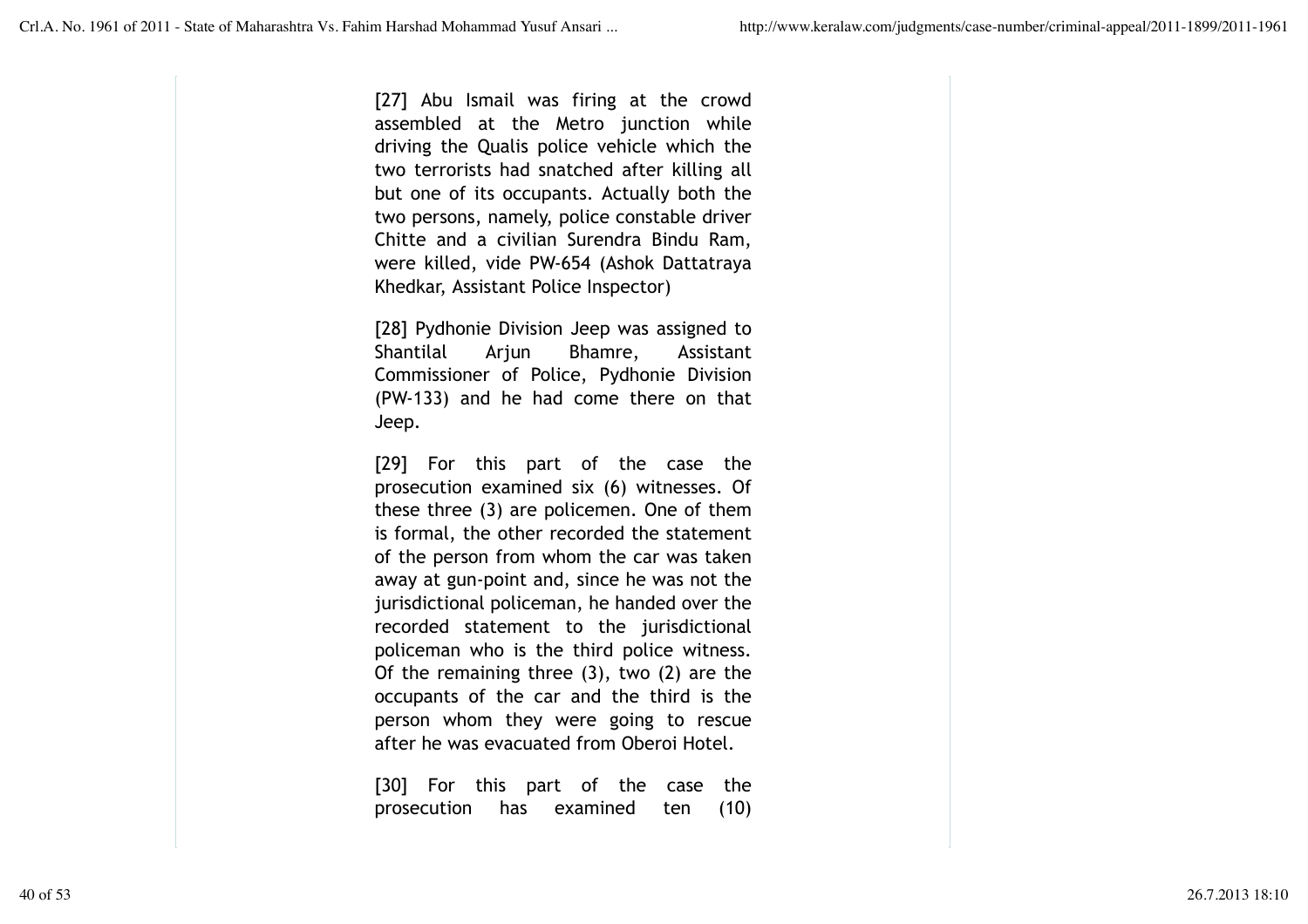witnesses. Leaving aside two (2) panch witnesses and a formal police witness, there are seven (7) police witnesses of whom three (3) are members of the team that overpowered Kasab and Abu Ismail and took them in custody (one of them is injured), two (2) reached the spot after Kasab was apprehended and had taken him and Abu Ismail to hospital, one (1) maintained the police logs and the last secured the area after the incident.

[31] According to the Post-Mortem of Abu Ismai (Ext. no. 97) there were six (6) bullet wounds on his person; among the other parts of the body, he was hit on the right eye and on the rear side of head, the front portion of the arm of the right hand shoulder and also at a distance of seven (7) cm down from the right hand shoulder. It would thus appear that he was hit by shots fired by both, Kadam and Bavthankar.

[32] Their identity was established by DNA profiling of the remains of the bodies found in the destroyed taxi.

[33] All calls established through mobile call records.

[34] One (1) the "Nakhva" on the Kuber; fifty-two (52) at CST; seven (7), "Cama in";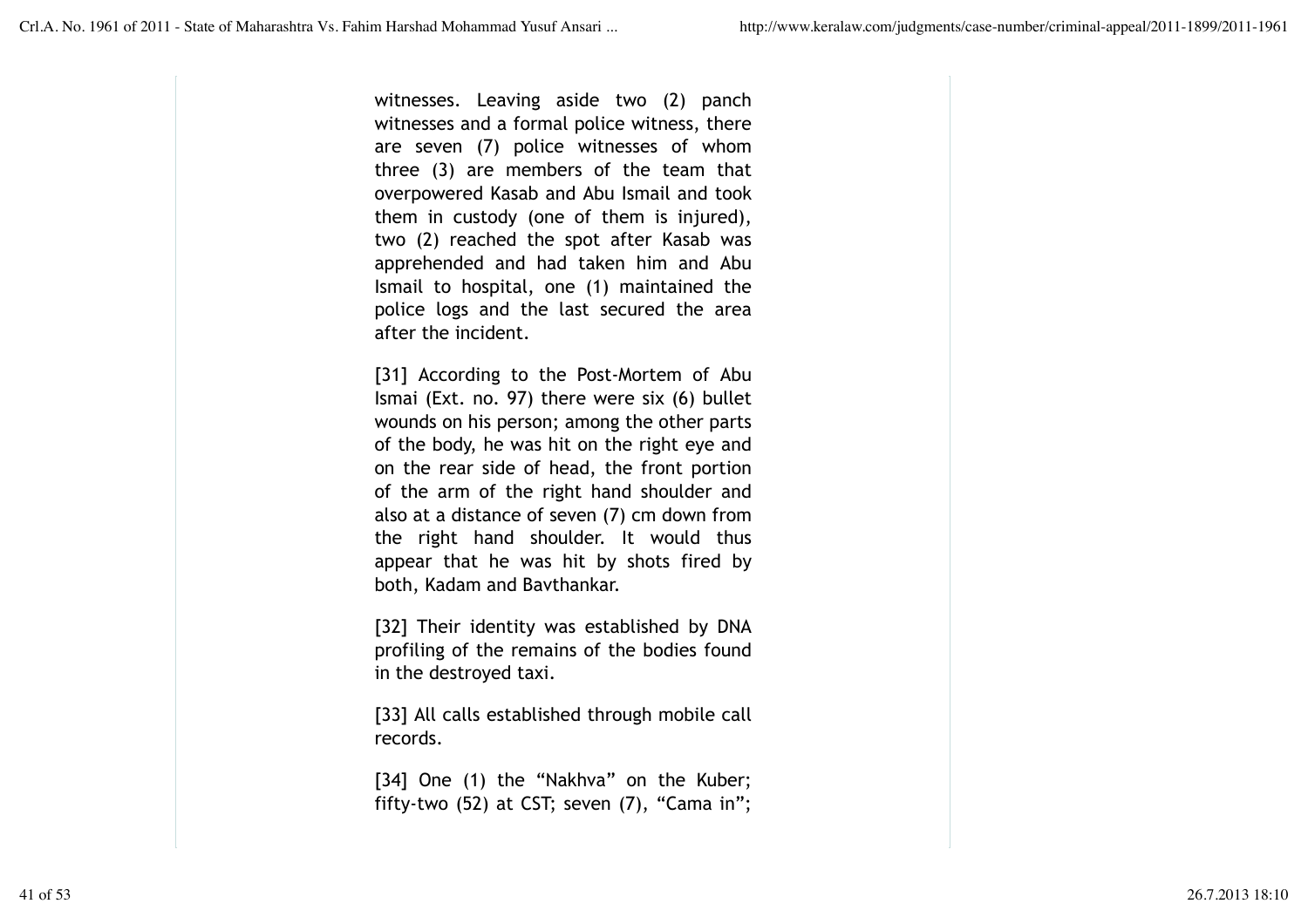nine (9), "Cama out"; one (1) at Vinoli Chowpaty; and two (2) in the Vile Parle taxi blast.

[35] One hundred and nine (109) at CST; ten (10), "Cama in"; seven (7), "Cama out"; one (1) at Vinoli Chowpaty; and three (3) at Vile Parle taxi blast.

[36] From the ballistic analysis of the AK-47 bullets recovered from dead bodies, (only such that were not fragmented and were capable of identification), it came to be established that at least six (6) persons, namely, Sitaram Sakhare, Rahamtulla Ibrahim, Vinod Madanlal Gupta, Ambadas Ramchandra Pawar, Abbas Rajab Ansari (at CST) and Tukaram Gopal Ombale (at Vinoli Chaupaty) were hit by shots from the AK-47 rifle, Article 10, held by the appellant. Ashok Kamte, according to the forensic evidence, was hit by shots fired from Article 427, the AK-47 rifle used by Abu Ismail.

[37] See letter dated January 5, 2009 from the Chief Investigating Officer to the Police Surgeon, Mumbai, 2012 STPL(Web) 464 SC 158 Mohammed Ajmal Mohammad Amir Kasab @ Abu Mujahid Vs. State of Maharashtra Supreme Court Judgements @ www.stpl-india.in Article 991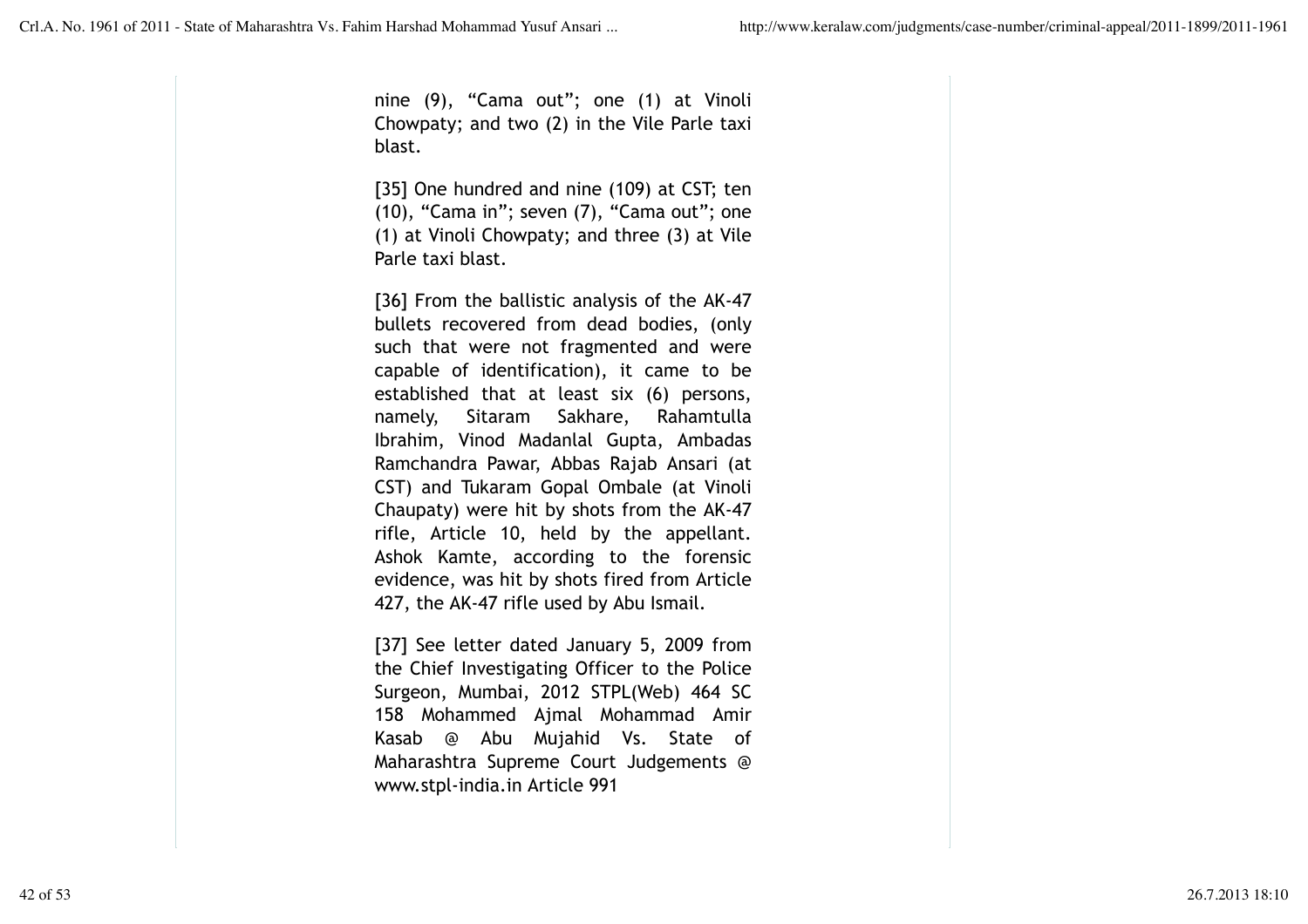[38] See Wasim Ahmed Bashiruddin Shaikh (PW-225) and Mohammad Rabiul Mohammad Kiramal Shaikh (PW-176)

[39] All this can be witnessed in the CCTV recordings of the Hotel.

[40] After having taken Ramamoorthy captive, the terrorists were talking with their handlers and collaborators from across the border on a mobile phone. The collaborators asked them to find out Ramamoorthy's identity so as to ascertain whether he was sufficiently important to be used for any bargains or negotiations with the Indian authorities. Ramamoorthy first said that he was a teacher at which the terrorists mocked him, saying how could he stay at the Taj on a salary of Rupees twenty thousand a month. They sarcastically asked him whether he was a smuggler and whether he was teaching his pupils how to kill Muslims. Ramamoorthy finally disclosed his true identity. Before he was able to escape, Ramamoorthy had a most harrowing time with his captors, and one may appreciate his plight by recalling a few verses from a contemporary poem reflecting the feelings of a person taken as one of the hostages by the terrorists. "I feel entrapped Just like you do. You by your acts and I by you. "You target me yet you are blind product of an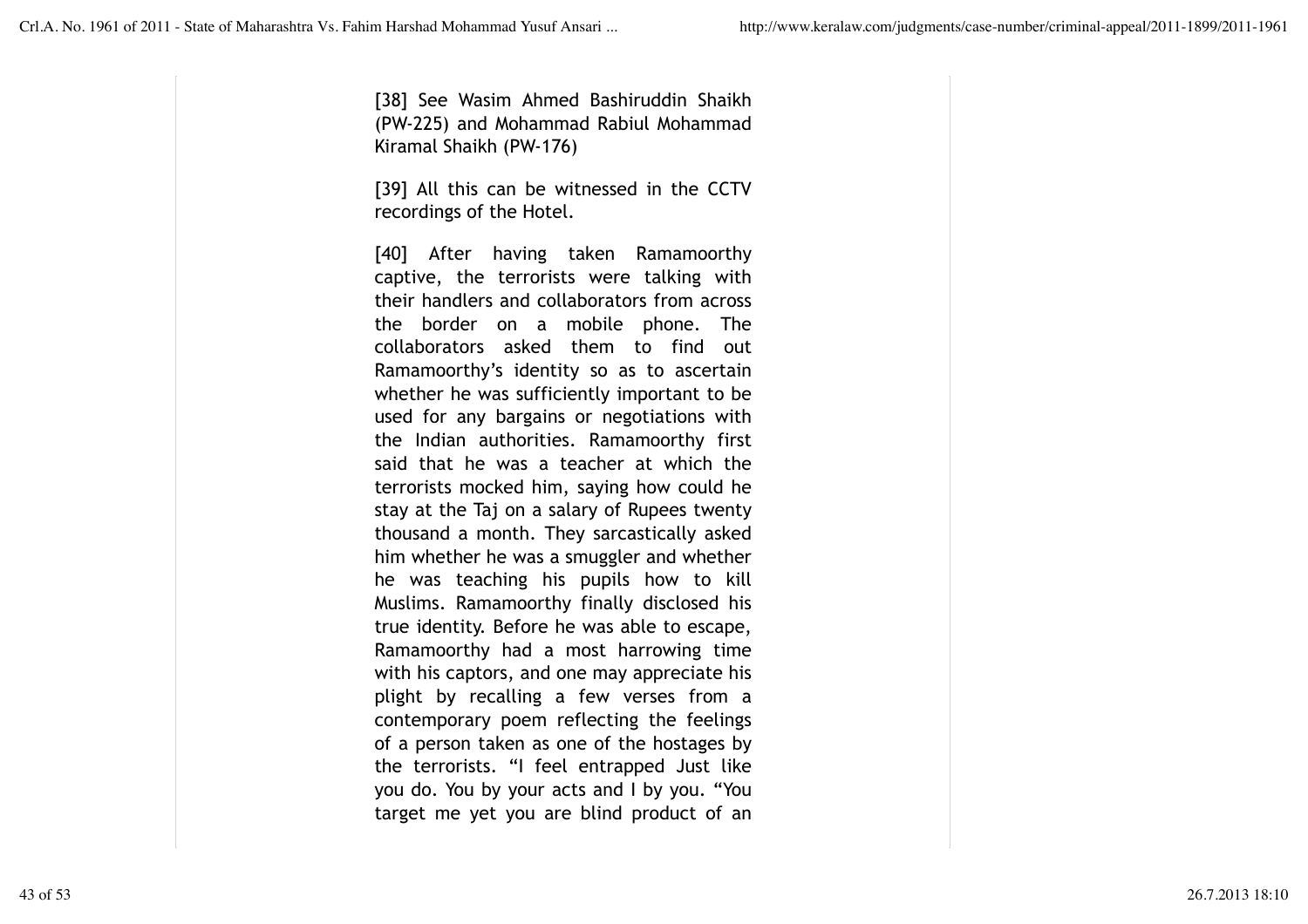imprisoned mind. Your freedom comes with your last breath for me, when I escape from death. No questions asked when you will die those mourning me will question why." (from 'Retaliate' by Kapil Sibal, in My World Within)

[41] On being questioned by the terrorists, Adil Rohinton Irani gave his name as Adil, and said that he was a Muslim, in the hope that this would endear him to his captors. On the contrary, it only provoked the ire of the terrorists, who were particularly rough with him, calling him a "traitor Musalman".

[42] This was in all probability the explosion of the RDX bomb placed by the terrorists themselves on the fifth floor of the hotel.

[43] Both the bombs planted by the terrorists exploded causing considerable damage; see Rambuval Chandrapati Yadav (PW-202).

[44] See the evidence of Kazi Zakir Hussain (PW-239).

[45] It is reported that it was at the Taj Mahal Hotel ballroom that, on February 20, 1918, at her eighteenth birthday party, Ruttie had accepted Mr Jinnah's hand in marriage while the band was playing the Chopin tune, So Deep is the Night. It is also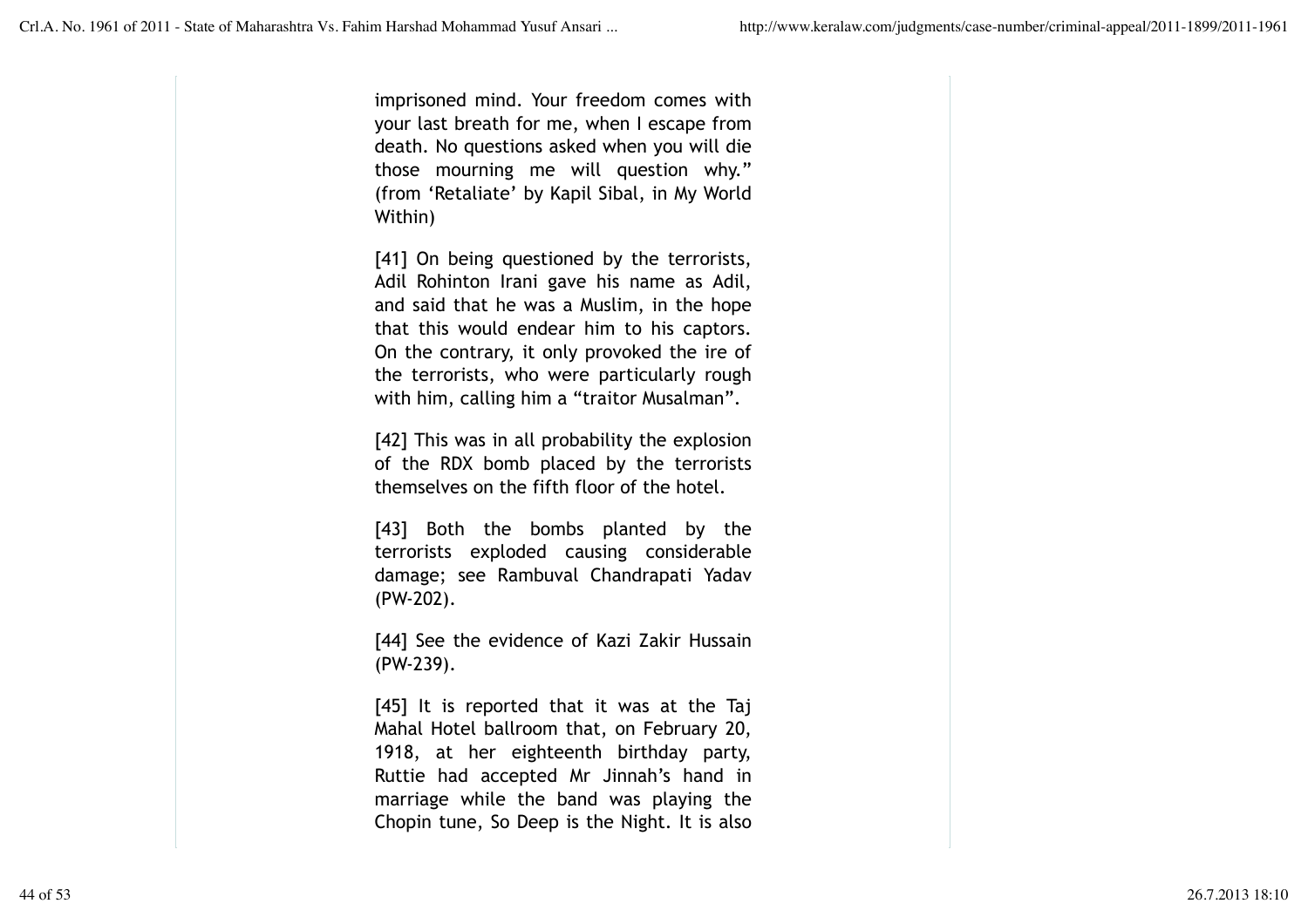reported that both Mr. Jinnah, the creator of Pakistan, and Mrs. Sarojini Naidu, the President of the Indian National Congress, often held court at Taj Mahal Hotel. Mr. Jinnah also had an intimate connection with Mazgaon, where the bomb planted by two terrorists in a taxi exploded, killing three (3) and wounding nineteen (19) people. It is reported that Mr. Jinnah devoted Thursday afternoons to visiting the grave of his wife Ruttie at the Khoja Shiite Isna'ashri Cemetry, situated at Mazgaon, Mumbai. One wonders what Quaied-e-Azam would have thought of the terrorist attack on his favourite city in the subcontinent and especially on Taj Mahal Hotel, with which he had a personal relationship of a very intimate kind.

[46] In conversations (Talks no.3 and 4) on mobile phones between the terrorists at Hotel Taj and their collaborators from across the border, the latter gleefully tell the former that a minister was trapped inside the hotel and that, on the orders of the Prime Minister, a helicopter was likely to come to his rescue, and further that the terrorists should find and catch him and not allow him to flee.

[47] See the evidence of Additional Commissioner of Police Saravanaswamy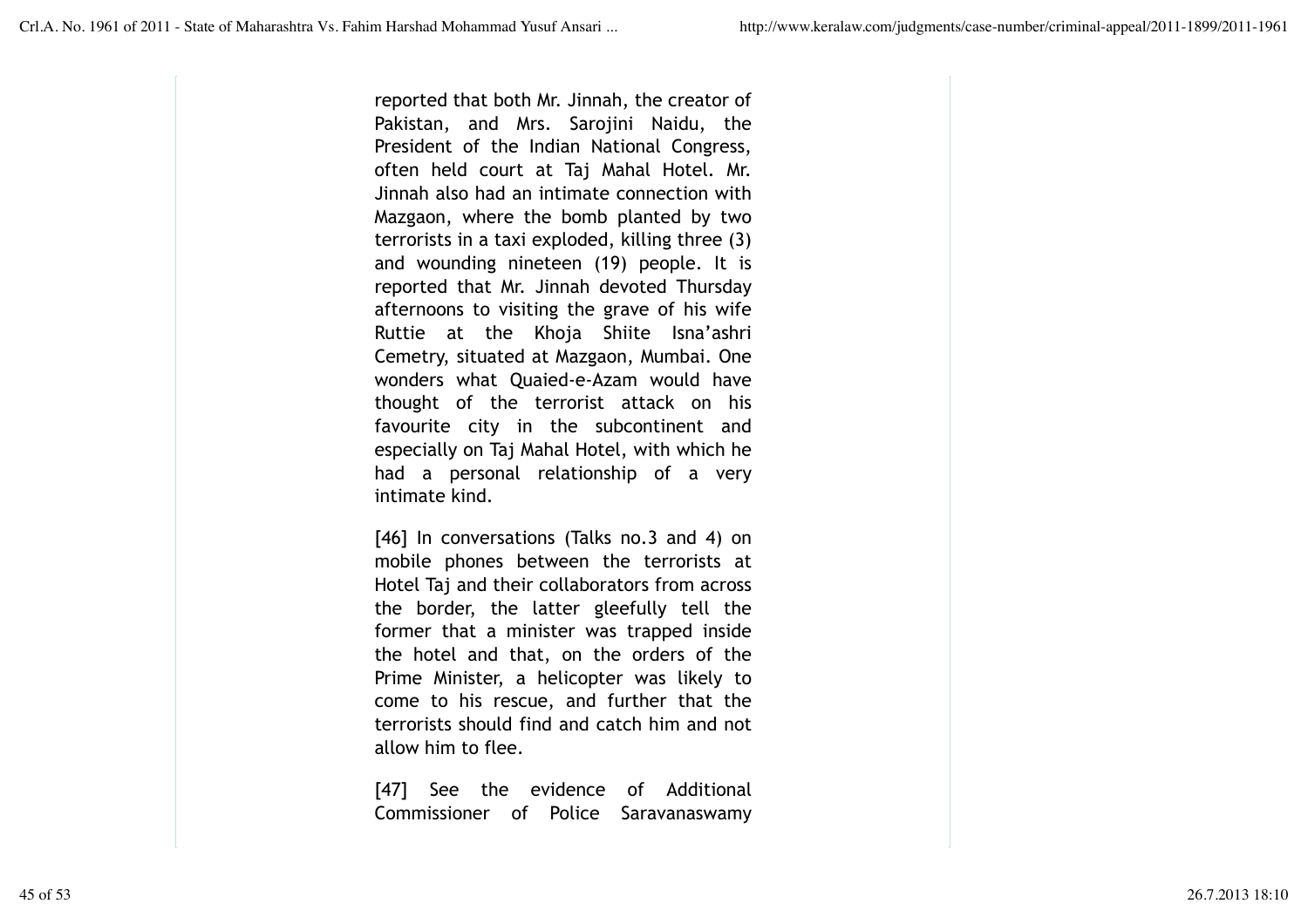Jagannathan (PW-37) and Commandant Prabhdeep Singh Malhotra (PW-26), and Exhibits no. 172A and 140.

[48] See Exhibit no. 160, the office copy of the original registration certificate.

[49] It may be stated here that the witness was giving the list of the articles from his memory. At this stage, in answer to a court question, he sought permission to refer to the Panchnama Ext. no. 182 and, on referring to the Panchnama, he said that there were fourteen (14) to fifteen (15) shirts.

[50] \* A reference to the panchnama, Ext. no. 182 would show that each of these articles had markings/writings that unmistakably indicated that all the articles originated in 2012 STPL(Web) 464 SC 159 Mohammed Ajmal Mohammad Amir Kasab @ Abu Mujahid Vs. State of Maharashtra Supreme Court Judgements @ www.stplindia.in Pakistan.

# [51] Vermicelli

[52] It may be noted here that among the one hundred and sixtysix (166) persons killed in the terrorist attack, six (6) were US citizens. Consequently, FBI case no.LA252196 was instituted and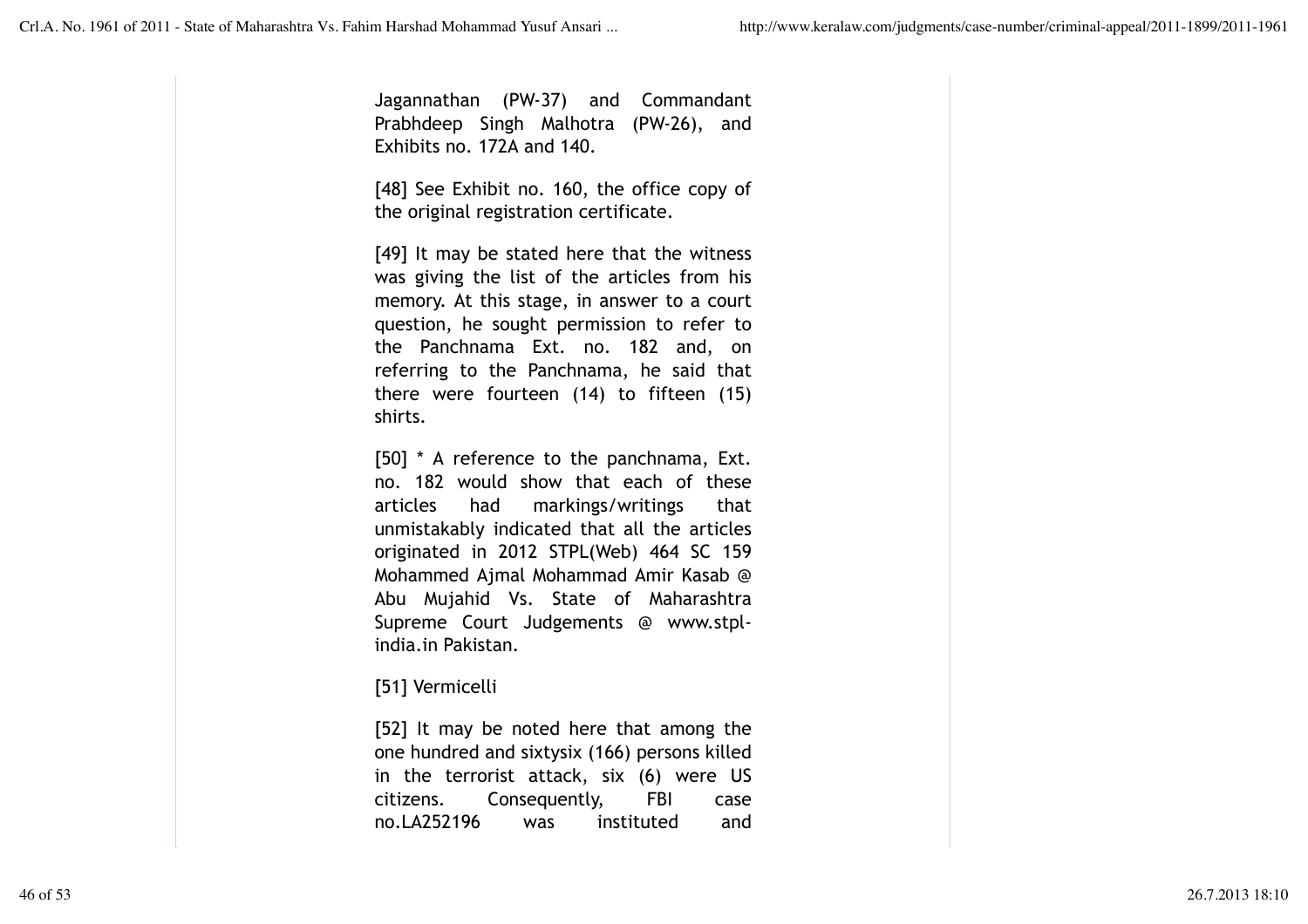investigations were also made in America. This facilitated some coordination between the investigating agencies in the two countries. The FBI rendered some forensic assistance to investigators in India and also responded to some letterogatories sent by the Indian court (See PW-153, Geoffrey Maron, Special Agent, FBI).

[53] The full description of the pink foam piece is given at Exhibit no. 32, in the Panchnama dated November 27, 2008, Ext. no. 486.

[54] See Ext. no. 182 and PW-41 Gorakh Nalawade (for seizure of the foam pieces on Kuber), Ext. no. 269 and PW-74 Pandharinath Yeram (for seizure of the foam pieces from CST), Ext. no. 486 and PW-115 Nazimuddin Sheikh (for seizure of the foam pieces from Cama Hospital) & Ext. no. 736 and PW-182 Prakash Bhoite (for seizure of the foam pieces from Hotel Taj): The foam pieces were numbered in the forensic science laboratory as Ext. no. 75 of DNA-443B-08 in Ext. no. 1011 (on Kuber), Ext. no. 1 M.494-08 in Ext. no. 1012 (from CST), Ext. no. 53 of BL No. 990/C/08 in Ext. no. 1009 (from Cama Hospital) and Ext. no. 1 of M.516-08 & Ext. no. 3 of M.516-08 in Ext. no. 1010 (from Hotel Taj): And finally see the deposition of the Forensic Examiner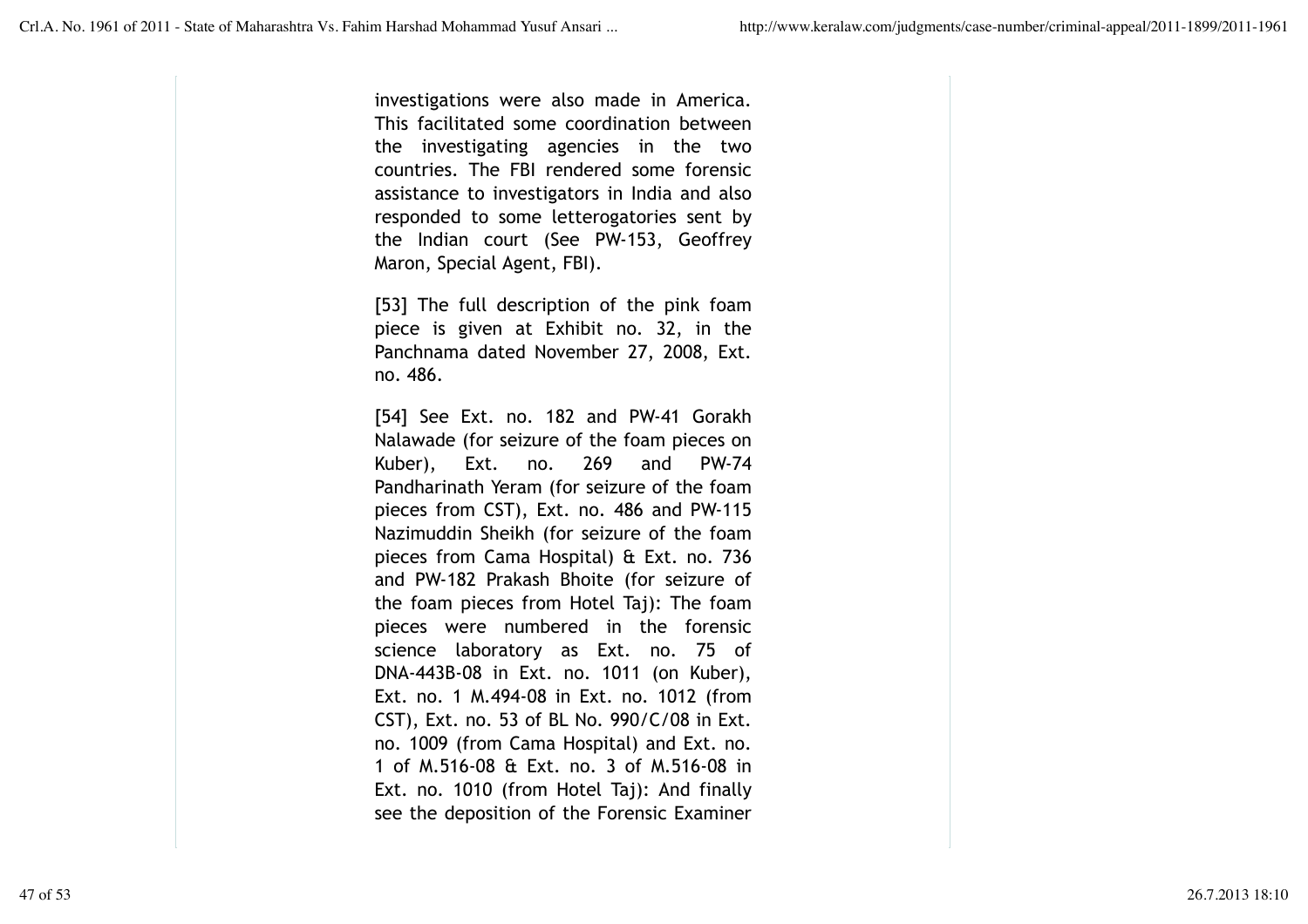Ramchandra Mavle (PW-247) and his report Ext. no. 1013 [55] Described in the transcripts of intercepted calls from Hotel Taj: Talk no.2 [56] Nariman House, Talk No. 26 (Ext. no. 990) [57] Hotel Taj, Talk No. 4 (Ext. no. 971) [58] Hotel Taj, Talk No. 8 (Ext. No. 972) [59] Hotel Oberoi, Talk No. 4 (Ext. no. 979) [60] Hotel Taj, Talk No. 3 (Ext. No. 970) [61] (2006) 3 SCC 374 (paragraphs 33-39 with special reference to paragraph 38 [62] (2008) 5 SCC 633 (paragraph 8, page 636) [63] (2008) 16 SCC 417 (paragraphs 71, 113, 114) [64] (2008) 16 SCC 497 (paragraph 5, page 499) [65] (2009) 7 SCC 104 (paragraph 53, page 127) [66] (2009) 14 SCC 677 (paragraph 10, page 680)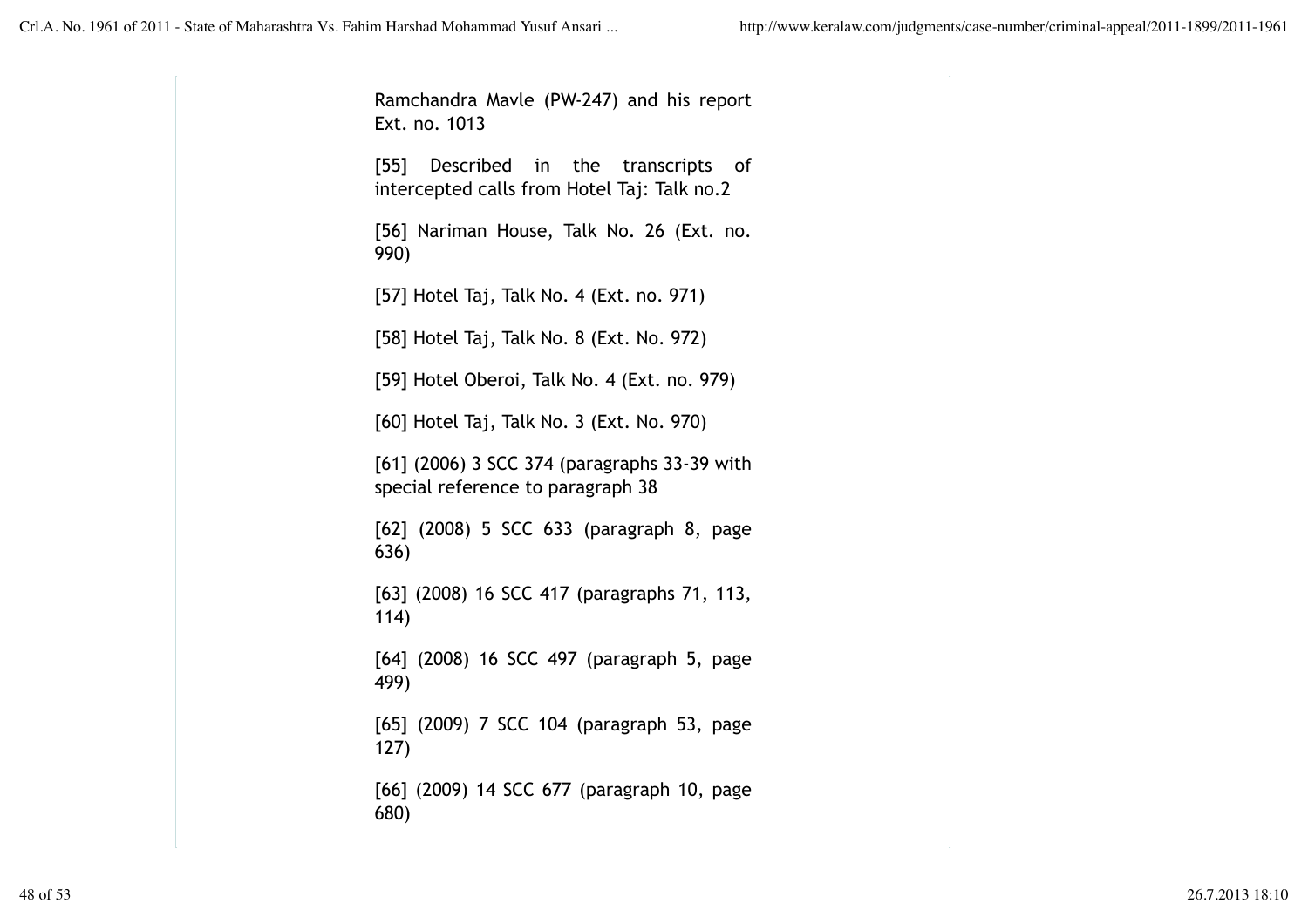[67] (1955) 1 SCR 613 (page 653, 2nd paragraph, 654)

[68] (1985) 3 SCC 545 (paragraph 28 and 29, page 569, 570)

[69] This statement is factually inaccurate but in fairness to Mr. Ramachandran it must be stated that, as the facts unfolded and the correct picture emerged, he immediately corrected himself and adapted his submissions, as we shall see in due course, to the correct facts.

[70] (1978) 2 SCC 424

[71] 384 US 436 (1966)

[72] (1981) 1 SCC 627

[73] (2005) 11 SCC 600

[74] (1994) 3 SCC 569

[75] (1997) 1 SCC 416

[76] (2010) 7 SCC 263

[77] [1962] 3 SCR 10

[78] 512 US 452 (1993)

[79] 130 S.Ct. 2250 (2010) [State Compilation 1, pg. 138]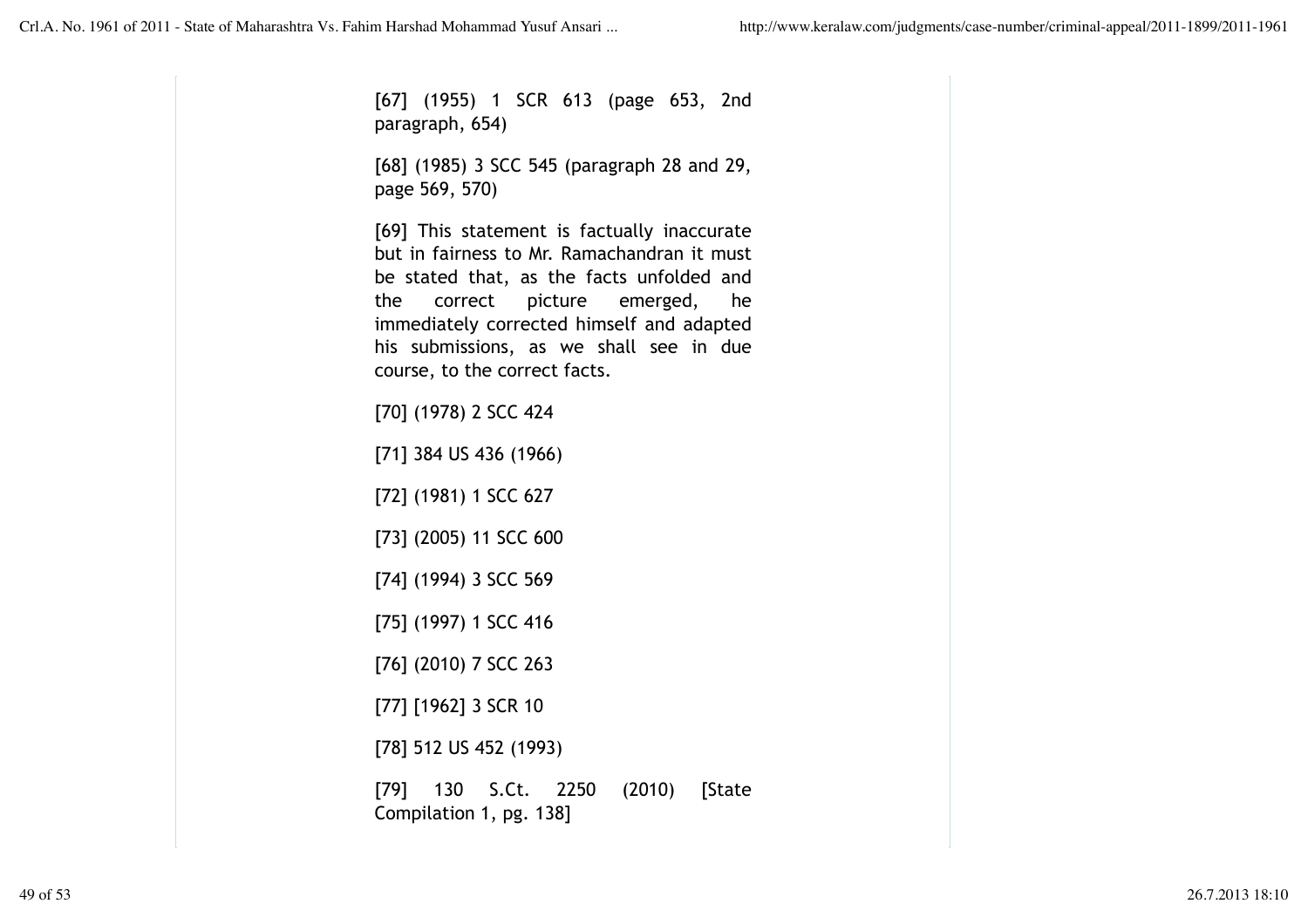[80] 130 S.Ct. 2250 at 2260 (2010) [State Compilation 1, pg. 151] [81] [1992] 177 CLR 292 [82] [2010] 2 S.C.R. 310 [83] (2009) 49 EHRR 19 [84] [2011] UKSC 43 [85] [2011] UKSC 54 [86] (1992) 3 SCC 259 [87] (2011) 12 SCC 362 [88] AIR 1957 SC 637 (644) [89] 309 US 227: 84 L Ed 716: 60 S Ct 472 (1940) [90] 384 US 436: 16 L Ed 2d 694 (1966) [91] 378 US 478:12 L Ed 2d 977 (1964) [92] AIR 1952 SC 75 [93] (1980) 1 SCC 98 [94] Hussainara Khatoon (IV) v. Home Secretary, State of Bihar, (1980) 1 SCC 98 [95] (1986) 2 SCC 401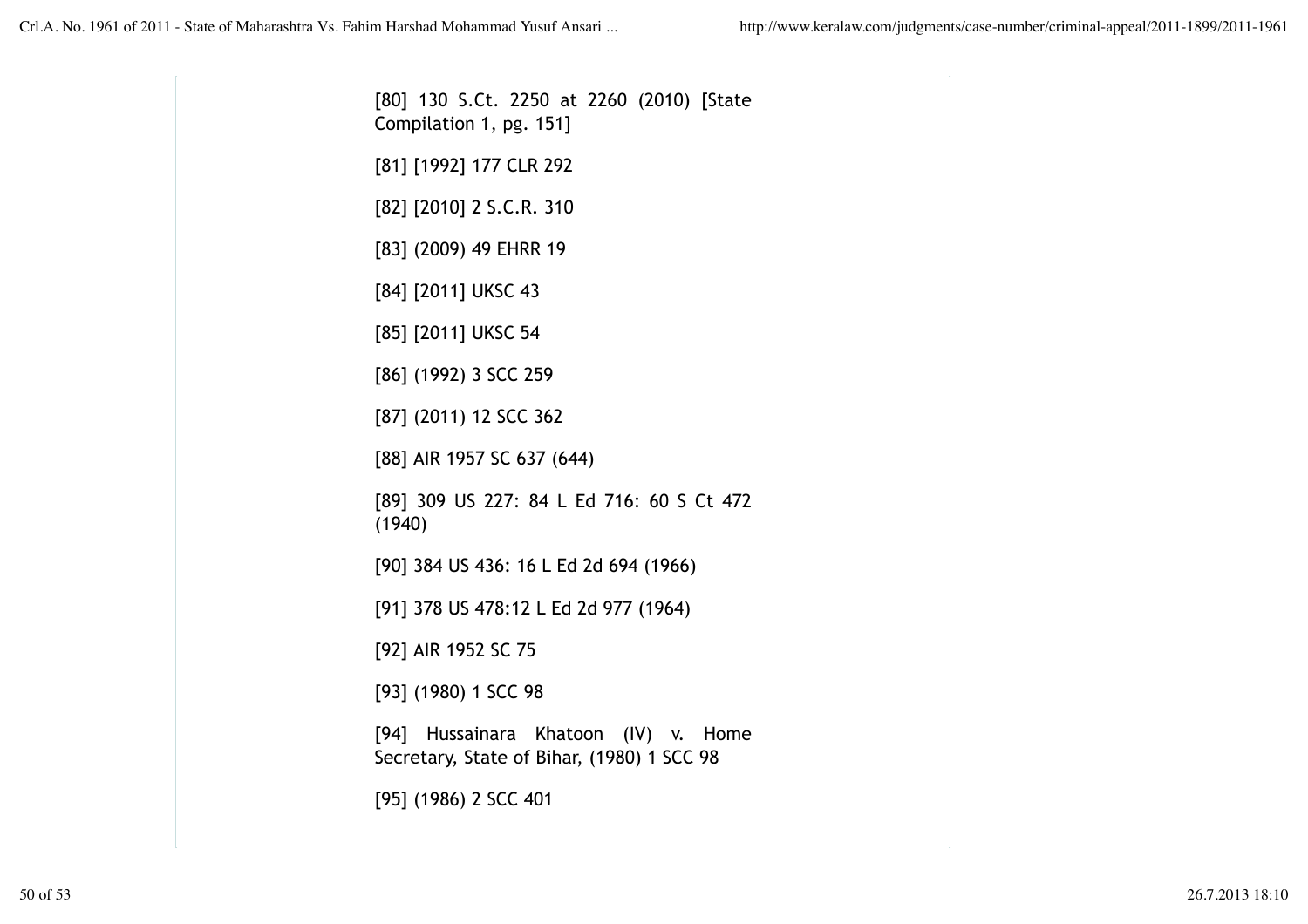[96] A detailed form prescribed after this Court's decision in D.K. Basu, which every police officer in Maharashtra is required to fill up at the time of making arrest in compliance with the directions of this Court.

[97] Criminal Appeal No.284 of 1968, decided on December 17, 1968

[98] (1969) 1 SCR 32

[99] (1974) 3 SCC 581 (para 1)

[100] We may recall here the injunction by the collaborators to the terrorists against being caught alive as appearing in the transcripts of their phone calls.

[101] On an enquiry made by the court as to how the appellant, being under judicial remand, came to learn that Pakistan had acknowledged him to be his national, it came to light that the appellant learnt about the fact from the guards on duty. Actually, on February 12, 2009, the Interior Minister of Pakistan acknowledged that the appellant is a citizen of Pakistan in a press conference. But the appellant came to know about it much later and used it as an excuse to make a statement before the court.

[102] (1999) 5 SCC 253 (para 111)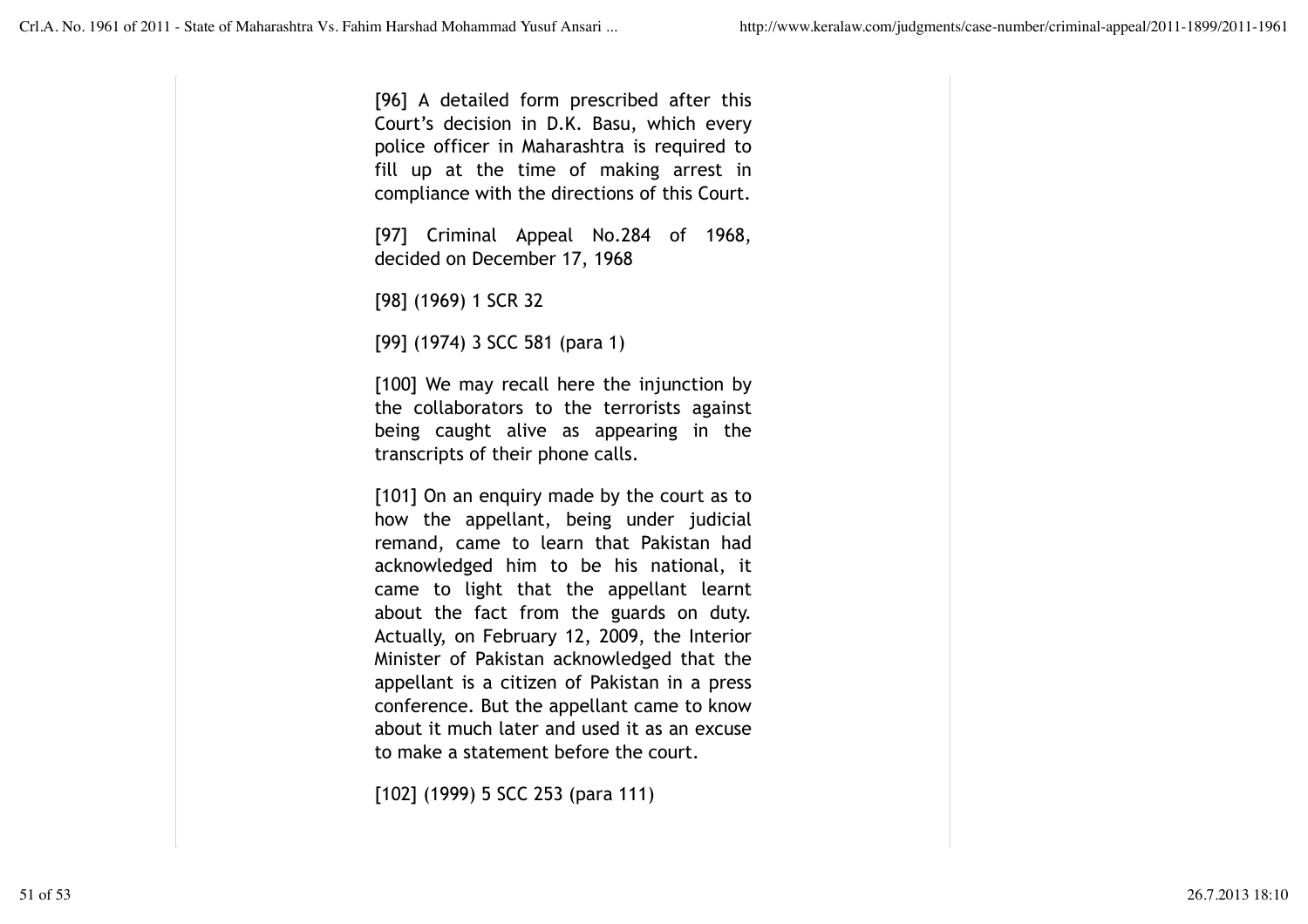# [103] 2011 (8) SCALE 328

[104] Recall here the "plea of guilty" statement made by him in the midst of his trial. In this statement he artfully and very subtly changed his earlier statement, recorded under Section 164 CrPC, thus cleverly 2012 STPL(Web) 464 SC 160 Mohammed Ajmal Mohammad Amir Kasab @ Abu Mujahid Vs. State of Maharashtra Supreme Court Judgements @ www.stplindia.in offering himself for conviction but trying to escape the extreme penalty.

[105] (1980) 2 SCC 684

[106] (1983) 3 SCC 470

[107] (2011) 5 SCC 317, paras 23-24

[108] (2008) 13 SCC 767, para 43, 48-53

[109] (2009) 6 SCC 498, para 64-66, 71-72, 80-89

[110] (2009) 11 SCALE 327, para 11-23: (2010) 14 SCC 641

[111] (2009) 5 SCC 740, para 83-84, 107-110

[112] (2011) 2 SCC 764

[113] (2010) 3 SCC 508, para 80